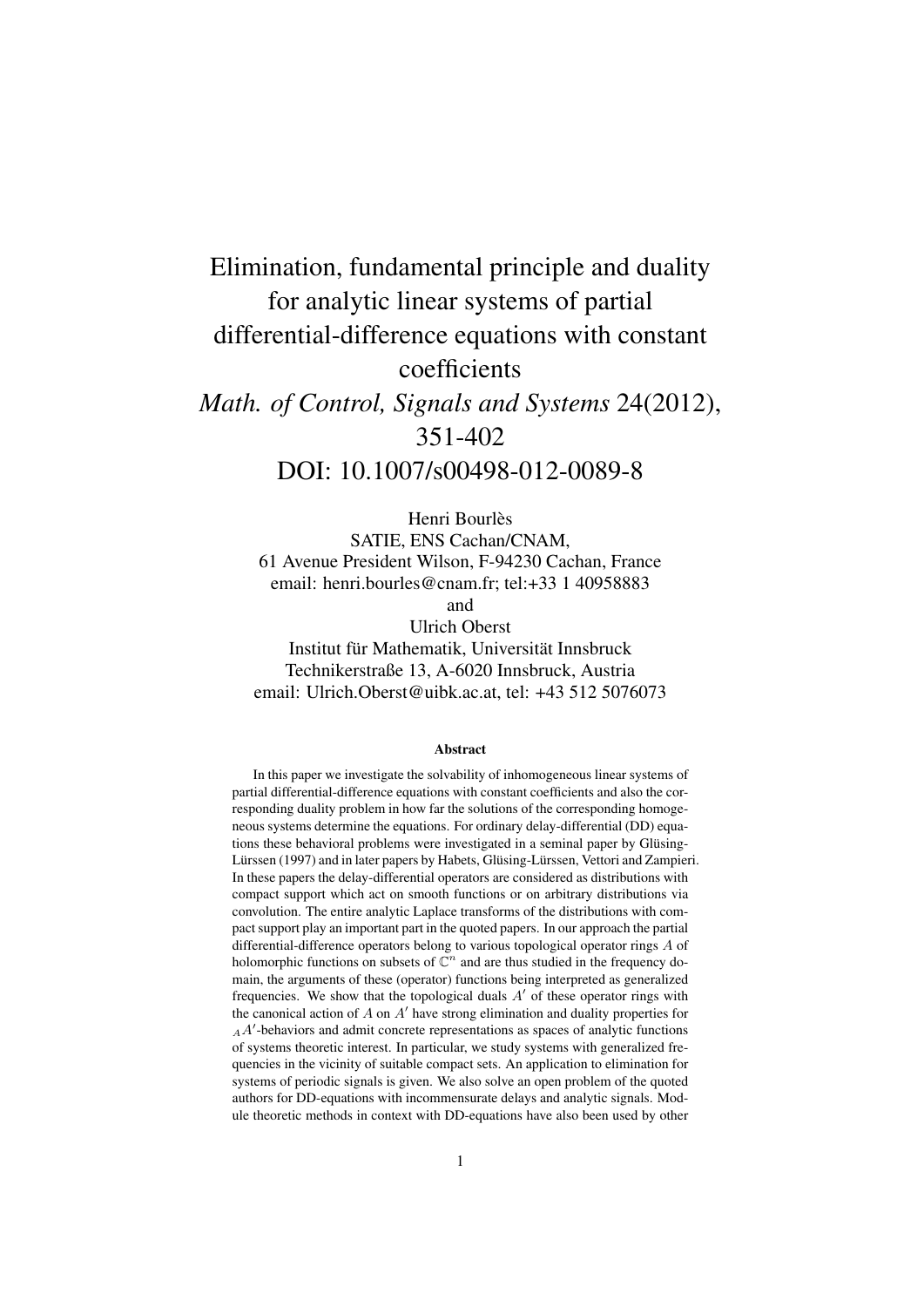#### CONTENTS 2

authors, for instance by Fliess, Mounier, Rocha and Willems.

AMS-classification: 93B25, 93C05, 93C23, 93C35

Keywords: partial differential-difference equation, fundamental principle, elimination, duality, multidimensional system, Stein algebra

## **Contents**

| $\mathbf{1}$ | <b>Introduction</b>                                      | $\mathbf{2}$ |
|--------------|----------------------------------------------------------|--------------|
|              | 2 Duality and elimination in a general algebraic context | 6            |
| 3            | Analytic rings of operators and signal modules           | 9            |
|              | 4 Analytic local algebras                                | 14           |
| 5            | <b>Holomorphic functions on compact Stein sets</b>       | 17           |
|              | 6 The case of Stein algebras                             | 22           |
|              | 7 Partial differential-difference equations              | 31           |
| 8            | <b>Characteristic variety and controllability</b>        | 38           |
| 9            | <b>Concluding remarks</b>                                | 40           |

## 1 Introduction

In this paper we investigate the solvability of inhomogeneous linear systems of partial differential-difference equations with constant coefficients and also the corresponding duality problem in how far the solutions of the corresponding homogeneous systems determine the equations. For ordinary delay-differential (DD) equations these behavioral problems were investigated in the seminal paper [11] and then in [18], [13], [12], [30]. In these papers the delay-differential operators *T* are considered as distributions with compact support which act on C *<sup>∞</sup>*-functions or arbitrary distributions via convolution. The Laplace transforms  $\widehat{T}(s)$  are entire and play an important part in the quoted papers. In our approach the partial differentialdifference operators belong to various topological operator rings *A* of holomorphic functions on subsets of  $\mathbb{C}^n$  and are thus studied in the frequency domain, the arguments of these functions being interpreted as generalized frequencies. We show that the topological duals *A ′* of these operator rings with the canonical action of *A* on *A ′* furnish strong elimination and duality properties for *<sup>A</sup>A ′* -behaviors and admit concrete representations as spaces of analytic functions of systems theoretic interest. In particular, we study systems with generalized frequencies in the vicinity of suitable compact sets. An application to elimination for systems of periodic signals is given. We also solve an open problem of the quoted authors for DDequations with incommensurate delays and analytic signals. The present paper considerably extends, improves and simplifies work which was started three years ago and announced in [7]. Module theoretic methods in context with DD-equations have also been used by other authors, for instance by Fliess, Mounier [22], Rocha and Willems.

In a more general algebraic setting the properties of the title refer to generalized behaviors of signals whose components belong to a signal module *<sup>A</sup>W* where *A* is a not necessarily noetherian commutative ring of operators which acts on *W* via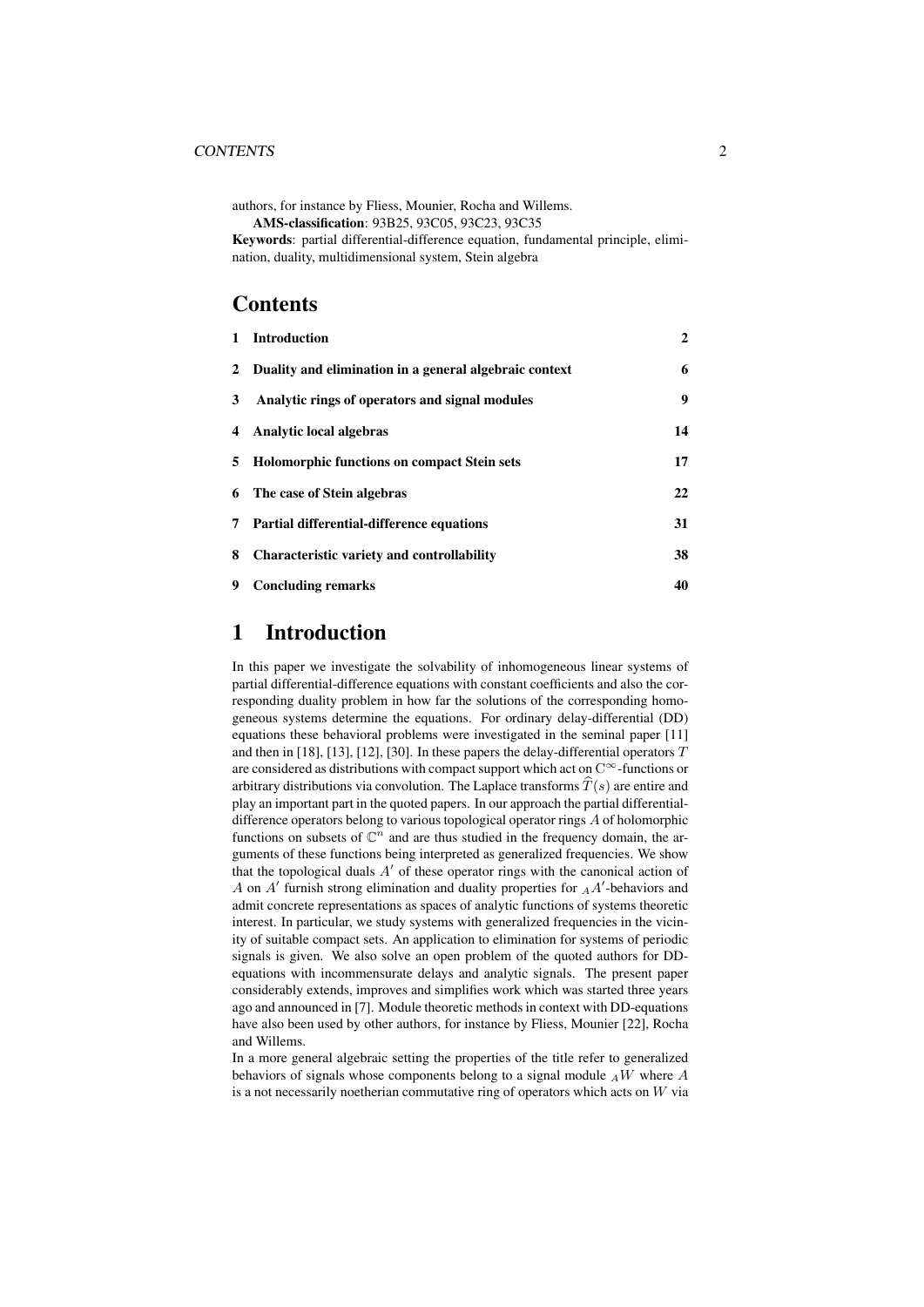#### 1 INTRODUCTION 3

*a*  $\circ$  *w*. Any submodule *U* ⊆  $A^{1 \times q}$  (rows) gives rise to its orthogonal *generalized <sup>A</sup>W-behavior*

$$
\mathcal{B} := U^{\perp} := \left\{ w = (w_1, \dots, w_q)^{\top} \in W^q(\text{columns}); \ U \circ w = 0 \right\} :=
$$
  

$$
\left\{ w \in W^q; \ \forall x = (x_1, \dots, x_q) \in U: \ x \circ w = x_1 \circ w_1 + \dots + x_q \circ w_q = 0 \right\}.
$$
  
If  $U = A^{1 \times p}R, \ R \in A^{p \times q}$ , is *finitely generated (f.g.)* by the rows of a matrix R

$$
\mathcal{B} := U^{\perp} = \{ w \in W^q; \ R \circ w = 0 \}
$$
 (2)

is just called an  $_A$ *W-behavior*. If *A* is noetherian behaviors and generalized behaviors coincide. Likewise any submodule  $\mathcal{B} \subseteq W^q$  gives rise to its orthogonal *module of equations*  $\mathcal{B}^{\perp} := \{x \in A^{1 \times q}; x \circ \mathcal{B} = 0\}$ . The maps  $U \mapsto U^{\perp}$ ,  $B \mapsto B^{\perp}$  form a *Galois correspondence* and induce a one-one correspondence between modules *U* which satisfy  $U = U^{\perp \perp}$  and generalized behaviors  $B = U^{\perp}$ . A theorem which characterizes the modules *U* with  $U = U^{\perp \perp}$  is customarily called a *duality theorem* in behavioral systems theory. Shankar [27, Thm. 2.3] talks about the *Nullstellensatz problem*. If  $_A W$  is a *cogenerator* then all submodules  $U$  satisfy  $U = U^{\perp \perp}$  and are therefore in one-one correspondence with generalized behaviors.

If  $P \in A^{q_1 \times q_2}$  is a matrix and if  $B = U^{\perp} \subseteq W^{q_2}$  is a generalized behavior then the image  $P \circ B$  is not necessarily such again. If, however, images  $P \circ B$  of generalized behaviors are again such then we say that *<sup>A</sup>W* admits *elimination* where we generalize Willems' terminology from standard one-dimensional continuous systems theory. In his original definition Willems considers the case

$$
\mathcal{B} \subseteq W^{q_1+n}, \ P = (\mathrm{id}_{q_1}, 0) \in A^{q_1 \times (q_1+n)}, \ P \circ : W^{q_1+n} \to W^{q_1}, \ (y, x)^\top \mapsto y,
$$

only and calls the components of *y* resp. of *x* the *manifest* resp. the *latent* variables of the behavior *B*. If especially  $\overline{P} \circ W^{q_2} = (\ker(\circ P))^{\perp}$  with  $\ker(\circ P) =$  ${x \in A^{1 \times q_1}$ ;  $xP = 0}$  holds for all *P* this signifies that an inhomogeneous linear system  $P \circ y = u$  has a solution  $y \in W^{q_2}$  if and only if the given right side  $u \in W^{q_1}$  satisfies the necessary *compatibility* or *integrability conditions*  $x \circ u = 0$ for all *x* with  $xP = 0$ . Ehrenpreis introduced the terminology *fundamental principle* for this property of  $_A W$ . The module ker( $\circ P$ ) is not f.g. in general and therefore the consideration of *generalized* behaviors is mandatory. These can be avoided if *A* is *coherent* since then ker(*◦P*) and other relevant modules are f.g. An *injective* module *<sup>A</sup>W* admits elimination and satisfies the fundamental principle. The significance of injective cogenerator signal modules for multidimensional systems theory was first observed in [24]. Duality and elimination results are known and of highest importance in all approaches to linear systems theory and not only in the behavioral one. For the operator ring of complex multivariate polynomials which acts on various signal spaces *W* of distributions the duality between modules and behaviors and the deviation of  $_A W$  from being injective or a cogenerator has been studied by Shankar in several papers, for instance in [26], [27].

Our considerations were inspired by the following simple standard example: If  $k[s] = k[s_1, \cdots, s_n]$  denotes the *n*-variate polynomial algebra over any field *k* its dual space

$$
\text{Hom}_k(k[s], k) \cong k[[x]] = k[[x_1, \cdots, x_n]] \cong k^{\mathbb{N}^n},
$$

$$
\varphi \leftrightarrow \sum_{\mu \in \mathbb{N}^n} \varphi(s^{\mu}) x^{\mu} \leftrightarrow w = (\varphi(s^{\mu}))_{\mu \in \mathbb{N}^n}
$$
(3)

with the natural action is an injective cogenerator over  $k[s]$ . The signal space  $k^{\mathbb{N}^n}$ is furnished with the natural action of *k*[*s*] by left shifts and is one canonical signal module for *discrete multidimensional* systems theory. In the present paper we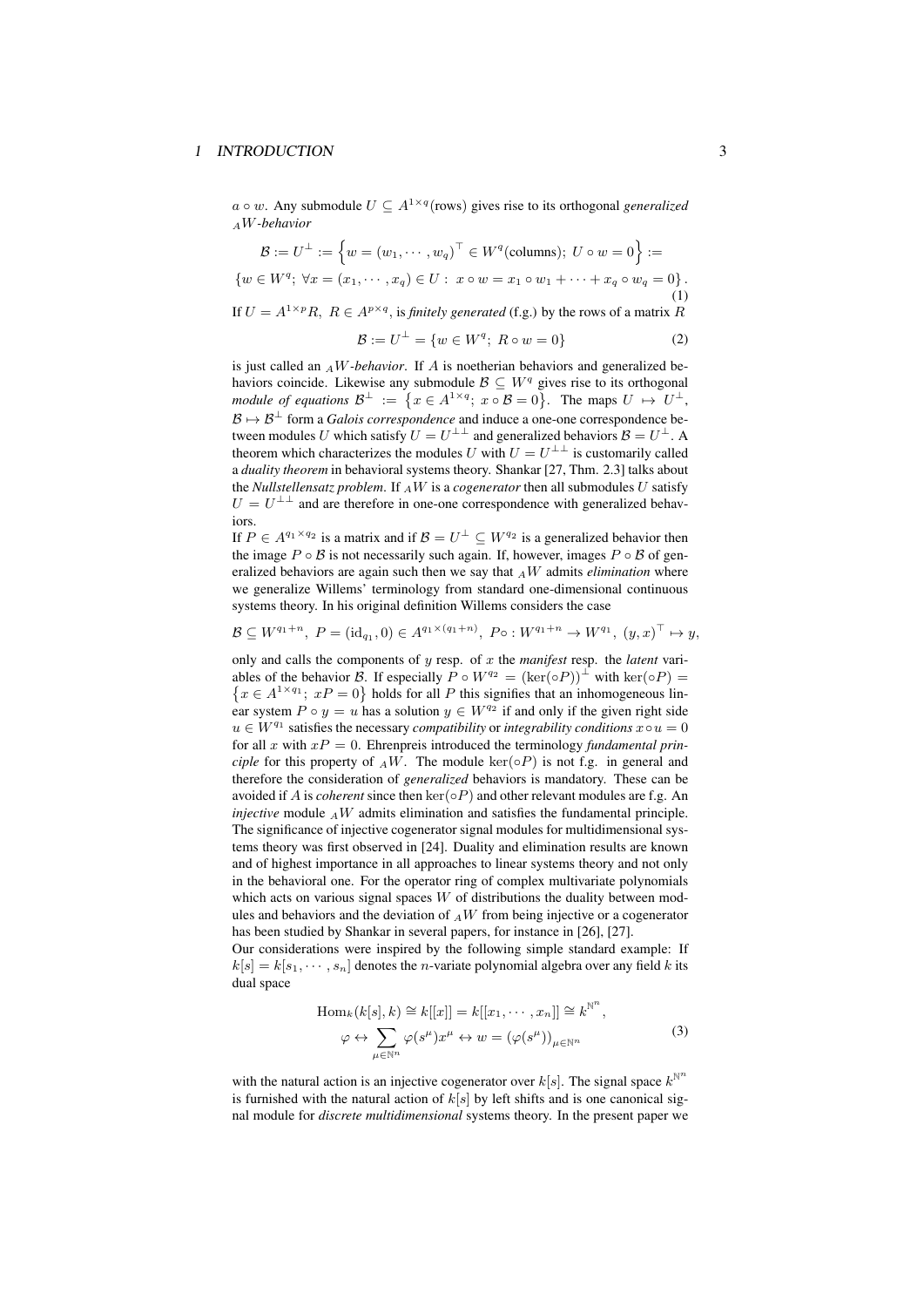prove elimination and duality results for three types of *locally convex topological algebras A* of convergent power series over  $k = \mathbb{R}$  or  $k = \mathbb{C}$  which act on their dual space A' of *continuous linear functions*  $w : A \rightarrow k$  with the canonical action  $(a \circ w)(b) = w(ab)$ . In Section 3 we give concrete representations of the prototypical *A ′* which explain their systems theoretic interest. We do not endow *A ′* with a topology, but consider it as *A*-module only. For the systems theoretic applications of this paper such topologies are not needed, although they can be defined and may sometimes be of interest. The prototypical cases are the following:

1. *Stein algebras* [15]: The algebra *A* is the  $\mathbb{C}$ -domain  $\mathcal{O}(\mathbb{C}_{s}^{n})$  of entire holomorphic functions in *n* variables  $s = (s_1, \dots, s_n)$  with its Fréchet topology of compact convergence. This algebra is not noetherian, but is a *Stein algebra* [9], [15] with various essential topological properties. The elements of *A ′* are called *analytic functionals* on  $\mathbb{C}^n$  [20], [19, §4.5]. The *Laplace transform* induces an  $\mathcal{O}(\mathbb{C}_s^n)$ -isomorphism

$$
\mathcal{L}: \mathcal{O}(\mathbb{C}_s^n)' \cong W := \mathcal{O}(\mathbb{C}_x^n; \exp), \ \varphi \mapsto \mathcal{L}(\varphi) := \varphi(e^{s \bullet x}), \text{ with}
$$
\n
$$
x = (x_1, \cdots, x_n) \in \mathbb{C}_x^n, \ s \bullet x = s_1 x_1 + \cdots + s_n x_n \tag{4}
$$

where  $\mathcal{O}(\mathbb{C}_x^n; \text{exp})$  is the space of entire holomorphic functions in  $x \in \mathbb{C}^n$  of *at most exponential growth* and where the action  $\circ$  of  $\mathcal{O}(\mathbb{C}_s^n)$  on W is the unique extension of that by partial differentiation, i.e.,

$$
s_i \circ w = \partial w / \partial x_i
$$
, especially  $(e^{y \bullet s} \circ w)(x) = w(x + y), x, y \in \mathbb{C}^n$ . (5)

Thus the ring *A* contains differentiation and translation operators with which linear systems *R◦w* = 0 of *partial differential-difference equations* and their generalized solution behaviors can be defined. Note that in (4) we use the Laplace transform of analytic functionals for the construction of the interesting module  $\mathcal{O}(\mathbb{C}_x^n; \text{exp})$ of *signals* and not the Laplace transform of *operators* which are considered in the frequency domain from the beginning and whose arguments  $s \in \mathbb{C}^n$  are therefore interpreted as *generalized frequencies*. Unless  $\mathcal{O}(\mathbb{C}_s^n)$  is *coherent* which is not known, but unlikely for *n >* 1 (communication of O. Forster) the consideration of *generalized* behaviors is mandatory. Th. 6.2 on duality and elimination for general Stein algebras is the main result in this context: The module  $_A W$  is an injective cogenerator for the category  $_A \mathbf{Mod}^{St,f}$  of f.g. *Stein modules* [9], i.e., the functor  $\text{Hom}_A(-, W)$  is faithfully exact on this category. The submodules  $U \subseteq A^{1 \times q}$ with  $U = U^{\perp \perp}$  are exactly the closed ones whose factor modules  $A^{1 \times q}/U$  are precisely the f.g. Stein modules, up to isomorphism. F.g. *U* are closed and in oneone correspondence with the corresponding  $_A W$ -behaviors  $U^{\perp}$ . One application of this result is Th. 6.5 on elimination for behaviors of *periodic analytic signals* defined by partial differential equations. The fundamental principle for such behaviors was recently studied in [23]. For any f.g. subgroup  $G = \bigoplus_{j=1}^{m} \mathbb{Z} y^{(j)}$  of  $\mathbb{C}^n$  we also consider the Laurent polynomial algebra of polynomial-exponential functions

$$
\mathbb{C}[s,\sigma,\sigma^{-1}] = \oplus_{y \in G} \mathbb{C}[s]e^{y \bullet s} \subset A = \mathcal{O}(\mathbb{C}_s^n),
$$
  

$$
s = (s_1, \cdots, s_n), \ \sigma = (\sigma_1, \cdots, \sigma_m), \ \sigma_j := e^{y^{(j)} \bullet s}, \ \sigma^{-1} = (\sigma_1^{-1}, \cdots, \sigma_m^{-1}),
$$
  
(6)

which is the least operator algebra containing the partial derivatives and the translations by  $y^{(j)}$ . For the case  $n = m = 1$  of *ordinary delay-differential (DD) equations with commensurate delays* and C *<sup>∞</sup>*-signals Glüsing-Lürssen observed in the seminal paper [11] that for the validity of duality and elimination the noetherian ring  $\mathbb{C}[s, \sigma, \sigma^{-1}]$  has to be replaced by its non-noetherian extension [3]

$$
B := \text{quot} \left( \mathbb{C}[s, \sigma, \sigma^{-1}] \right) \bigcap A = \mathbb{C}(s) [\sigma, \sigma^{-1}] \bigcap A \subset \text{quot}(A) \tag{7}
$$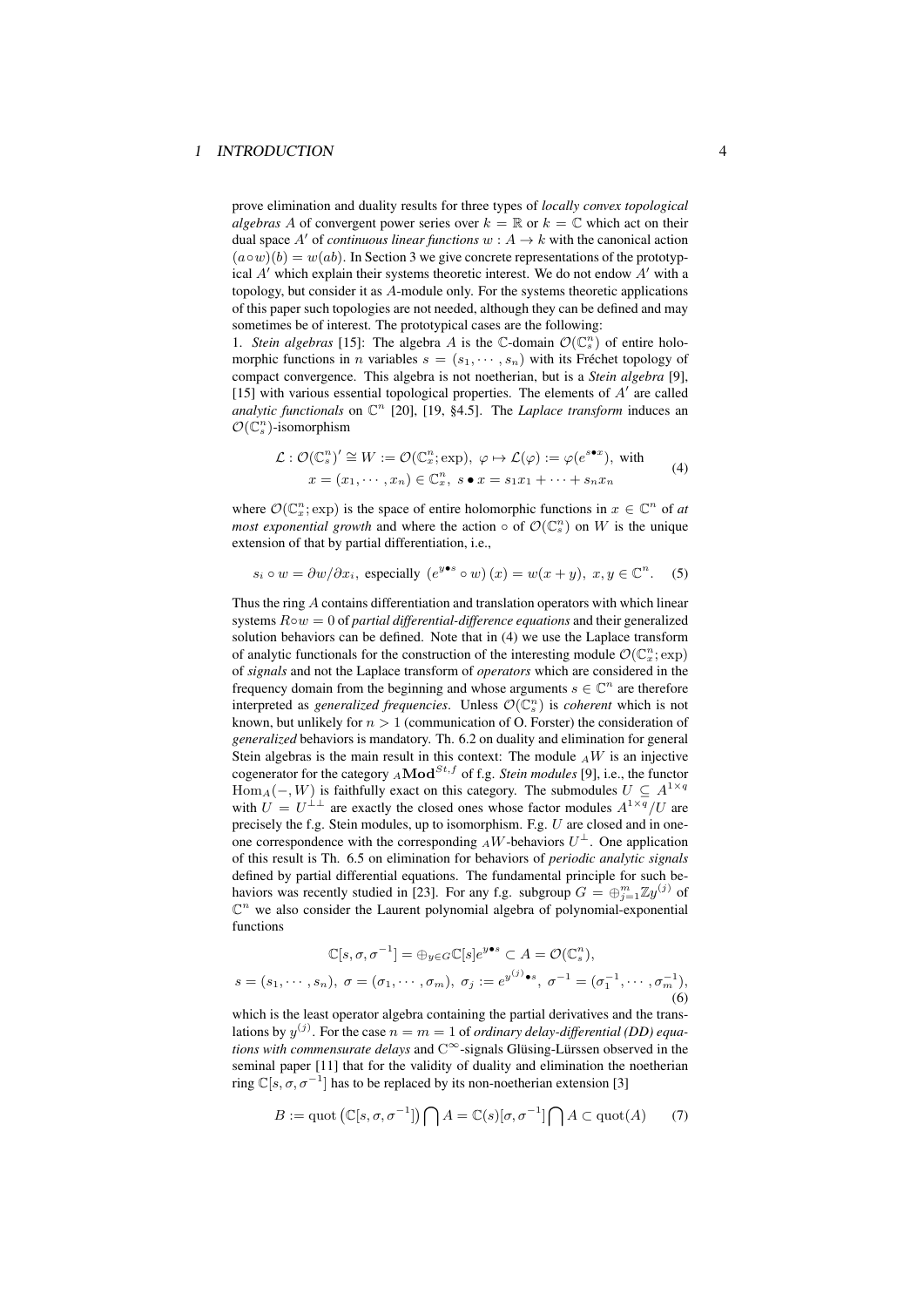where quot denotes the quotient field and especially  $\text{quot}(A)$  the field of *meromorphic functions*. The book [12] is an in-depth-study of the case  $n = m = 1$ for  $C^{\infty}$ -signals. The case  $n = 1, m > 1$  of DD-equations with *incommensurate delays* and C *<sup>∞</sup>*-signals was discussed in [18] and [13]. In Theorems 7.1 and 7.3 we treat duality and elimination for the case  $n \geq 1, m \geq 1$  and the signal module  $_B$ *W*. Th. 7.7 seems to be the first elimination result for  $n = 1, m > 1$  and solves an open problem of [13], but for analytic signals only. In Th. 8.3 we characterize controllable and spectrally controllable *<sup>A</sup>W*-behaviors.

2. *Analytic local algebras* [14]: The prototypical case is the noetherian *k*-domain  $k < s$  >=  $k < s_1, \dots, s_n$  > $\subset k[[s]]$  of (locally) convergent power series over the real or complex fields field  $k = \mathbb{R}, \mathbb{C}$ . It is endowed with its *locally convex sequence topology* [14]. Any nonzero factor algebra  $A = k < s > /a$  with its coinduced locally convex topology is called an *analytic local algebra* [14]. In Th. 4.3 we show that for each such *A* the dual space *A ′* with its natural *A*-action is an injective cogenerator for the category *<sup>A</sup>***Mod** of *A*-modules. This signifies that the functor Hom*A*(*−, A′* ) is faithfully exact on the category of *all A*-modules and implies the strongest possible elimination and duality properties for the associated behaviors as was shown already in [24] for behaviors governed by pure partial differential equations. For  $A = k < s$  > the Laplace transform induces a  $k < s$  >-isomorphism of  $k < s$  >' onto the space  $\mathcal{O}(k_x^n; \text{infexp})$  of everywhere convergent power series of *infra-exponential, i.e. less than exponential*, growth with the action from (5) [20] which contains all polynomials in particular. For the algebra  $k < s - z >$  of power series centered at  $z \in k^n$  we obtain the injective cogenerator  $W_z = \mathcal{O}(k_x^n; \text{infexp})e^{z \cdot \bullet x}$  with the action from (5). Since a power series  $P \in k < s - z >$  is locally convergent and defines a function for a generalized frequency *s* near *z* only we interpret a  $k \leq s-z > W_z$ -behavior as a system with *generalized frequencies in the vicinity of z only.*

3. *Noetherian rings of holomorphic functions on compact Stein subsets of a complex manifold*: In Th. 5.6 we prove the injective cogenerator property of *<sup>A</sup>A ′* where  $A = \mathcal{O}(K)$  is the ring of holomorphic functions on a compact, connected, semi-analytic Stein subset *K* of a complex manifold *Z*. Such an *A* is noetherian. If *K* is a compact semi-analytic and geometrically convex subset of  $Z = \mathbb{C}^n$ , for instance a compact polyhedron or polydisc, the Laplace transform induces an isomorphism  $\mathcal{L}: \mathcal{O}(K)' \cong W_K$ ,  $\varphi \mapsto \varphi_s(e^{s \bullet x})$ , where  $W_K$  is a subspace of  $\mathcal{O}(\mathbb{C}_x^n; \text{exp})$  of functions with explicitly described growth conditions (Th. 5.7). Again the interpretation of a  $_{\mathcal{O}(K)}W_K$ -behavior is that of a system with generalized frequencies in the vicinity of the compact set *K*.

*Technique*: The theorems of this paper and their proofs rely on deep results from the *Theory of functions of several complex variables* or *Analytic Geometry*, in particular on *Stein* spaces, manifolds, algebras and modules and on coherent analytic sheaves on Stein spaces [9], [19], [20], [16], [17], [29]. These results were already partially used in [24] and also by Shankar and Sule [28]. Other important ingredients of the proofs are fundamental results from *Functional Analysis*, in particular the Hahn/Banach theorem, the bipolar theorem, the open mapping theorem for Fréchet spaces and its generalizations to DFS-spaces (dual Fréchet-Schwartz spaces). The relevant f.g. *A*-modules *M* are endowed with locally convex topologies for which one can show the exactness of the functor  $M \mapsto M'$  and the functorial isomorphism  $M' \cong \text{Hom}_A(M, A')$  from which the elimination properties are inferred. Except in Section 5 no knowledge of analytic sheaves is required since we collect all needed algebraic and topological properties of the relevant algebras and modules in Results 4.2, 6.1 and 8.1 from the literature with exact quotations. In Section 5 we have to use the full machinery of several complex variables; we give precise references for all used results.

Acknowledgement: We thank O. Forster for various useful hints and explana-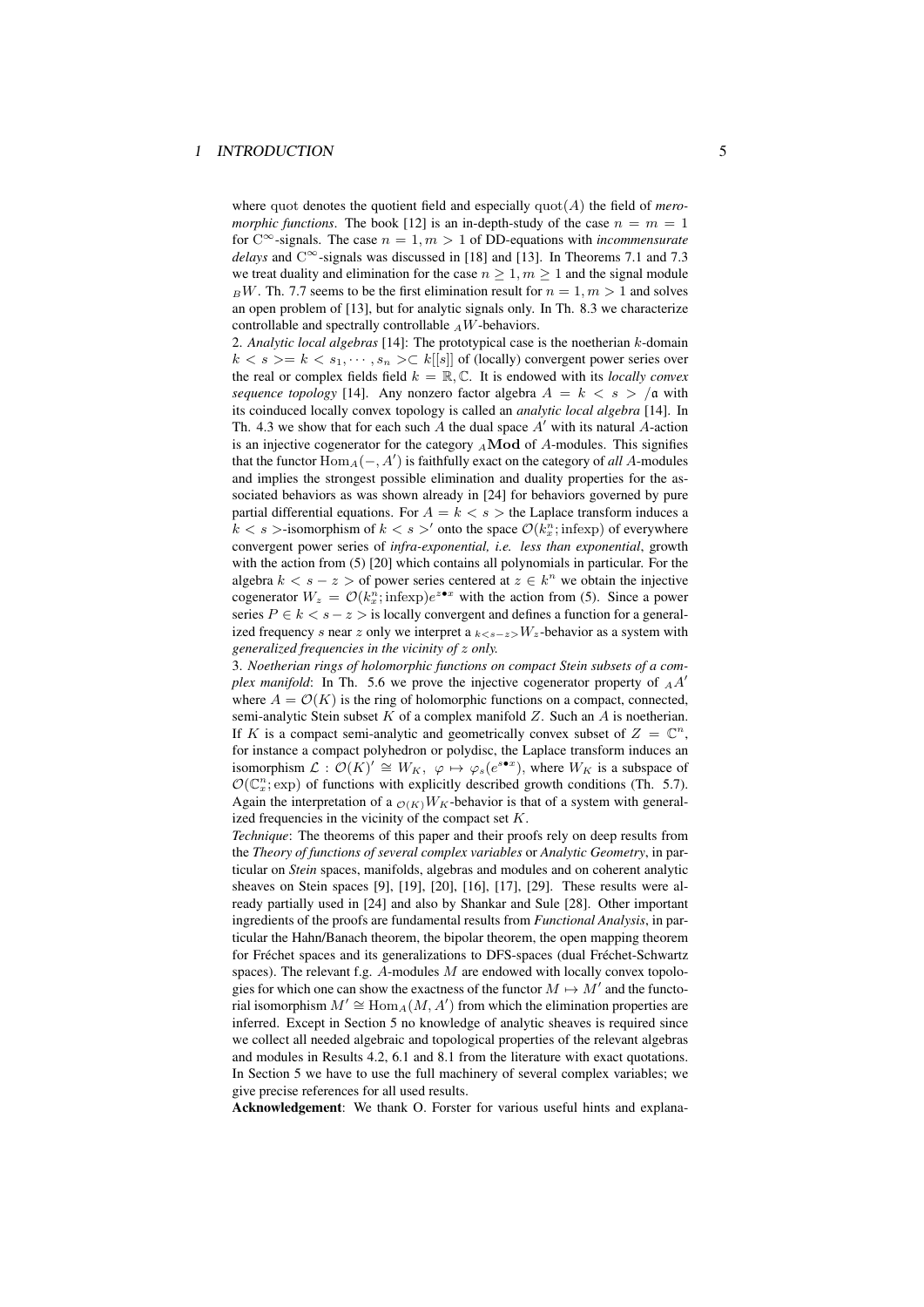tions. We thank the referees for their efforts in reviewing this long and technically difficult paper.

## 2 Duality and elimination in a general algebraic context

We add some simple remarks on duality and elimination in a general algebraic context (compare [26]). Let  $_A W$  be a signal module as in the Introduction and let *<sup>A</sup>***Mod** denote the category of all *A*-modules with the *A*-linear maps. For all  $p, q, r \in \mathbb{N}$  there are the *A*-modules and *A*-bilinear forms

$$
A^{p \times q}, W^{q \times r} \text{ and } \circ: A^{p \times q} \times W^{q \times r} \to W^{p \times r}, (f, w) \mapsto f \circ w,
$$
  
\n
$$
f = (f_{i,j})_{i,j} \in A^{p \times q}, w = (w_{j,k})_{j,k} \in W^{q \times r},
$$
  
\n
$$
f \circ w := ((f \circ w)_{i,k})_{i,k} \in W^{p \times r}, (f \circ w)_{i,k} := \sum_{j} f_{i,j} \circ w_{j,k},
$$
  
\n
$$
\vdots \text{ and } A^{1 \times q} \text{ (even), } W^{q} \text{ and } W^{q \times 1} \text{ (defined), } A^{1 \times q} \text{ and } W^{q} \text{ are } W^{q} \text{ is } W^{q}.
$$

especially  $A^{1 \times q} = \{rows\}$ ,  $W^q := W^{q \times 1} = \{$  columns $\}$ ,  $\circ : A^{1 \times q} \times W^q \to W$ . (8)

For any A-module M let  $\mathbb{P}(M)$  denote the projective geometry of M, i.e., its ordered set of *A*-submodules. The bilinear form (8) induces the (order reversing) *Galois correspondence* (compare (1),(2))

$$
\mathbb{P}(A^{1 \times q}) \leftrightarrows \mathbb{P}(W^q), U \to U^{\perp}, \mathcal{B}^{\perp} \leftarrow \mathcal{B},
$$
  
with  $U \subseteq U^{\perp \perp}, \mathcal{B} \subseteq \mathcal{B}^{\perp \perp}, U^{\perp} = U^{\perp \perp \perp}, \mathcal{B}^{\perp} = \mathcal{B}^{\perp \perp \perp}.$  (9)

This induces the order anti-isomorphism or *duality*

$$
\begin{array}{ccc} \{U \in \mathbb{P}(A^{1 \times q}); U = U^{\perp \perp} \} & \cong & \{\mathcal{B} \in \mathbb{P}(W^q); \, \mathcal{B} = \mathcal{B}^{\perp \perp} \} \\ U = \mathcal{B}^{\perp} & \leftrightarrow & \mathcal{B} = U^{\perp} \end{array} \tag{10}
$$

The orthogonal  $U^{\perp}$  is also defined for all *subsets*  $U \subseteq A^{1 \times q}$  and then  $U^{\perp} =$  $(A \lt U >)^{\perp}$  where  $A \lt U >$  is the *A*-submodule generated by *U*. Likewise *B*<sup>⊥</sup> is defined for all subsets of  $W<sup>q</sup>$ . The submodule  $U<sup>⊥</sup>$  is called the *generalized AW* -*behavior* defined by *U*. The module  $B^{\perp}$  is called the *module of equations* of *B*. The duality (10) obtains the form

$$
\left\{ U \in \mathbb{P}(A^{1 \times q}); \ U = U^{\perp \perp} \right\} \cong \left\{ \mathcal{B} \subseteq W^q; \ W \text{ is a generalized behavior} \right\}.
$$
\n(11)

Consider the standard A-basis  $\delta_i = (0, \dots, 1, \dots, 0) \in A^{1 \times q}, i = 1, \dots, q$ . For  $U \in \mathbb{P}(A^{1 \times q})$  with generalized behavior  $B = U^{\perp}$  there is the obvious *Malgrange isomorphism*

$$
\text{Hom}_A(A^{1 \times q}/U, W) \cong U^{\perp} = \mathcal{B}, \ \varphi \longleftrightarrow w, \ \varphi(\delta_i + U) = w_i. \tag{12}
$$

Since  $\mathcal{B} = \mathcal{B}^{\perp \perp}$  the preceding isomorphism also induces the isomorphism

$$
\text{Hom}_{A}(A^{1 \times q}/\mathcal{B}^{\perp}, W) \cong \mathcal{B}, \ \varphi \longleftrightarrow w, \ \varphi(\delta_{i} + \mathcal{B}^{\perp}) = w_{i}.
$$
 (13)

The module  $A^{1 \times q}/B^{\perp}$  depends on the generalized behavior *B* only and induces the Malgrange isomorphism and is therefore called *the module* of *B*.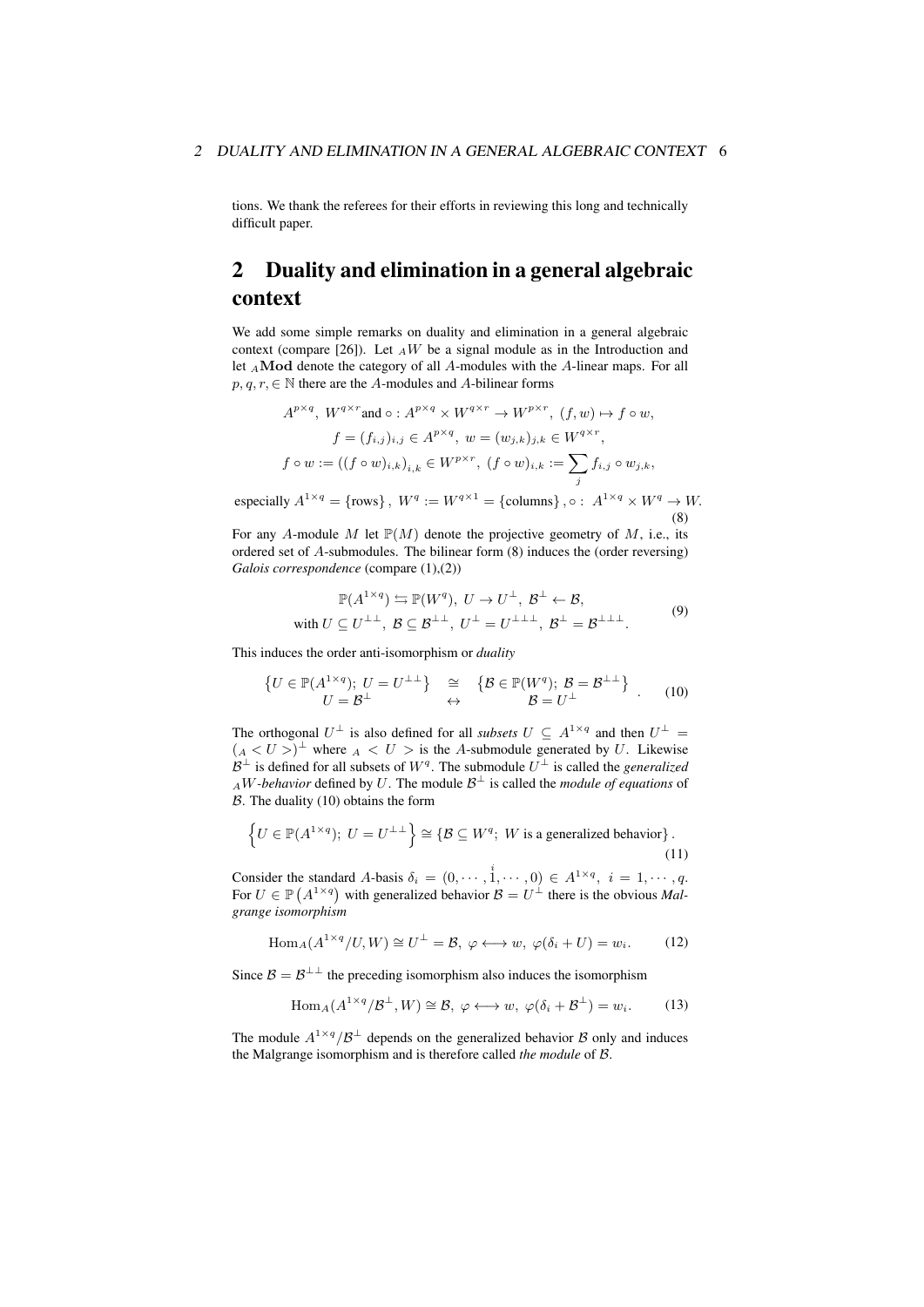**Lemma 2.1.** Assume  $P \in A^{q_1 \times q_2}$ , submodules  $U_i \subseteq A^{1 \times q_i}$  with  $U_1 P \subseteq U_2$ ,  $\partial$ *and generalized behaviors*  $B_i \cong \text{Hom}_A(A^{1 \times q_i}/U_i, W)$ *. Then* 

$$
\circ P: A^{1 \times q_1} \to A^{1 \times q_2}, \ x \mapsto xP, \text{ induces the } A\text{-linear map}
$$

$$
\phi := (\circ P)_{\text{ind}}: A^{1 \times q_1}/U_1 \to A^{1 \times q_2}/U_2, \ \overline{x} \mapsto \overline{xP}, \tag{14}
$$

*and the commutative diagram*

$$
\text{Hom}_{A}(A^{1 \times q_{1}}/U_{1}, W) \xrightarrow{\text{Hom}(\phi, W)} \text{Hom}_{A}(A^{1 \times q_{2}}/U_{2}, W)
$$
  
\n
$$
\downarrow \cong (12) \qquad \qquad \downarrow \cong (12) \qquad (15)
$$
  
\n
$$
\mathcal{B}_{1} = U_{1}^{\perp} \qquad \qquad \stackrel{P^{\circ}}{\longleftarrow} \qquad \qquad \mathcal{B}_{2} = U_{2}^{\perp}
$$

*This applies especially to any*  $U_2$  *and*  $U_1 := (\circ P)^{-1} (U_2)$ *, the* monomorphism

$$
\phi = (\circ P)_{\text{ind}} : A^{1 \times q_1} / (\circ P)^{-1} (U_2) \to A^{1 \times q_2} / U_2 \text{ and}
$$
  
\n
$$
P \circ : U_2^{\perp} \to ((\circ P)^{-1} (U_2))^{\perp}.
$$
 (16)

*Proof.* The inclusion  $U_1P \subseteq U_2$  implies that  $\phi$  is well-defined. Let  $\delta_i^k$ ,  $i =$ 1,  $\cdots$ ,  $q_k$ , denote the standard bases of  $A^{1 \times q_k}$  for  $k = 1, 2$ . Then

$$
(\circ P)(\delta_i^1) = \delta_i^1 P = P_{i-} = \sum_{j=1}^{q_2} P_{ij} \delta_j^2, \text{ hence } \phi(\overline{\delta_i^1}) = \sum_{j=1}^{q_2} P_{ij} \overline{\delta_j^2}. \text{ Let }
$$
  

$$
\varphi^2 \in \text{Hom}_A(A^{1 \times q_2}/U_2, W) \text{ and } \varphi^1 := \text{Hom}(\phi, W)(\varphi^2) = \varphi^2 \phi.
$$

The Malgrange isomorphisms (12) map  $\varphi^k$  onto  $w^k \in W^{q_k}$  with  $w_i^k := \varphi^k(\overline{\delta_i^k})$ , hence

$$
\mathbf{w}_i^1 = \varphi^1(\overline{\delta_i^1}) = \varphi^2 \phi(\overline{\delta_i^1}) = \varphi^2 \left( \sum_{j=1}^{q_2} P_{ij} \overline{\delta_j^2} \right) = \sum_{j=1}^{q_2} P_{ij} \circ \varphi^2 \left( \overline{\delta_j^2} \right) = \sum_{j=1}^{q_2} P_{ij} \circ w_j^2,
$$

hence  $w^1 = P \circ w^2$  and the commutativity of (15).

$$
\Box
$$

The following definition is a generalization of Willems' terminology.

Corollary and Definition 2.2. (Elimination, fundamental principle) *Data of Lemma 2.1.*

- 1. If  $U_2 = U_2^{\perp \perp} = \mathcal{B}_2^{\perp}$  then  $P: U_2^{\perp} \to ((\circ P)^{-1}(U_2))^{\perp}$  and  $((\circ P)^{-1}(U_2))^{\perp}$ *is the least generalized behavior containing*  $P \circ U_2^{\perp}$ *.*
- *2. By definition* elimination *holds for generalized <sup>A</sup>W-behaviors if and only if the image of a generalized behavior is again such. By 1. this signifies that*

$$
((\circ P)^{-1}(U_2))^{\perp} = P \circ U_2^{\perp} \text{ for all } P \text{ and } U_2 = U_2^{\perp \perp}.
$$

- *3. If*  $P \circ W^{q_2} = \text{ker}(\circ P)^{\perp}$  *holds for all*  $P$  *as before and*  $U_2 := 0$ *, hence*  $U_2^{\perp} = W^q$  and  $({\circ}P)^{-1}(U_2) = \text{ker}({\circ}P)$  then  ${}_AW$  is said to satisfy the fundamental principle. If, in addition,  $\text{ker}(\circ P) = A^{1 \times k}Q$  is finitely gen*erated by the rows of a matrix*  $Q \in A^{k \times q_1}$  then the inhomogeneous linear *system*  $P \circ y = u$  *has a solution*  $y$  *if and only if*  $Q \circ u = 0$ *. If*  $_A W$  *is a*  $f$ aithful module, i.e.,  $W^\perp = 0$  and thus  $0 = 0^{\perp\perp} = (W^{q_2})^\perp$  for all  $q_2$  and  $U_2 := 0 \subseteq A^{1 \times q_2}$ , then elimination implies the fundamental principle.
- *4.* If  $_A W$  is an injective module then the monomorphism  $\phi$  in (16) gives rise *to the epimorphisms*  $\text{Hom}(\phi, W)$  *and*  $P \circ : U_2^{\perp} \rightarrow ((\circ P)^{-1}(U_2))^{\perp}$  *in* (15) *for all submodules*  $U_2 \subseteq A^{1 \times q_2}$ , and especially elimination holds for *generalized <sup>A</sup>W-behaviors.*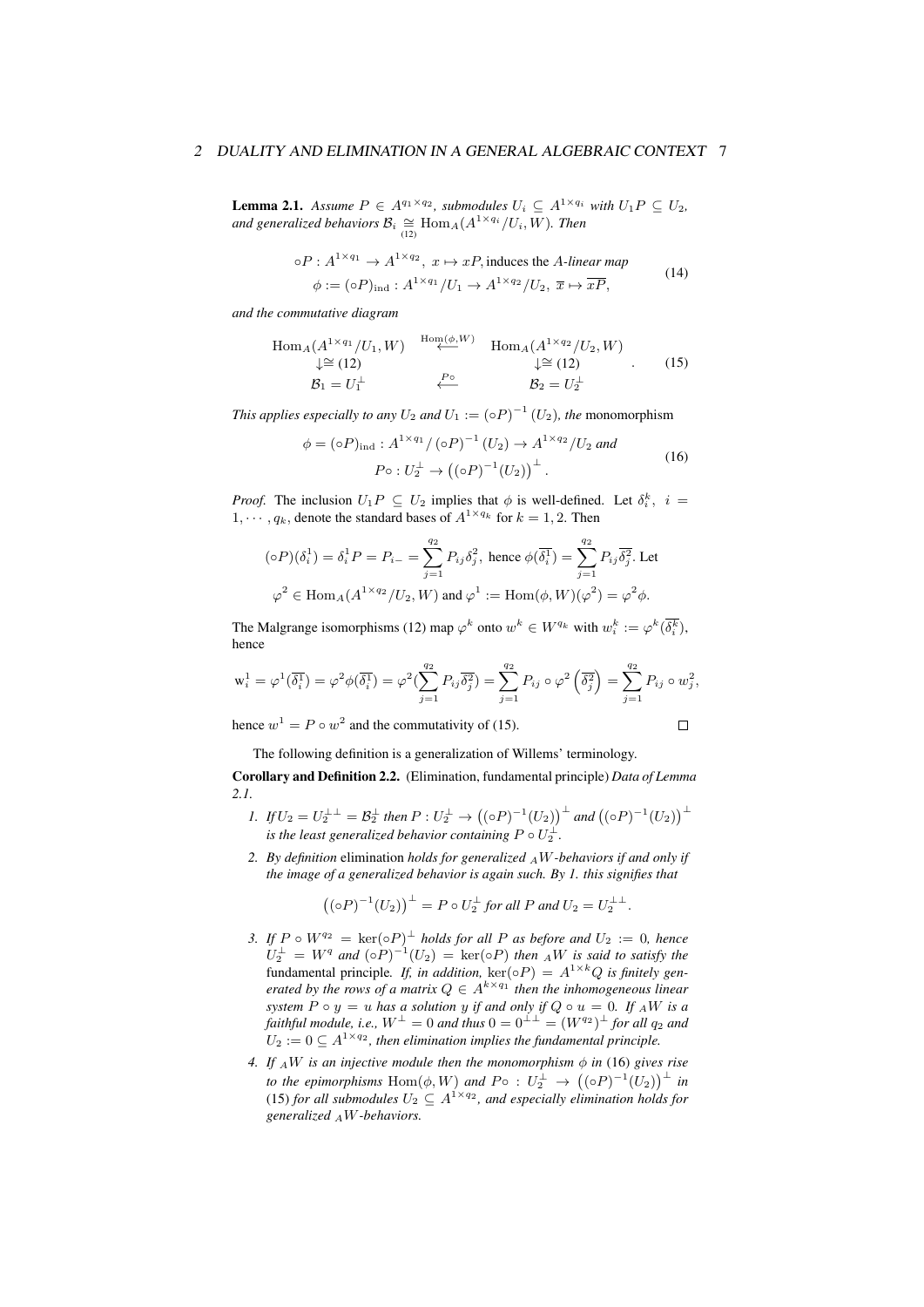The last statement of item 1. of the preceding corollary is easily checked. Notice that its item 2. does not imply that the image of a *W*-behavior is again such because it may occur in (16) that  $U_2$  is finitely generated, but  $({\circ}P)^{-1}(U_2)$  is not since *A* is not assumed noetherian.

Definition and Corollary 2.3. ( *Coherence* [4, §I.2, Ex. 11,12 on p.44]) By definition an *A*-module is finitely generated (f.g.) resp. finitely presented (f.p.) if it is isomorphic to a module of the form  $A^{1 \times q}/U$  with any resp. a f.g. submodule U. Let  $_A \textbf{Mod}^f$   $({}_A \textbf{Mod}^{fp})$  denote the full subcategories of  $_A \textbf{Mod}$  of all f.g. (f.p.) modules. An  $\hat{A}$ -module  $\hat{M}$  is called coherent if it is f.g. and if each f.g. submodule is f.p.. This definition applies especially to *A* considered as *A*-module. A coherent module is f.p.. In an exact sequence  $0 \rightarrow M_1 \rightarrow M_2 \rightarrow M_3 \rightarrow 0$  all three  $M_i$  are coherent if and only two of them have this property. This implies that homomorphisms between coherent modules have coherent kernel, image and cokernel. The ring *A* is coherent if and only if the annihilator  $\text{ann}_A(a) := \{f \in A; \ f a = 0\}$  of each element *a ∈ A* and the intersection of any two f.g. ideals are again f.g. If *A* is an integral domain the annihilator condition is trivially satisfied. If *A* is coherent then the coherent modules are precisely the finitely presented ones, i.e., form the category  $_A \textbf{Mod}^{fp}$ . If *A* is coherent and if  $U_2$  in (16) is f.g. the kernel

$$
(\circ P)^{-1}(U_2) = \ker ((\circ P)_{\text{ind}} : A^{1 \times q_1} \to A^{1 \times q_2}/U_2) \tag{17}
$$

is coherent and thus f.g. This implies that  $((\circ P)^{-1}(U_2))^{\perp}$  is a behavior.

Lemma 2.4. *Assume that A is coherent and that W satisfies the following weak Baer condition: For any* **f.g.** *ideal*  $\mathfrak{a}$  *of*  $A$  *the map*  $W \to \text{Hom}_A(\mathfrak{a}, W)$ *,*  $w \mapsto$  $(f \mapsto f \circ w)$ *, is surjective. If in* (16)

$$
U_2
$$
 is f.g. then so is  $(\circ P)^{-1}(U_2)$  and  $P \circ U_2^{\perp} = ((\circ P)^{-1}(U_2))^{\perp}$ .

*In particular, the image of a behavior is a behavior.*

*Proof.* Equation (17) implies that the map  $\phi$  from (16) is a monomorphism between f.g. modules. It suffices to show that  $Hom(\phi, W)$  is surjective. Let, more generally, *U* be any f.g. submodule of a f.g. module *M* and let inj :  $U \rightarrow M$  be the canonical injection. We show that the restriction

$$
\text{Hom}_A(M, W) \to \text{Hom}_A(U, W), \ \varphi \mapsto \varphi \mid U = \varphi \text{ inj}, \tag{18}
$$

is surjective. Since *M* admits a filtration  $U_0 \subseteq U_1 \subseteq \cdots \subseteq U_k = M$  with f.g.  $U_i$  and cyclic factors  $U_i/U_{i-1}$  it suffices, via induction, to prove the surjectivity of (18) for the case that  $M/U$  is cyclic. So let  $M/U = A\overline{x}$  or  $M = U + Ax$  and consider the annihilator ideal

$$
\mathfrak{a} := \ker (A \to M/U, \ f \mapsto f(x+U)) = \{ f \in A; \ fx \in U \}.
$$

It is f.g. since *A* and  $M/U$  are coherent. Let  $\psi : U \to M$  be *A*-linear. By the weak Baer condition there is a  $w \in W$  such that

$$
\mathfrak{a} \stackrel{x}{\longrightarrow} U \stackrel{\psi}{\longrightarrow} W, \ f \mapsto \psi(fx), \text{ has the form } \psi(fx) = f \circ w, \ f \in \mathfrak{a}.
$$

Define the map

$$
\varphi: M = U + Ax \to W, \ u + fx \mapsto \psi(u) + f \circ w.
$$

This is well-defined since

$$
u_1 + f_1 x = u_2 + f_2 x \Longrightarrow (f_2 - f_1)x = u_1 - u_2 \in U \Longrightarrow f_2 - f_1 \in \mathfrak{a} \Longrightarrow
$$
  

$$
\psi(u_1 - u_2) = \psi((f_2 - f_1)x) = (f_2 - f_1) \circ w \Longrightarrow \psi(u_1) + f_1 \circ w = \psi(u_2) + f_2 \circ w.
$$
  
Obviously  $\varphi$  is an A-linear extension of  $\psi$ , i.e.,  $\varphi \mid U = \psi$ .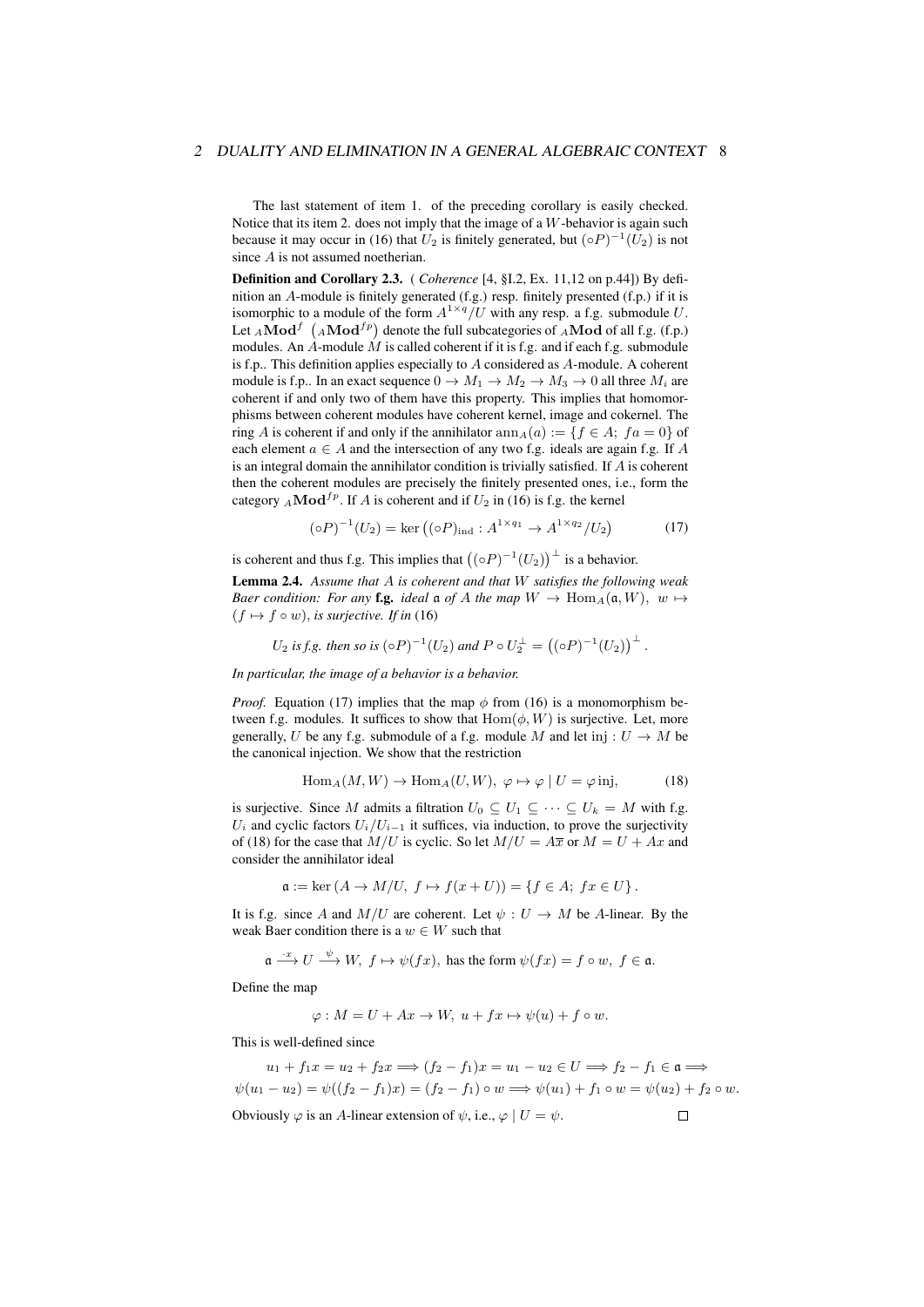#### <sup>3</sup> ANALYTIC RINGS OF OPERATORS AND SIGNAL MODULES 9

The following lemma is well-known.

Lemma and Definition 2.5. (Willems closure, cogenerator, compare [26, §2]) *If*  $U \in \mathbb{P}(A^{1 \times q})$ ,  $M := A^{1 \times q}/U$  and  $\mathcal{B} := U^{\perp}$  then  $U^{\perp \perp}/U = \mathcal{B}^{\perp}/U$  is the *kernel of the linear map*

$$
\begin{array}{ccccccc} {\rm can}_{M}:& M = A^{1 \times q}/U & \to & W^{\mathcal{B}} & \cong & W^{{\rm Hom}_{A}(M, W)} \\ & \overline{x} = x + U & \mapsto & (x \circ w)_{w \in \mathcal{B}} & \mapsto & \big(\varphi(\overline{x})\big)_{\varphi \in {\rm Hom}_{A}(M, W)}\,. \end{array}
$$

*The module*  $U^{\perp \perp}$  *is also called the Willems closure of U with respect to (w.r.t.) W. If*  $U^{\perp \perp} = U$  *then U is called* Willems closed *w.r.t. W.* The duality (11) *thus establishes a duality between Willems closed modules and generalized behaviors.*

*The module W is called a* cogenerator for f.g. modules *if for every f.g. Amodule*  $M = A^{1 \times q}/U$  the map  $\text{can}_M$  is injective or, equivalently,  $U = U^{\perp \perp}$ or, in still other words, if  $\text{Hom}_A(M, W)$  separates the elements of M, hence es*pecially*  $\text{Hom}_A(M, W) \neq 0$  *if*  $M \neq 0$ *. Then* (11) *establishes a duality between*  $\mathbb{P}(A^{1 \times q})$  and the set of generalized behaviors in  $W^q$ . The module  ${}_AW$  is called a cogenerator *if* can<sub>*M*</sub> :  $M \to W^{\text{Hom}_A(M,W)}$  *is injective for* all *A-modules M*.

## 3 Analytic rings of operators and signal modules

*We introduce the rings of operators and signal spaces relevant for this paper*. Let *k* denote the field of real numbers  $\mathbb{R}$  or of complex numbers  $\mathbb{C}$ . Let  $n \in \mathbb{N}$  and

$$
k[[s]] := k[[s_1, \cdots, s_n]] = \left\{ f = \sum_{\mu \in \mathbb{N}^n} f_{\mu} s^{\mu}, f_{\mu} \in k \right\}, s^{\mu} := s_1^{\mu_1} s_2^{\mu_2} \cdots s_n^{\mu_n}
$$
(19)

be the *k*-algebra of formal power series in indeterminates  $s_1, \dots, s_n$  and likewise  $k[[x]] := k[[x_1, \cdots, x_n]]$ . Following [14] and [19] we introduce the algebras of locally convergent and of entire or everywhere convergent power series. For this purpose we consider the ordered set  $\mathbb{R}^n_+$  of real vectors  $T = (T_1, \dots, T_n)$  with positive entries  $T_i > 0$ . With the componentwise order this set is directed upwards and downwards. We write  $T \leq S$  resp.  $T < S$  if  $T_i \leq S_i$  resp.  $T_i < S_i$  for all *i*. For  $T \in \mathbb{R}^n_+$  we introduce the poly-cylinder [14]

$$
Z(T) := \{ z \in k^n; \forall i = 1, \dots, n : |z_i| < T_i \} \subset
$$
\n
$$
\overline{Z(T)} := \{ z \in k^n; \forall i = 1, \dots, n : |z_i| \le T_i \},
$$
\n
$$
|f|_{T} := \sum_{\mu} |f_{\mu}| T^{\mu} \le \infty, B_T := \{ f \in k[[s]]; |f|_{T} < \infty \},
$$
\n
$$
\forall T \le S, f \in k[[s]] : |f|_{T} \le |f|_{S}, \text{ hence } B_S \subseteq B_T.
$$
\n
$$
(20)
$$

The algebra  $B_T$  is a *k*-Banach subalgebra of *k*[[*s*]] with the norm  $| - |_T$  [14, Satz 1 on p.16]. Consider the algebra  $C^0(\overline{Z(T)})$  of continuous *k*-valued functions on the compact set  $Z(T)$  with the maximum norm  $|| f ||_T := \max_{z \in \overline{Z(T)}} | f(z) |$ . Every  $f \in B_T$  defines the function

$$
f: \overline{Z(T)} \to k, \ z \mapsto f(z) := \sum_{\mu \in \mathbb{N}^n} f_{\mu} z^{\mu}, \text{ with}
$$

$$
f \in C^0(\overline{Z(T)}) \text{ and } ||f||_{T} \leq |f|_{T}, \text{ hence } \text{inj}: B_T \subseteq C^0(\overline{Z(T)})
$$
(21)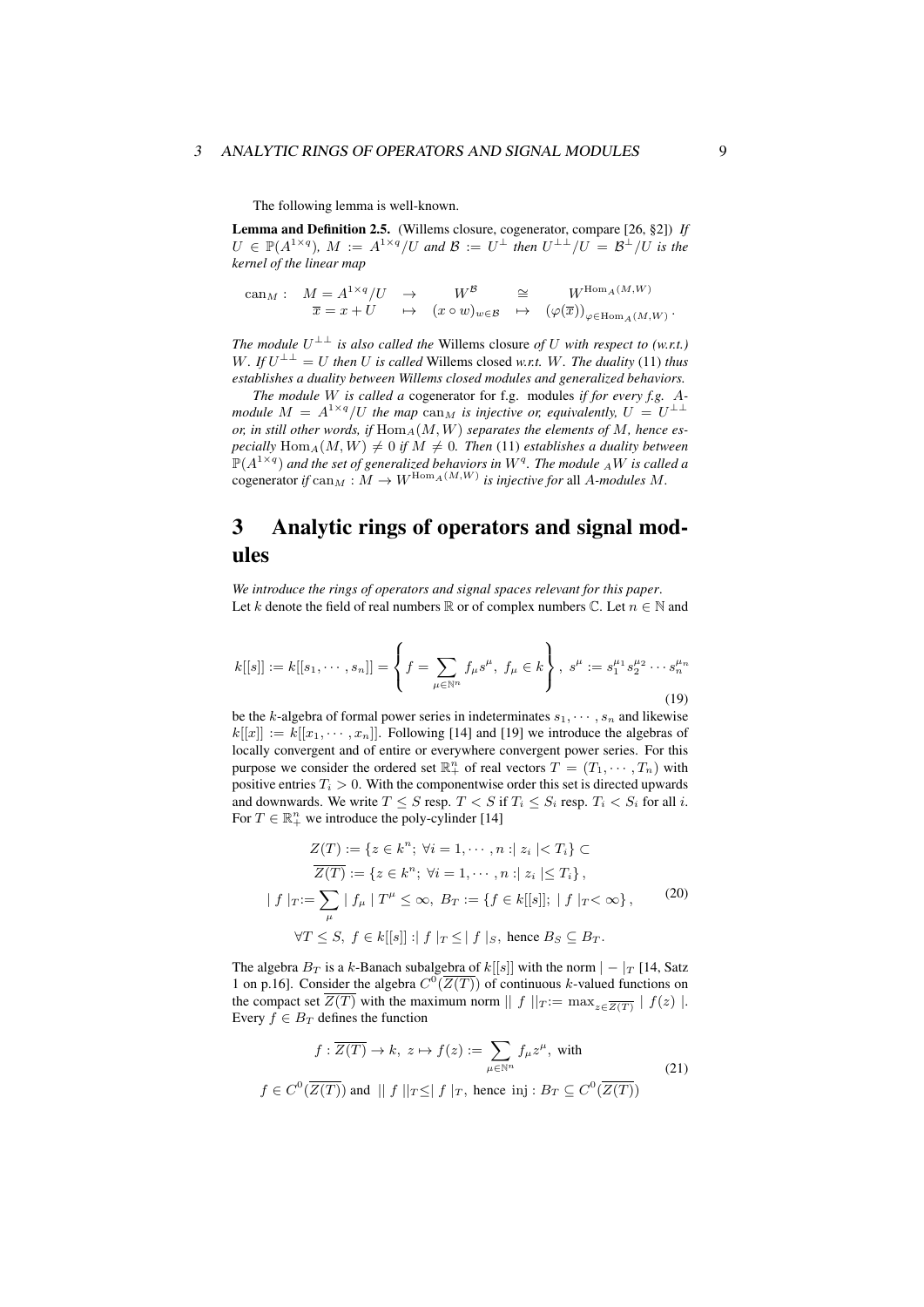#### 3 ANALYTIC RINGS OF OPERATORS AND SIGNAL MODULES 10

is a contraction and thus continuous. For the complex case  $k = \mathbb{C}$  Cauchy's inequalities [19, Th. 2.2.7] imply

$$
|f_{\mu}| = \frac{|f^{(\mu)}(0)|}{\mu!} \leq ||f||_{T} T^{-\mu}.
$$
 (22)

The algebras of entire or everywhere convergent resp. of locally convergent power series are then defined as

$$
\mathcal{O}(k_s^n) := \bigcap_{T \in \mathbb{R}_+^n} B_T \subset k < s > := \bigcup_{T \in \mathbb{R}_+^n} B_T =
$$
\n
$$
\left\{ f \in k[[s]]; \; \exists z \in k^n \text{ with } z_i \neq 0, \; i = 1, \cdots, n, \text{ and convergent } \sum_{\mu \in \mathbb{N}^n} f_\mu z^\mu \right\}
$$
\n
$$
(23)
$$

Both carry a natural topology. The algebra  $\mathcal{O}(k_s^n)$  carries the initial or induced topology with respect to all inclusions  $\mathcal{O}(k_s^n) \subset B_T$ ,  $T \in \mathbb{R}_+^n$ . By this it is a Fréchet algebra and a sequence in  $\mathcal{O}(k_s^n)$  converges if and only if it converges in all  $B_T$ .

**Remark 3.1.** The inequality  $|| - ||_T \leq || - |_T$  implies that the natural topology on  $\mathcal{O}(k_s^n)$  is finer than the topology of compact convergence for  $k = \mathbb{R}, \mathbb{C}$ . In the complex case  $\mathcal{O}(\mathbb{C}_s^n)$  is the algebra of holomorphic functions in variables  $s_1, \dots, s_n$  on  $\mathbb{C}^n$ . For  $f \in \mathcal{O}(\mathbb{C}^n)$  and  $T < S$  the inequality (22) implies

$$
|f|_{T} = \sum_{\mu} |f_{\mu}| T^{\mu} = \sum_{\mu} |f_{\mu}| S^{\mu} \left(\frac{T}{S}\right)^{\mu} \le
$$
  

$$
\left(\sum_{\mu} \left(\frac{T}{S}\right)^{\mu}\right) ||f||_{S} = C ||f||_{S} \text{ with } C := \sum_{\mu} \left(\frac{T}{S}\right)^{\mu}
$$
 (24)

and thus that the natural topology coincides with the topology of compact convergence. The natural topology of  $\mathcal{O}(\mathbb{R}^n_s)$  is finer, but not equal to that of compact convergence. Notice that Cauchy's inequality (11) is not valid in the real case.

The natural topology on  $k < s >$  is the *sequence topology* discussed in [14, §I.3.4, §I.6, §I.7]. It is the final topology induced by all injections  $B_T \subseteq k$ *s* >. If  $f_k, k \in \mathbb{N}$ , and *f* belong to  $k < s$  > then the  $f_k$  converge to *f* in the sequence topology if and only if there is a  $T \in \mathbb{R}^n_+$  such that  $f_k, f \in B_T$  and  $f = \lim_k f_k$  in  $B_T$  [14, Satz I.7.8 on p.67]. A map from  $k < s >$  to a topological space is continuous if and only if it preserves convergent sequences. The injection  $\mathcal{O}(k_s^n) \subset k < s >$  is obviously continuous. The ring  $k < s >$  is noetherian [14, Satz I.5.3 on p.45] and local with the unique maximal ideal [14, I.3.1 on p.27]

$$
\mathfrak{m} := \{ f \in k < s >; \ f(0) = f_0 = 0 \} = \sum_{i=1}^{n} k < s > s_i \tag{25}
$$

and the residue field  $k < s > /m = k$ . With the sequence topology  $k < s >$ is a Hausdorff topological algebra [14, Satz I.6.3 on p.58 and Satz I.7.7 on p.66], locally convex [14, Satz I.8.7 on p.74], sequence-complete [14, Satz I.8.6 on p.74], i.e., every Cauchy sequence converges, but does not have countable neighborhood bases [14, Satz I.7.9 on p.67] and is therefore not metrizable. We use the same topologies on  $k < x >$  and  $\mathcal{O}(k_x^n)$ . Below we will discuss and essentially use the category of f.g.  $k < s$  >-modules with their sequence topology [14, Kap.II, §0, §1].

We now introduce the signal spaces of the present paper. Let  $k < s$  >' and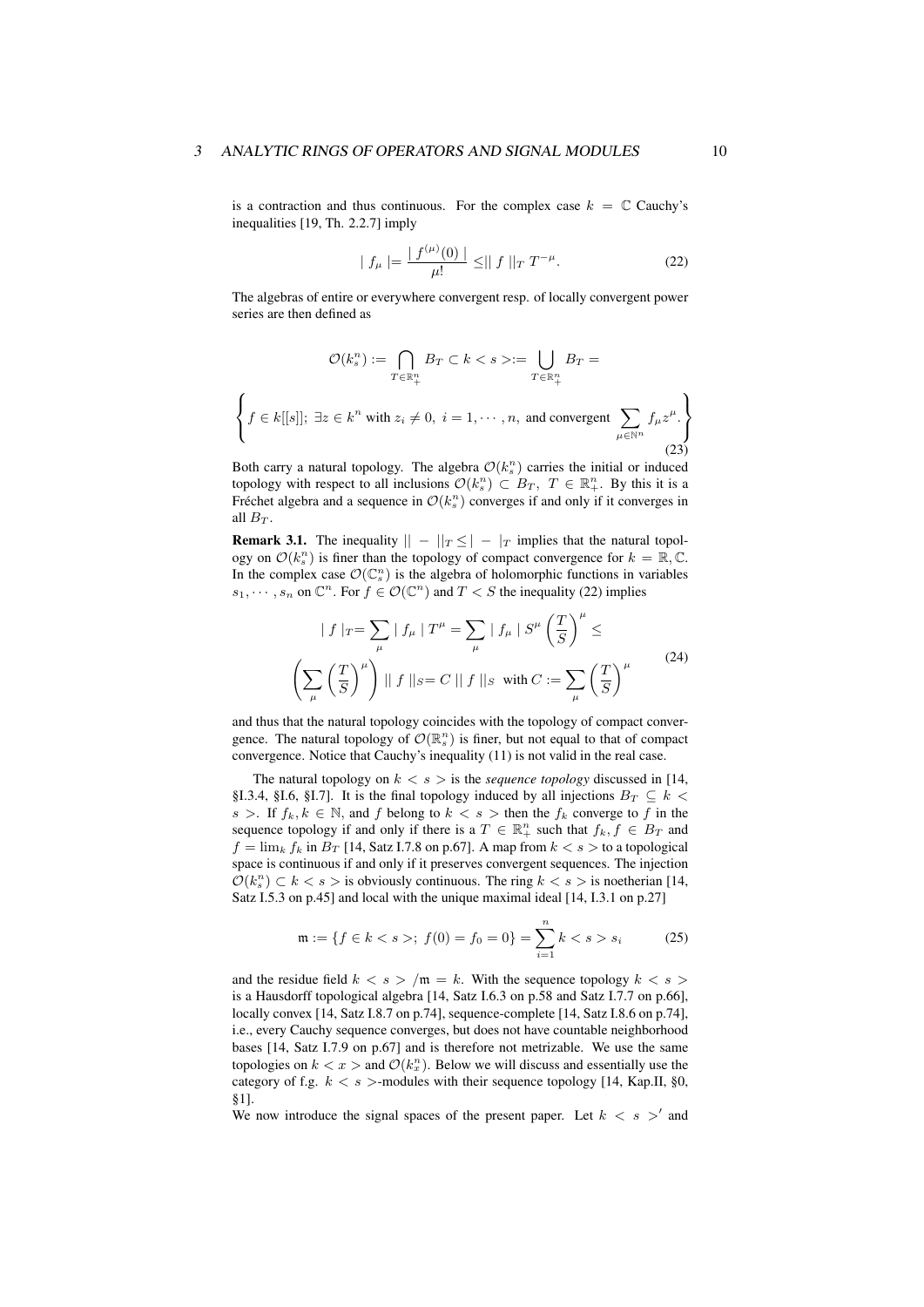#### 3 ANALYTIC RINGS OF OPERATORS AND SIGNAL MODULES 11

 $\mathcal{O}(k_s^n)'$  denote the topological dual spaces, i.e., the *k*-spaces of continuous *k*linear functions on  $k < s$  > resp.  $\mathcal{O}(k_s^n)$  into the topological field *k*. With the help of [19] it was shown in [24, Th.4.20 on p.67] that the *k*-bilinear map

$$
\langle -, - \rangle: k < s > \times \mathcal{O}(k_x^n) \to k, \ \langle f, w \rangle = \langle \sum_{\mu} f_{\mu} s^{\mu}, \sum_{\mu} w_{\mu} x^{\mu} \rangle := \sum_{\mu} f_{\mu} w_{\mu}, \tag{26}
$$

is well-defined and non-degenerate in the strong sense that it induces isomorphisms

$$
k < s > \stackrel{\prime \cong}{=} \mathcal{O}(k_x^n), \ \varphi = \langle -, w \rangle \leftrightarrow w = \sum_{\mu} \varphi(s^{\mu}) x^{\mu}
$$
\n
$$
k < s > \stackrel{\sim}{=} \mathcal{O}(k_x^n)', \ f = \sum_{\mu} \psi(x^{\mu}) s^{\mu} \leftrightarrow \psi = \langle f, - \rangle, \text{ hence also } (s \leftrightarrow x)
$$
\n
$$
\mathcal{O}(k_s^n)' \cong k < x > , \ \varphi = \langle -, w \rangle \leftrightarrow w = \sum_{\mu} \varphi(s^{\mu}) x^{\mu}.
$$
\n
$$
(27)
$$

The dual spaces are not considered as topological here. The proof in [24, Th.4.20 on p.67] was given for  $k = \mathbb{C}$ , but the proof for  $k = \mathbb{R}$  is the same. Recall that the topology on  $\mathcal{O}(\mathbb{R}^n_s)$  is finer than the topology of compact convergence. Since the algebras  $\mathcal{O}(k_s^n)$  and  $k < s >$  are topological their dual spaces are modules over them with the action or scalar multiplication

$$
(f \circ \varphi)(g) := \varphi(fg) \text{ for } \begin{cases} f, g \in \mathcal{O}(k_s^n), \varphi \in \mathcal{O}(k_s^n)' \\ f, g \in k < s > \varphi \in k < s >' \end{cases} \tag{28}
$$

Via the isomorphisms from (27) we obtain modules  $\mathcal{O}(\mathfrak{c}_s^n)$   $k < x >$  and  $\mathfrak{c}_{k < s} > \mathcal{O}(\mathfrak{k}_x^n)$ with the actions

$$
f \circ w, \ \langle g, f \circ w \rangle = \langle fg, w \rangle \text{ for } \begin{cases} f, g \in \mathcal{O}(k_s^n), w \in k < x >, \\ f, g \in k < s >, w \in \mathcal{O}(k_x^n), \end{cases} \text{ with } \\ s^{\nu} \circ \sum_{\mu} w_{\mu} x^{\mu} = \sum_{\mu} w_{\nu + \mu} x^{\mu}.
$$

Therefore these actions are extensions of the left shift action of the polynomial algebra  $k[s]$  on the multi-sequence space  $k^{\mathbb{N}^n} = k[[x]]$  to the larger rings of operators and smaller signal spaces  $\mathcal{O}(k_x^n) \subset k < x > \subset k[[x]]$ . Therefore these signal modules are suitable for partial difference equations and discrete systems theory. The canonical isomorphism

can: 
$$
k[[x]] \cong k[[x]], \sum_{\mu} w_{\mu} x^{\mu} \mapsto \sum_{\mu} \frac{w_{\mu}}{\mu!} x^{\mu},
$$
 (30)

induces isomorphisms on the spaces of convergent power series. For this purpose we introduce growth conditions for entire holomorphic functions, first in the complex case. Let  $|| - ||$  denote any norm on  $\mathbb{C}^n$  and then define

$$
\mathcal{O}(\mathbb{C}_x^n; \exp) := \left\{ w \in \mathcal{O}(\mathbb{C}_x^n); \exists \delta > 0 \exists C_\delta > 0 \forall x \in \mathbb{C}^n : |w(x)| \le C_\delta e^{\delta ||x||} \right\} \supset
$$
  

$$
W_0 := \mathcal{O}(\mathbb{C}_x^n; \text{infexp}) :=
$$
  

$$
\left\{ w \in \mathcal{O}(\mathbb{C}_x^n); \forall \delta > 0 \exists C_\delta > 0 \forall x \in \mathbb{C}^n : |w(x)| \le C_\delta e^{\delta ||x||} \right\}.
$$
 (31)

The functions in  $\mathcal{O}(\mathbb{C}_x^n; \text{exp})$  resp. in  $\mathcal{O}(\mathbb{C}_x^n; \text{infexp})$  are called *of at most exponential* resp. of *infra-exponential growth*. Since all norms on  $\mathbb{C}^n$  are equivalent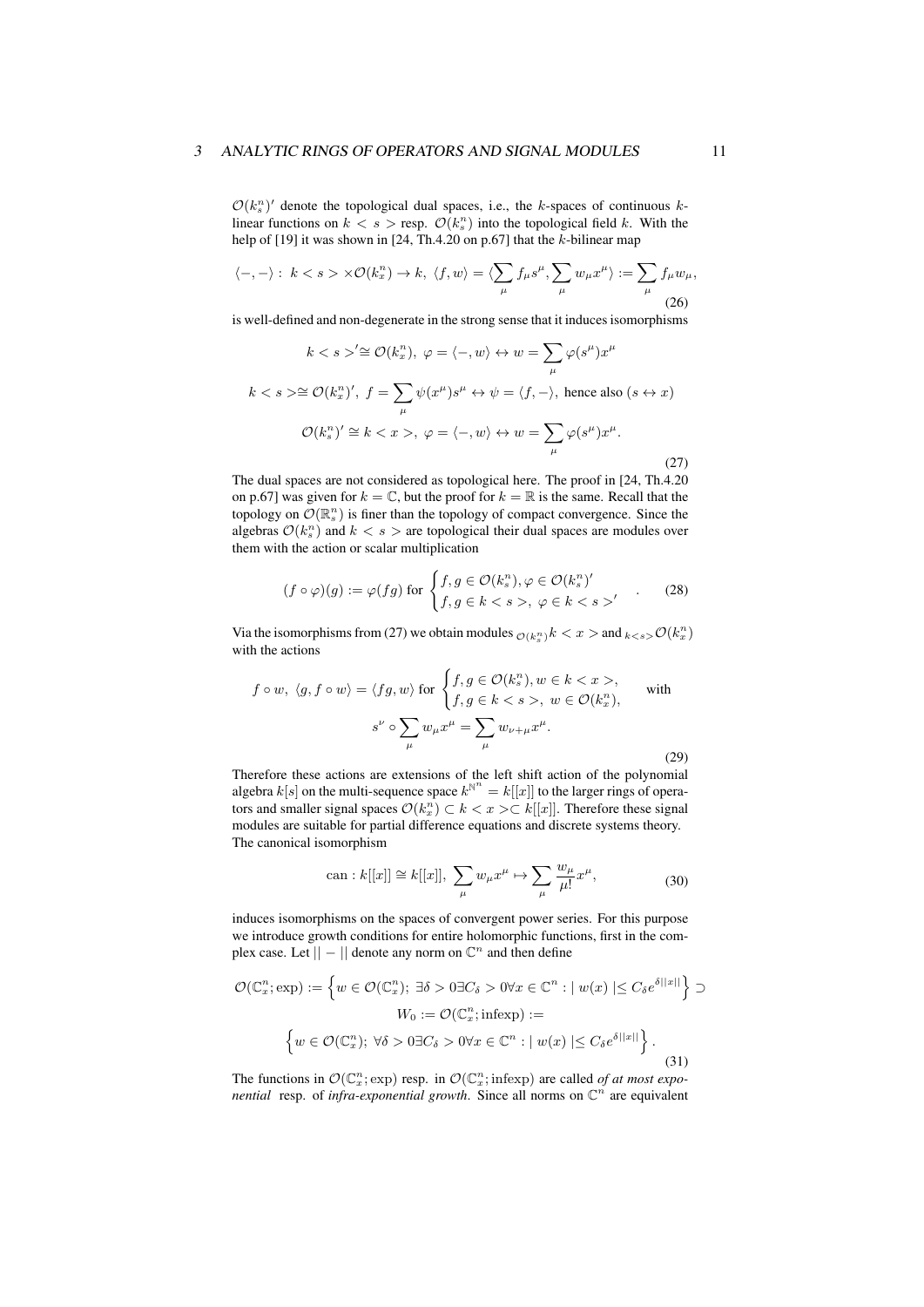the definition does not depend on the choice of  $|| - ||$  on  $\mathbb{C}^n$ . With the help of [19] it was shown in [24, Th. 4.27] that can from (30) induces the C-isomorphism

$$
can: \mathbb{C} < x \ge \cong \mathcal{O}(\mathbb{C}_x^n; \exp). \tag{32}
$$

The same proof furnishes the C-isomorphism

$$
can: \mathcal{O}(\mathbb{C}_x^n) \cong \mathcal{O}(\mathbb{C}_x^n; \text{infexp}). \tag{33}
$$

In the real case we define

$$
\mathcal{O}(\mathbb{R}_x^n; \exp) := \mathcal{O}(\mathbb{R}_x^n) \bigcap \mathcal{O}(\mathbb{C}_x^n; \exp) \supset
$$
  

$$
\mathcal{O}(\mathbb{R}_x^n; \text{infexp}) := \mathcal{O}(\mathbb{R}_x^n) \bigcap \mathcal{O}(\mathbb{C}_x^n; \text{infexp}).
$$
 (34)

Obviously the isomorphisms (32) and (33) then also hold with  $\mathbb C$  replaced by  $\mathbb R$ . By transport of structure we replace the signal spaces in equations (26) to (29) by the isomorphic ones from (32) to (34) and obtain the following

**Corollary and Definition 3.2.** *Let*  $k = \mathbb{R}, \mathbb{C}$ *. The k-bilinear forms* 

$$
\langle -, -\rangle_0: \quad \mathcal{O}(k_s^n) \times \mathcal{O}(k_x^n; \exp) \rightarrow k
$$
  
\n
$$
\langle -, -\rangle_0: \quad \mathbb{C} < s > \times \mathcal{O}(k_x^n; \text{infexp}) \rightarrow k
$$
  
\n
$$
\langle \sum_{\mu} f_{\mu} s^{\mu}, \sum_{\mu} w_{\mu} x^{\mu} \rangle_0 := \sum_{\mu} f_{\mu} w_{\mu} \mu!,
$$
\n(35)

*are well-defined and non-degenerate and induce the* Laplace transform *isomorphisms*

$$
\mathcal{L}: \quad \mathcal{O}(k_{s}^{n})' \quad \cong \quad \mathcal{O}(k_{x}^{n}; \exp)
$$
\n
$$
\mathcal{L}: \quad k < s >' \quad \cong \quad \mathcal{O}(k_{x}^{n}; \text{infexp})
$$
\n
$$
\varphi = \langle -, w \rangle_{0} \quad \leftrightarrow \quad w = \mathcal{L}(\varphi) = \sum_{\mu} \frac{\varphi(s^{\mu})}{\mu!} x^{\mu} = \varphi(e^{s \bullet x})
$$
\n(36)

*where*  $s \bullet x := s_1 x_1 + \cdots + s_n x_n$ . These are  $\mathcal{O}(k_s^n)$ - resp.  $k < s >$ -isomorphisms *if the power series spaces in x are equipped with the action ◦*<sup>0</sup> *defined by*

$$
\langle g, f \circ_0 w \rangle_0 = \langle fg, w \rangle_0. \text{ Then}
$$
  

$$
s^{\mu} \circ_0 w = \partial^{\mu} w \text{ and } (e^{z \bullet s} \circ_0 w)(x) = w(x + z), x, z \in k^n,
$$
 (37)

*where*  $\partial := (\partial/\partial x_1, \cdots, \partial/\partial x_n)$ *. The isomorphisms* (32) *and* (33) *are*  $\mathcal{O}(k_s^n)$ *resp. k < s >-linear and thus establish an isomorphism between discrete and continuous analytic signal modules and, of course,*  $\mathcal{O}(k_x^n; \text{infexp})$  *<i>is an*  $\mathcal{O}(k_s^n)$ *submodule of*  $\mathcal{O}(k_x^n; \exp)$ *.* 

The formula  $(e^{z \bullet s} \circ_0 w)(x) = w(x + z)$  implies that the action of  $\mathcal{O}(k_s^n)$ on analytic signals realizes the translation action in particular. Therefore we later consider the subring

$$
\bigoplus_{z \in k^n} k[s]e^{z \bullet s} \subset \mathcal{O}(k_s^n) \tag{38}
$$

of *polynomial-exponential functions* which acts on  $\mathcal{O}(k_x^n; \text{exp})$  by *partial differentialdifference* operators, the term difference referring to the translation action.

We finally extend the preceding considerations from the center 0 to arbitrary points of  $k^n$ . Let  $z \in k^n$  be such a point and  $k < s - z >$  the ring of locally convergent power series at *z* with the sequence topology which is defined like that of *k < s >*. Since  $k[s] = k[s - z]$  ⊂  $\mathcal{O}(k_s^n)$  ⊂  $k < s - z >$  and since  $k[s - z]$  is dense in  $k < s - z >$  so is  $\mathcal{O}(k_s^n)$  and therefore we identify

$$
k < s - z > \text{C} \mathcal{O}(k_s^n)', \ \varphi = \varphi \mid \mathcal{O}(k_s^n) \text{ for } \varphi \in k < s - z > \text{'}, \text{ and define}
$$
\n
$$
W_z := \mathcal{L} \left( k < s - z > \text{'} \right) \subset \mathcal{O}(k_x^n)
$$
\n(39)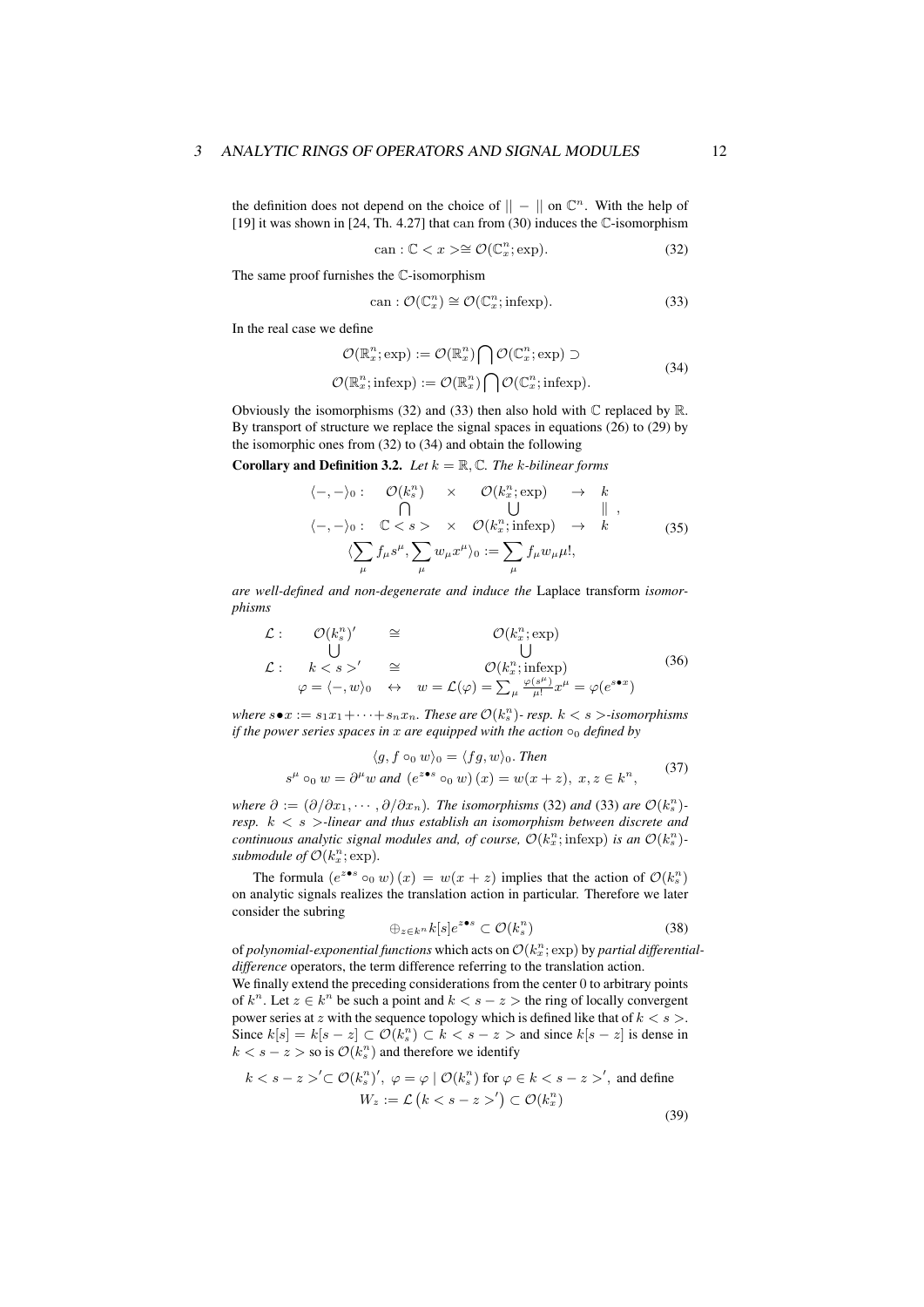where, according to Cor. 3.2,  $\mathcal{L} : \mathcal{O}(k_s^n)' \cong \mathcal{O}(k_x^n; \exp)$  is the Laplace transform and  $W_0 = \mathcal{O}(k_x^n; \text{infexp})$ . Moreover there are the topological translation isomorphisms

$$
t_z: \begin{array}{ccc}\n\mathcal{O}(k_s^n) & \longrightarrow & \mathcal{O}(k_s^n) \\
\bigcap & \bigcap & \bigcap \\
t_z: & k < s > \longrightarrow & k < s - z > \\
f = \sum_{\mu \in \mathbb{N}^n} f_\mu s^\mu & \mapsto & t_z(f) := f(s - z) = \sum_{\mu \in \mathbb{N}^n} f_\mu (s - z)^\mu \\
& \text{with their adjoints} \\
t_z': \mathcal{O}(k_s^n)' & \longrightarrow & \mathcal{O}(k_s^n)'\n\end{array}
$$

$$
t'_{z}: k < s-z >' \longrightarrow k < s >' \qquad (40)
$$

Obviously  $t_{-z}$  is the inverse of  $t_z$ .

Lemma 3.3. *The following diagrams of k-isomorphisms commute:*

$$
\mathcal{O}(k_x^n) \xrightarrow{\mathcal{L}} \mathcal{O}(k_x^n; \exp)
$$
  
\n $t'_z \uparrow \downarrow t'_{-z} \xrightarrow{e^{-z \bullet x}} \uparrow \downarrow e^{z \bullet x}.$  and  
\n $\mathcal{O}(k_x^n) \xrightarrow{\mathcal{L}} \mathcal{O}(k_x^n; \exp)$   
\n $k < s >$   $\xrightarrow{\mathcal{L}} W_0 = \mathcal{O}(k_x^n; \text{infexp})$   
\n $t'_z \uparrow \downarrow t'_{-z} \xrightarrow{e^{-z \bullet x}} \uparrow \downarrow e^{z \bullet x}.$ , hence  $W_z = e^{z \bullet x} W_0$ .  
\n $k < s - z >$   $\xrightarrow{\mathcal{L}} W_z = \mathcal{L}(k < s - z >$ ' (41)

*Proof.* For  $\varphi \in \mathcal{O}(k_s^n)'$  we indeed have

$$
\mathcal{L}t'_{z}(\varphi) = \mathcal{L}(\varphi t_{z}) = \varphi(t_{z}(e^{s \bullet x})) =
$$

$$
\varphi(e^{(s-z)\bullet x}) = \varphi(e^{-z \bullet x}e^{s \bullet x}) = e^{-z \bullet x}\mathcal{L}(\varphi).
$$

Assume that

 $w \in \mathcal{O}(k_x^n; \text{exp})$  with  $|w(x)| \leq C_{\delta} e^{\delta ||x||}$  for some  $\delta, C_{\delta} > 0$  and all  $x \in \mathbb{C}^n$ where  $||x||$  is a norm on  $\mathbb{C}^n$ . Since  $||x - z|| \le ||x|| + ||z||$  we infer  $|t_z(w)(x)| = |w(x-z)| \leq C_\delta e^{\delta ||z||} e^{\delta ||x||}$  and  $t_z(w) \in \mathcal{O}(k_x^n; \text{exp}),$  hence

$$
t_z: \quad \mathcal{O}(k_x^n; \exp) \quad \cong \quad \mathcal{O}(k_x^n; \exp),
$$
\n
$$
t_z: \quad \mathcal{O}(k_x^n; \exp) \quad \cong \quad \mathcal{O}(k_x^n; \exp),
$$
\n
$$
t_z: \quad \mathcal{O}(k_x^n; \inf \exp) \quad \cong \quad \mathcal{O}(k_x^n; \inf \exp).
$$
\n
$$
(42)
$$

**Corollary 3.4.** *The space*  $W_z = \mathcal{L}$   $(k < s - z >') = e^{z \cdot x} W_0$  *is also given as* 

$$
W_z = \left\{ w \in \mathcal{O}(k_x^n); \ \forall \delta > 0 \exists C_\delta > 0 \ \text{with} \ \mid w(x) \mid \leq C_\delta e^{\Re(z \bullet x) + \delta ||x||} \right\}.
$$

*Proof.* The following equivalences hold:

$$
w \in W_z \iff e^{-z \bullet x} w(x) \in W_0 = \mathcal{O}(k_x^n; \text{infexp}) \iff
$$
  

$$
\forall \delta > 0 \exists C_{\delta} > 0 \text{ with } e^{-\Re(z \bullet x)} \mid w(x) \mid = \mid e^{-z \bullet x} w(x) \mid \leq C_{\delta} e^{\delta ||x||} \iff
$$
  

$$
\forall \delta > 0 \exists C_{\delta} > 0 \text{ with } \mid w(x) \mid \leq C_{\delta} e^{\Re(z \bullet x) + \delta ||x||}.
$$

 $\Box$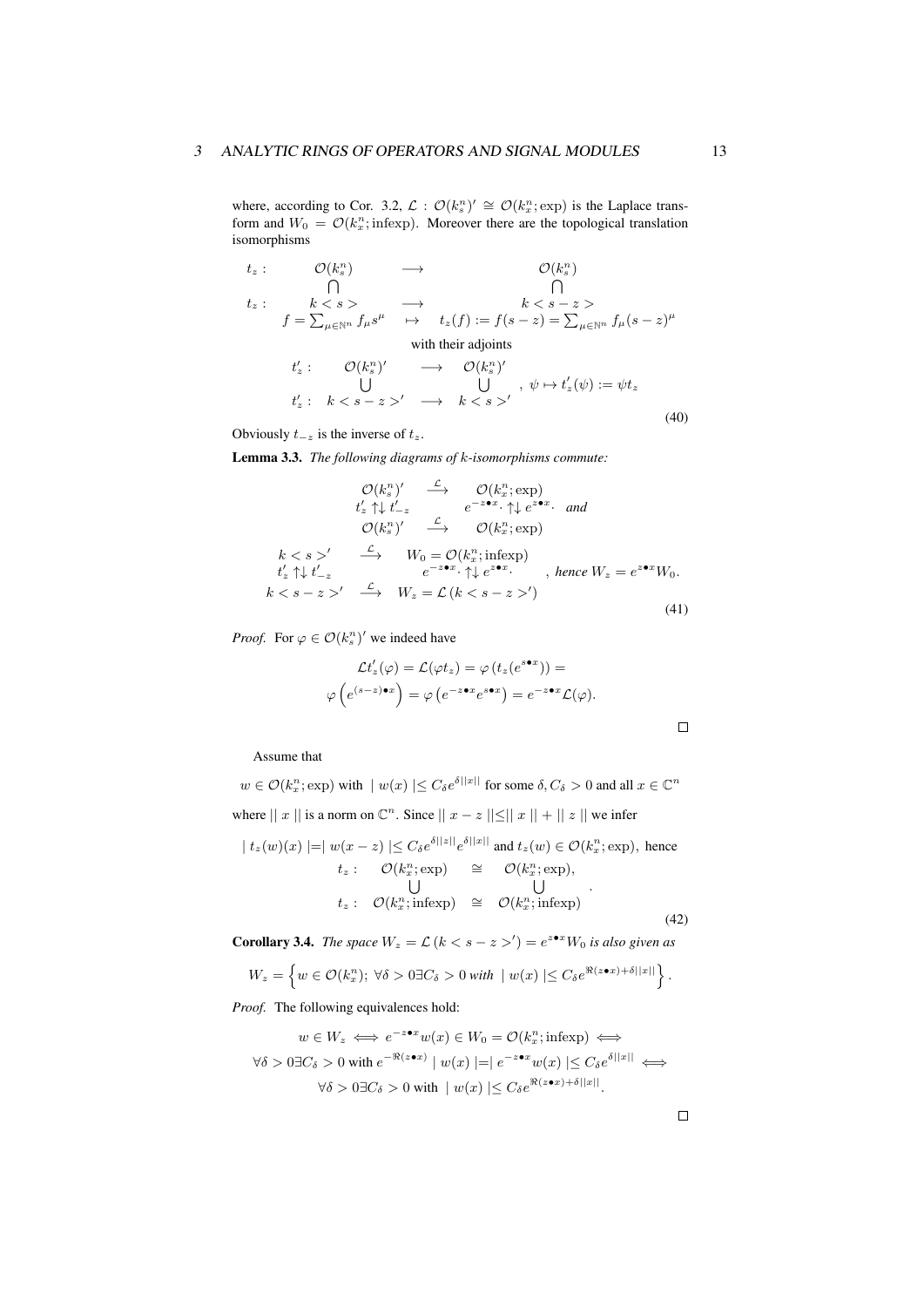#### 4 ANALYTIC LOCAL ALGEBRAS 14

We finally determine the module structures of the considered spaces. The Laplace transform isomorphism

$$
\mathcal{L}: \mathcal{O}(k_s^n)' \to (\mathcal{O}(k_x^n; \exp), \circ_0) \text{ is } \mathcal{O}(k_s^n)
$$
-linear and  $k < s - z >' \subset \mathcal{O}(k_s^n)'$ 

is an  $\mathcal{O}(k_s^n)$ -submodule. Therefore

$$
W_z = \mathcal{L} \left( k < s - z >' \right) \subset (\mathcal{O}(k_x^n; \exp), \circ_0) \text{ is an } \mathcal{O}(k_s^n)\text{-submodule too with}
$$
\n
$$
f \circ_0 w, f \in \mathcal{O}(k_s^n), w \in W_z, \text{ especially}
$$
\n
$$
s^{\mu} \circ_0 w = \partial^{\mu} w, \ (e^{y \bullet s} \circ_0 w)(x) = t_{-y}(w)(x) = w(x + y), x, y \in k^n.
$$
\n
$$
(43)
$$

But the dual module  $k < s-z >'$  is also a  $k < s-z >$ -module with  $(f \circ \psi)(g) :=$  $\psi(fg)$  which for  $f \in \mathcal{O}(k_s^n)$  coincides with the structure as  $\mathcal{O}(k_s^n)$ -module. Via  $\mathcal L$  we transport this structure to  $W_z$  and obtain a scalar multiplication

 $f \circ_z w, f \in k < s-z>, w \in W_z$ , with  $f \circ_z w = f \circ_0 w$  for  $f \in \mathcal{O}(k_s^n)$ , especially  $s^{\mu} \circ_0 w = \partial^{\mu} w$ ,  $(e^{y \bullet s} \circ_0 w)(x) = t_{-y}(w)(x) = w(x + y)$ ,  $x, y \in k^n$ , (44)

according to (43).

Corollary 3.5. *With these structures the k-isomorphisms from* (41)

 $t'_{-z}: k < s >' \rightarrow k < s - z >'$  and  $e^{z \cdot x} : W_0 \rightarrow W_z$ *are semilinear with respect to*  $t_z$  :  $k < s$  > $\cong$   $k < s$  -  $z$  >,  $f \mapsto f(s - z)$ *, where*  $f = \sum$ *<sup>µ</sup>∈*N*<sup>n</sup>*  $f_\mu s^\mu \in k < s >, t_z(f) = \sum$ *<sup>µ</sup>∈*N*<sup>n</sup> f*<sub>µ</sub> $(s − z)$ <sup> $μ$ </sup> ∈ *k* < *s* − *z* >, *i.e.*,  $t'_{-z}(f\circ\varphi)=t_z(f)\circ t'_{-z}(\varphi),\;f\in k~~,\;\varphi\in k~~^\prime,\;and~~~~$  $e^{z \bullet x}$   $(f \circ_0 w) = t_z(f) \circ_z (e^{z \bullet x} w)$ ,  $f \in k < s >$ ,  $w \in W_0 = \mathcal{O}(k_x^n; \text{infexp})$ , or  $f \circ_z w = e^{z \cdot x} (t_{-z}(f) \circ_0 (e^{-z \cdot x} w)), \ f \in k \lt s - z >, \ w \in W_z.$ 

*These formulas generalize the standard formula*  $(\partial - z)^{\mu} (e^{z \cdot x} w) = e^{z \cdot x} \partial^{\mu} w$ *.* 

*Proof.* Due to (41) and preceding structure  $\circ$ <sub>*z*</sub> of *W<sub>z</sub>* it suffices to show this for *t*<sup> $′$ </sup> $_{−z}$ . But for *f* ∈ *k* < *s* > and *g* ∈ *k* < *s* − *z* > we get

$$
t'_{-z}(f \circ \varphi)(g) = (f \circ \varphi)(t_{-z}(g)) = \varphi(f t_{-z}(g)) =
$$
  

$$
\varphi t_{-z}(t_z(f)g) = (t_z(f) \circ t'_{-z}(\varphi)) (g) \Longrightarrow t'_{-z}(f \circ \varphi) = t_z(f) \circ t'_{-z}(\varphi).
$$

## 4 Analytic local algebras

Let *k* be the field of real or of complex numbers. An *analytic local algebra* [14, Kap. II] is a nonzero factor algebra

$$
A = k < s > / \mathfrak{a}, \ \mathfrak{a} \subsetneq k < s > \text{, where}
$$
\n
$$
k < s > = k < s_1, \dots, s_n > \text{, } n > 0, \ \text{and} \ \mathfrak{m} = \sum_{i=1}^n k < s > s_i \tag{45}
$$

are the algebra of convergent power series as discussed in Section 3 and its maximal ideal. The algebra *A* is local with the unique maximal ideal  $m_A := m/a$ and the residue field  $k = A/m_A$ . Obviously *A* is also noetherian. The sequence topology on  $k < s$  > induces the final topology on  $A = k < s$  > /a which is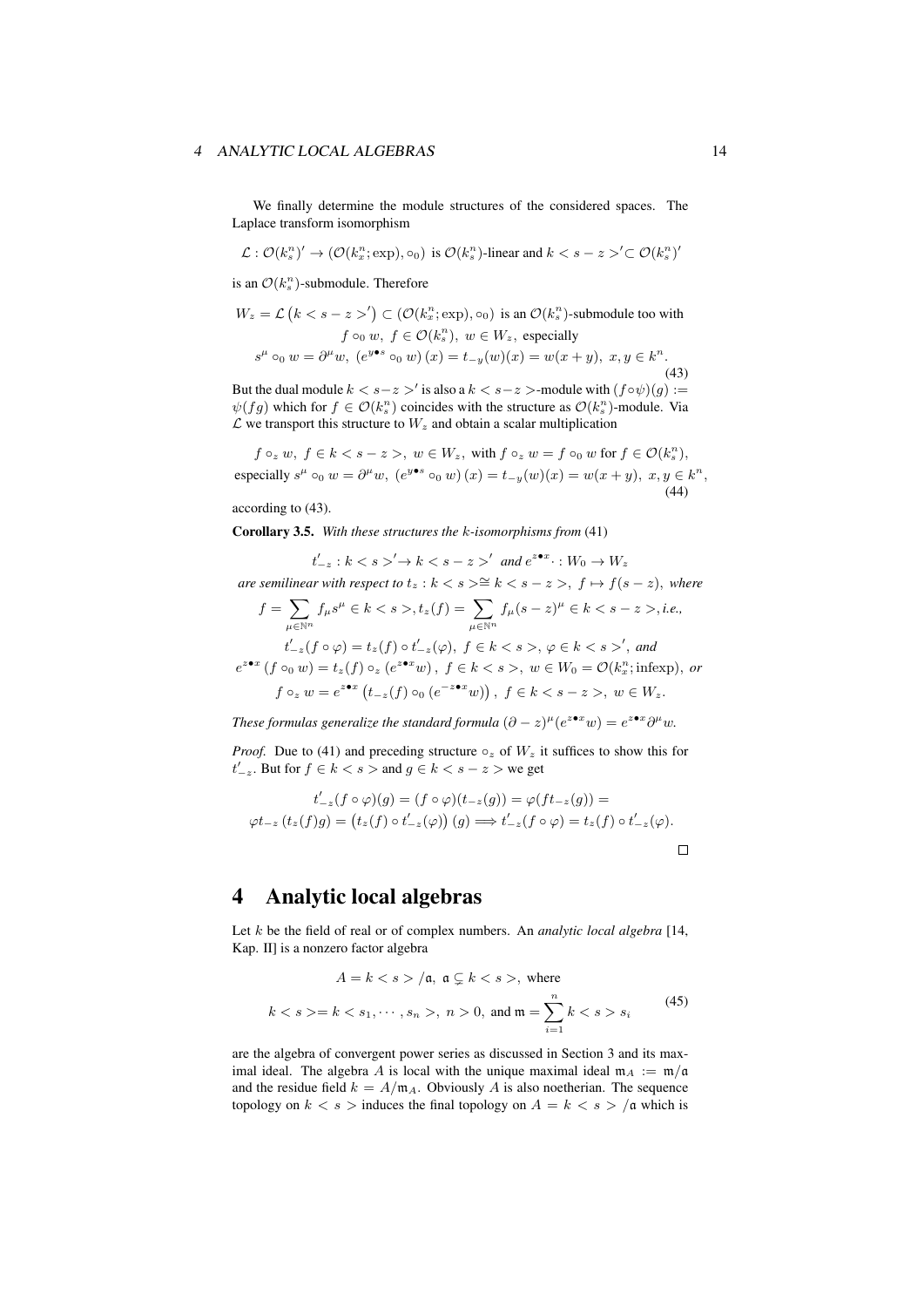#### 4 ANALYTIC LOCAL ALGEBRAS 15

called the *sequence topology on A*. Each *k*-algebra homomorphism between analytic local *k*-algebras is continuous [14, Satz II.1.4 on p.84]. Like  $k < s >$  the algebra *A* is a Hausdorff, locally convex, sequence-complete topological algebra [14, Satz II.1.7 on p.85]. Let *A ′* be the dual space of continuous *k*-linear functions from *A* to *k*. Since *A* is a topological algebra *A ′* is an *A*-module via the standard scalar multiplication *◦* defined by

$$
(f \circ \varphi)(g) := \varphi(fg), \ f, g \in A, \ \varphi \in A'. \tag{46}
$$

We are going to show that  $_A A'$  is an injective cogenerator. We prepare this result by a more general theorem on injective cogenerators.

Let *A* be a commutative noetherian *k*-algebra with a topology. We call an *A*module *M* topological if it is a locally convex vector space and if the multiplications  $A \rightarrow M$ ,  $a \mapsto am$ ,  $m \in M$ , are continuous [6, Lemma 2.19]. Assume now that *<sup>A</sup>A* is a topological module in this sense (We do not need or require that *A* is a topological algebra). Then all f.g. free modules  $A^{1 \times q}$  are topological A-modules with the product topology and all linear maps  $\circ R : A^{1 \times k} \to A^{1 \times q}, R \in A^{k \times q}$ , are continuous. We study the category  $_A \textbf{Mod}^f$  of all f.g. or noetherian Amodules. Any linear map  $f : M_1 \to M_2$  between f.g. A-modules can be embedded into a commutative diagram with exact rows

$$
A^{1 \times k_1} \xrightarrow{\circ R_1} A^{1 \times q_1} \xrightarrow{\nu_1} M_1 \cong A^{1 \times q_1} / A^{1 \times k_1} R_1 \to 0
$$
  
\n
$$
\downarrow \circ S \qquad \downarrow \circ T \qquad \downarrow f
$$
  
\n
$$
A^{1 \times k_2} \xrightarrow{\circ R_2} A^{1 \times q_2} \xrightarrow{\nu_2} M_2 \cong A^{1 \times q_2} / A^{1 \times k_1} R_2 \to 0
$$
\n
$$
(47)
$$

With the final quotient topology the modules *M<sup>i</sup>* become topological *A*-modules in the above sense such that the epimorphisms  $\nu_i$  are strict or, equivalently, open. Since  $f\nu_1 = \nu_2(\circ T)$  is continuous and  $\nu_1$  is open we infer that f is continuous too. For any module  $M \in A\textbf{Mod}^f$ ,  $M_1 := M_2 := M$  and  $f := id_M$  we infer that  $\mathrm{id}_M$  is a topological isomorphism. This signifies that the topology of  $M$  does not depend on the choice of the representation  $M \cong A^{1 \times q} / A^{1 \times k} R$ . We call this topology the *canonical topology* of the f.g. *A*-module *M* and use this in the sequel. Then every *A*-epimorphism in  $_A \mathbf{Mod}^f$  is open. For every  $M \in {_A \mathbf{Mod}^f}$  we also consider the dual space *M′* which is again an *A*-module as in (46). There result two contravariant left exact functors

$$
(-)' , Hom_A(-, A') : AMod^f \to AMod \tag{48}
$$

and the functorial homomorphism

$$
\epsilon_M : M' \to \text{Hom}_A(M, A'), \varphi \mapsto \phi, \ \phi(m)(f) := \varphi(fm), \tag{49}
$$

which for  $M = A$  and then  $M = A^{1 \times q}$  is obviously an isomorphism. The exact sequence  $A^{1 \times k} \stackrel{\circ R}{\longrightarrow} A^{1 \times q} \stackrel{\nu}{\longrightarrow} M \to 0$  induces the commutative diagram with exact rows

$$
0 \to M' \xrightarrow{\nu'=\text{Hom}(\nu,k)} A'^q = (A^{1 \times q})' \xrightarrow{R \circ} A'^k
$$
  
\n
$$
\downarrow \epsilon_M \qquad \qquad \downarrow \epsilon_{A^{1 \times q}}
$$
  
\n
$$
0 \to \text{Hom}_A(M, A') \xrightarrow{\text{Hom}(\nu, A')} \text{Hom}_A(A^{1 \times q}, A') \xrightarrow{\text{Hom}(\text{OR}, A')} \text{Hom}_A(A^{1 \times k}, A')
$$
  
\n(50)

where the exactness of the first row follows from the openness of  $\nu$  and where the two right vertical maps are isomorphisms. This implies that also  $\epsilon_M$  is bijective, i.e.,  $\epsilon_M$  is a functorial isomorphism on the category  $_A \mathbf{Mod}^f$ .

Lemma 4.1. *Assume that A is a noetherian and that <sup>A</sup>A is a topological Amodule as introduced above.*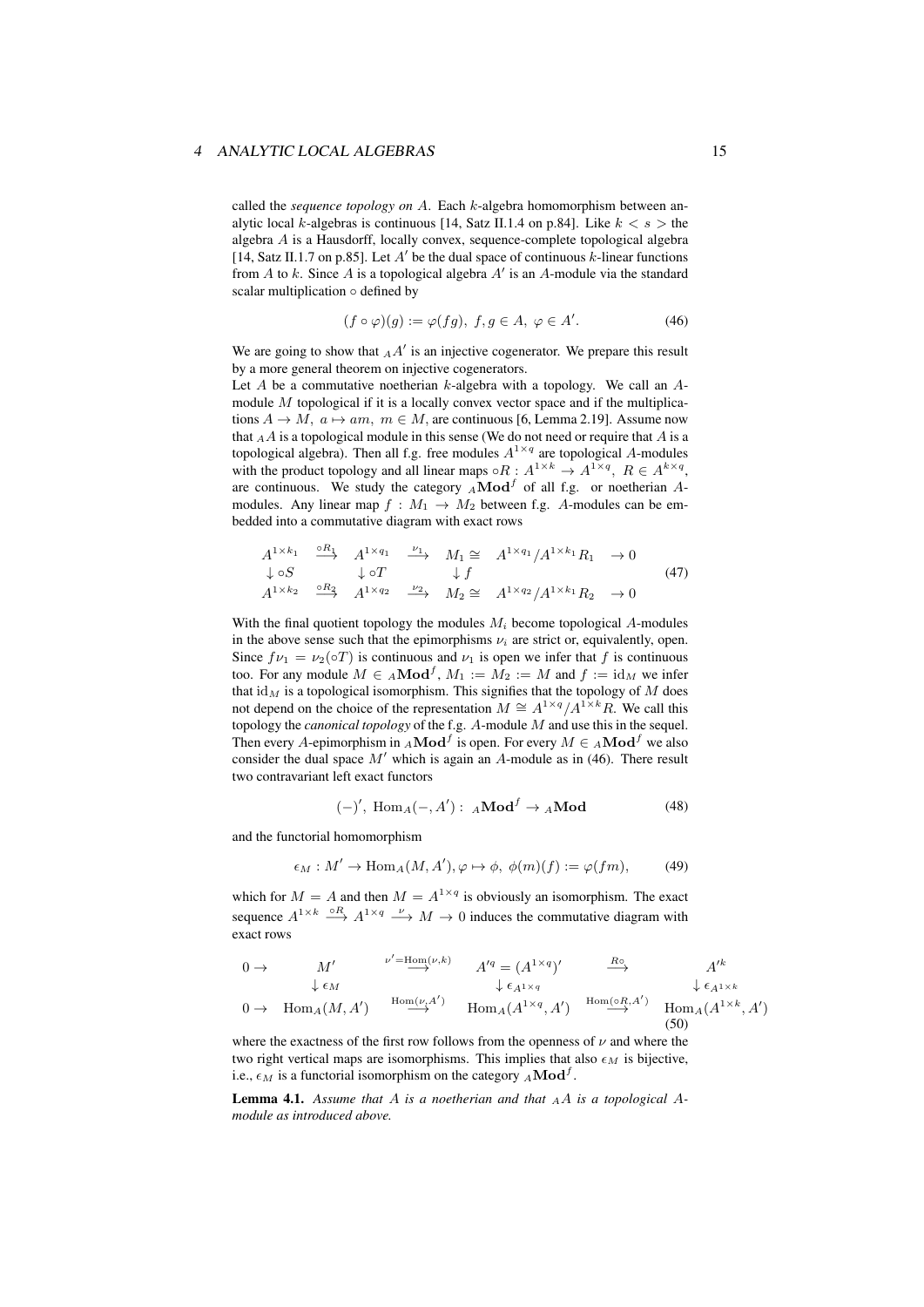#### 4 ANALYTIC LOCAL ALGEBRAS 16

- *1. If for each ideal* a *of A the canonical topology of* a *coincides with the induced topology from A then <sup>A</sup>A ′ is injective.*
- *2. If in addition to 1. A is Hausdorff and each maximal ideal is closed then <sup>A</sup>A ′ is also a cogenerator.*

*Proof.* 1. Let a be an ideal of *A*. It is f.g. and thus carries the canonical topology and the induced topology from *A* which coincide by assumption. The space a *′* is the dual space with respect to this topology. By assumption *A* is a locally convex space. The Hahn-Banach theorem implies that any function in a *′* can be extended to a function in *A'* or, in other words, the restriction map  $A' \rightarrow \mathfrak{a}'$  is surjective. Since  $\epsilon_M$  is a functorial isomorphism also

 $\text{Hom}_A(\text{inj}, A') : \text{Hom}_A(A, A') \to \text{Hom}_A(\mathfrak{a}, A'), \phi \mapsto \phi \mid \mathfrak{a},$ 

is surjective. From Baer's criterion for injectivity we infer that *A ′* is injective. 2. Since *A ′* is injective its cogenerator property can be inferred if each simple module can be embedded into *A ′* . So consider any simple module *A/*m where m is a maximal ideal of *A*. By assumption m is closed and *A* is Hausdorff, hence also *A/*m is a nonzero locally convex Hausdorff space. Again by the Hahn-Banach theorem we conclude  $0 \neq (A/\mathfrak{m})' \cong \text{Hom}_A(A/\mathfrak{m}, A')$ . Hence there is nonzero *A*-linear map  $A/\mathfrak{m} \to A'$  which is a monomorphism since  $A/\mathfrak{m}$  is simple.

We return to an analytic local algebra *A* as introduced above. Its quoted properties imply that *<sup>A</sup>A* is a topological module as used in Lemma 4.1. The modules in *<sup>A</sup>***Mod***<sup>f</sup>* are called *analytic modules* in [14, Kap.II]. Their canonical topology is again called the *sequence topology*. The next result shows that the assumptions of Lemma 4.1 are satisfied for *A*.

Result 4.2. *Consider an analytic local algebra A with its sequence topology and its category <sup>A</sup>***Mod***<sup>f</sup> of analytic modules with their canonical or sequence topology. These modules have the following properties:*

- *1. The algebra A is even a topological algebra and any <sup>A</sup>M is a topological module in the sense that the multiplication*  $A \times M \rightarrow M$  *is continuous* [14, *Satz II.1.10].*
- 2. *Each submodule of a module*  $M \in A$ **Mod**<sup>*f*</sup> is closed and especially each *module M is Hausdorff [14, Satz II.1.10 on p.87].*
- *3. Any M ∈ <sup>A</sup>***Mod***<sup>f</sup> is locally convex [14, Satz I.8.7 on p.74 and Satz and Bemerkung on p.86].*
- *4. The sequence topology of a submodule*  $N$  *of*  $M \in A$ **Mod**<sup>*f*</sup> *coincides with the topology induced from the sequence topology of M [14, Satz II.2.9 on p.97].*

**Theorem 4.3.** For any analytic local algebra A over  $k = \mathbb{R}$  or  $k = \mathbb{C}$  and *its dual space A ′ with the canonical A-structure the module <sup>A</sup>A ′ is an injective cogenerator.*

*In particular this holds for the algebra*  $k < s - z > = k < s_1 - z_1, \cdots, s_n - z_n$  $z_n$ ,  $z \in k^n$ , of convergent power series around  $z \in k^n$ , and the module *W*<sub>z</sub> :=  $\mathcal{O}(k_x^n; \text{infexp})e^{z \cdot x} \cong k < s-z >'$  *with its canonical structure, compare Cor. 3.4 and 3.5.*

*Proof.* Result 4.2 implies that the assumptions of Lemma 4.1 are satisfied for analytic local algebras *A*. $\Box$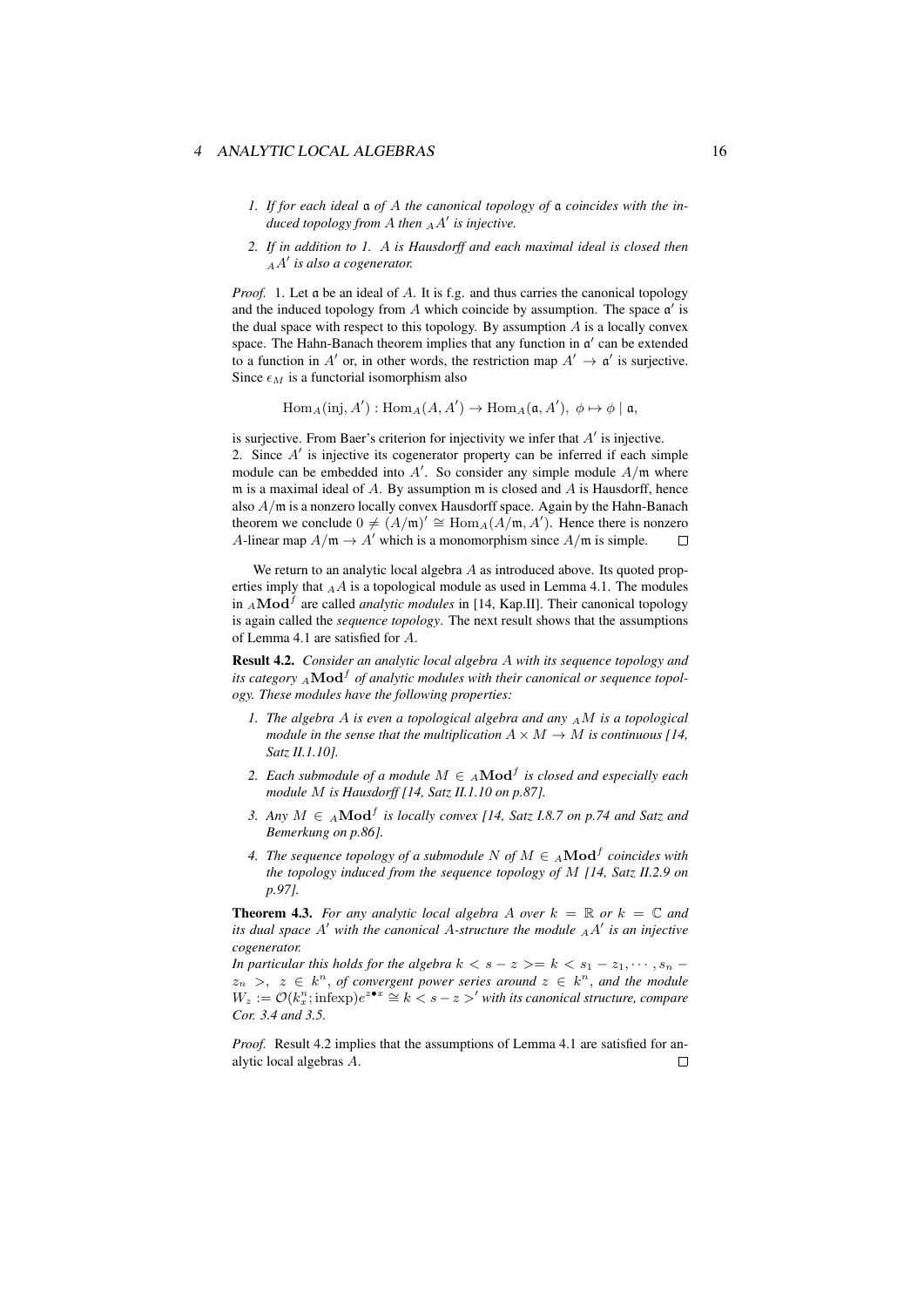### 5 Holomorphic functions on compact Stein sets

*In this section we prove the injective cogenerator property of <sup>A</sup>A ′ where A is the ring of holomorphic functions on a connected, semi-analytic compact Stein subset of a complex manifold Z. Such an A is noetherian. In the standard cases we give concrete representations of A ′ of systems theoretic interest.*

In contrast to Sections 4 and 6 we have to use the full theory and formalism of coherent sheaves on a complex space and not only the algebraic consequences of this theory. We give exact quotations for all deep results which we use. Lack of space prevents more detailed explanations of these results.

Let *Z* be a *reduced complex space* [16, p.17-22] or *holomorphic variety* [29, Def. 7.6.4] with its sheaf  $\mathcal{O} := \mathcal{O}_Z$  resp. algebra  $\mathcal{O}(Z)$  of holomorphic resp. global holomorphic functions. It is always assumed that *Z* has a countable basis of the topology. For every compact subset *K* of *Z* the closed set

$$
K_Z := \{ z \in Z; \ \forall f \in \mathcal{O}_Z(Z); \ |f(z)| \le \max_{x \in K} |f(x)| \}
$$
(51)

is called the *holomorphically convex hull* of *K* in *Z* [16, Def. IV.2.1], [29, Def. 10.6.1]. The space *Z* is called *holomorphically convex* if the hull  $K_Z$  of every compact set  $K$  is compact. *Stein spaces*  $Z$  are defined by the property that Cartan's Theorems A and B hold for coherent analytic sheaves on *Z* [16, Kap. IV,V], [17, Ch. I] and [29, Ch.10 ]. A *compact subset* of a complex space is called Stein if Cartan's Theorems A and B hold for coherent analytic sheaves on *K* [16, Def. in §III.3.1, Def. IV.1.1, Satz IV.1.1, Satz IV.1.2]. The definition in [29, p.282, Cor. 11.5.4] differs from this. The usual convexity in a *real* vector space, for instance in  $\mathbb{C}^n = \mathbb{R}^{2n}$ , is called *geometric convexity* here. A quadrangle of  $\mathbb{C}^n = \mathbb{R}^{2n}$ is a cartesian product of  $2n$  non-empty intervals of  $\mathbb R$  [16, p.93] and especially geometrically convex. It is compact if all these intervals are closed and finite. A subset of  $\mathbb{C}^n$  is, roughly, called *semi-analytic* [10, p.120] if in a neighborhood of every point it can be described by *finitely many* inequalities of *real-analytic* functions.

If *K* is a subset of *Z* any section  $t \in \mathcal{O}(K)$ , i.e., any holomorphic function on *K*, can be extended to an open neighborhood *U* of *K*, i.e, there is  $s \in \mathcal{O}(U)$  with  $s \mid K = t$  [15, Satz A.4.1]. This implies the algebraic isomorphism

$$
\mathcal{O}(K) \cong \lim_{\longrightarrow_{II}} \mathcal{O}(U) \ni f_K, \ f \in \mathcal{O}(U),\tag{52}
$$

where *U* runs over the downward directed set of open neighborhoods of *K* and where  $f_K$  denotes the equivalence class of  $f \in \mathcal{O}(U)$  in the direct limit. The  $O(U)$  are Fréchet algebras [16, Satz V.6.8] with the topology of compact convergence and especially locally convex. The topology of  $\mathcal{O}(U)$  is given by the semi-norms

$$
\| f \|_{C} := \max_{z \in C} |f(z)|, f \in \mathcal{O}(U), C \subset U, C \text{ compact.}
$$
 (53)

The algebra  $\mathcal{O}(K)$  carries its unique locally convex inductive limit topology [5, p. II.29].

Result 5.1. *Let Z be a reduced complex space and K a* compact *subset of Z.*

*1. The space Z is Stein if and only if it is holomorphically convex and if global holomorphic functions separate the points of <i>Z*, *i.e. for*  $z_1 \neq z_2$  *in Z there is f* ∈  $\mathcal{O}(Z)$  *with*  $f(z_1) \neq f(z_2)$  [16, Satz V.4.3], [29, Def. 10.6.2, Ex. 11.13 *on p.310]. A holomorphically convex open and any closed complex subspace or holomorphic subvariety of a Stein space are Stein [16, Satz V.1.1]. The prototypical Stein space is* C *n , n >* 0*. Any open quadrangle, open polydisc or open geometrically convex subset in* C *n is holomorphically convex and thus Stein [16, p.114].*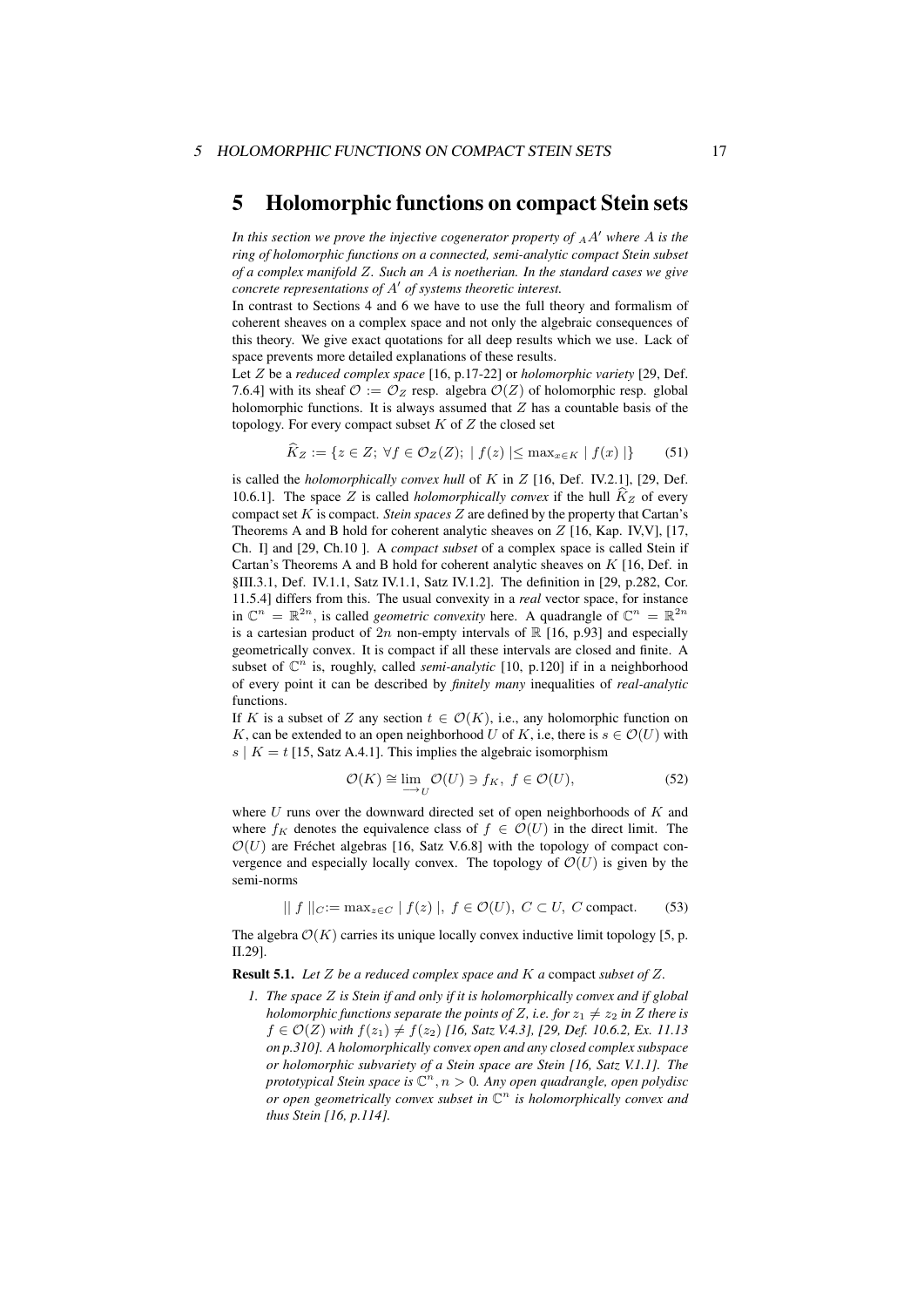#### 5 HOLOMORPHIC FUNCTIONS ON COMPACT STEIN SETS 18

- *2. If Z is Stein and*  $K = \hat{K}_Z$  *then K is Stein in Z* [29, *Cor. 11.5.4].*
- *3. If*  $K \subset \mathbb{C}^n = \mathbb{R}^{2n}$  *is geometrically convex then*  $K = \widehat{K}_{\mathbb{C}^n}$  [20, §3.1, Cor. *1], [19, Th. 2.7.7] and hence K is Stein.*
- 4. If *Z* is Stein and  $K = \hat{K}_Z$  then *K* has a neighborhood basis of open Oka-*Weil domains U [17, Def. I.10]: These U are Stein by themselves and the restriction*  $\mathcal{O}(Z) \to \mathcal{O}(U)$  *has a dense image* [17, Th. I.11, Cor. I.16]. If *K is connected then U can also be assumed connected.*
- *5. If K is semi-analytic and Stein in Z then O*(*K*) *is noetherian [10, Th. I.9]). Reducedness of Z is not required in Frisch's theorem.*
- *6. If Z is Stein and if K ⊂ Z is a compact analytic polyhedron of the form*

$$
K = \bigcap_{j=1}^{N} \{ z \in Z; \mid f_j(z) \mid \leq 1 \}, f_j \in \mathcal{O}(Z), j = 1, \cdots, N,
$$
 (54)

*then*  $K = \hat{K}_Z$  *by* (51) *and* (54) *and K is semi-analytic. By items* (2) *and (5) K is Stein and O*(*K*) *is noetherian. The prototypical case is a compact* polydisc  $K$  of  $\mathbb{C}^n$ .

*7. If*  $K \subset \mathbb{C}^n$  *is geometrically convex and semi-analytic then items (3), (2), (4) and (5) apply to K. If K is a compact polyhedron, i.e., the intersection of* finitely *many closed half-spaces, then it is semi-analytic. A compact polydisc is semi-analytic and geometrically convex, but not an intersection of* finitely *many closed half-spaces.*

**Lemma 5.2.** If K is a compact subset of the Stein space Z with  $K = \hat{K}_Z$  the *image of the canonical map*  $\text{can}_K : \mathcal{O}(Z) \to \mathcal{O}(K)$ ,  $f \mapsto f_K$ , *is dense and hence the adjoint*  $\mathcal{O}(K)' \to \mathcal{O}(Z)'$  *is injective. According to Result* 5.1,(3),(4), *this property holds for*  $Z = \mathbb{C}^n$  *and a geometrically convex compact subset*  $K \subset$  $\mathbb{C}^n$ .

*Proof.* According to Result 5.1,(4), we may and do only use open neighborhoods *U* of *K* in the direct limit for which the restriction  $\mathcal{O}(Z) \to \mathcal{O}(U)$ ,  $h \mapsto h \mid U$ , has a dense image. Let  $f_K \in \mathcal{O}(K)$ ,  $f \in \mathcal{O}(U)$ , be any element of  $\mathcal{O}(K)$ and *V*<sub>1</sub> any neighborhood of 0 in  $\mathcal{O}(K)$ . Since  $\mathcal{O}(U) \to \mathcal{O}(K)$ ,  $g \mapsto g_K$ , is continuous  $V_2 := \{ g \in \mathcal{O}(U) ; g_K \in V_1 \}$  is a neighborhood of 0 in  $\mathcal{O}(U)$ . Since  $O(Z) \rightarrow O(U)$  has a dense image there is  $h \in O(Z)$  such that

 $f-(h | U) \in V_2$  and thus  $f_K-(h | U)_K = f_K - h_K \in V_1$  and  $h_K \in f_K + V_1$ .

But this signifies that the  $h_K$ ,  $h \in \mathcal{O}(Z)$ , form a dense subset of  $\mathcal{O}(K)$ .  $\Box$ 

From now on we assume that *Z* is a *complex manifold* [16], [15] and that *K* is a compact, connected, semi-analytic Stein subset of *Z* so that  $A := \mathcal{O}(K)$ is noetherian. The prototypical cases are exposed in Result 5.1, items (6) and (7). The space *Z* is locally compact, metrizable and locally path-connected, in particular connected components are open and closed. For  $z \in Z$  let  $\mathcal{O}_z$  be the algebra of germs of holomorphic functions near *z*. It is an analytic local algebra with its sequence topology. Since Z is a manifold  $\mathcal{O}_z$  is an algebra of convergent power series as in Section 3, up to isomorphism. All canonical maps

$$
can_z: \mathcal{O}(U) \to \mathcal{O}_z, \ f \mapsto f_z, \ z \in U \subseteq Z, \ U \text{ open}, \tag{55}
$$

are continuous [15, Th. V.6.4, V.6.5]. If *U* is connected then the identity theorem holds for  $\mathcal{O}(U)$ , i.e., all canonical maps from (55) are injective. If  $\emptyset \neq V \subset$ *U* are open sets the restriction  $\mathcal{O}(U) \to \mathcal{O}(V)$  is continuous. If in addition *U*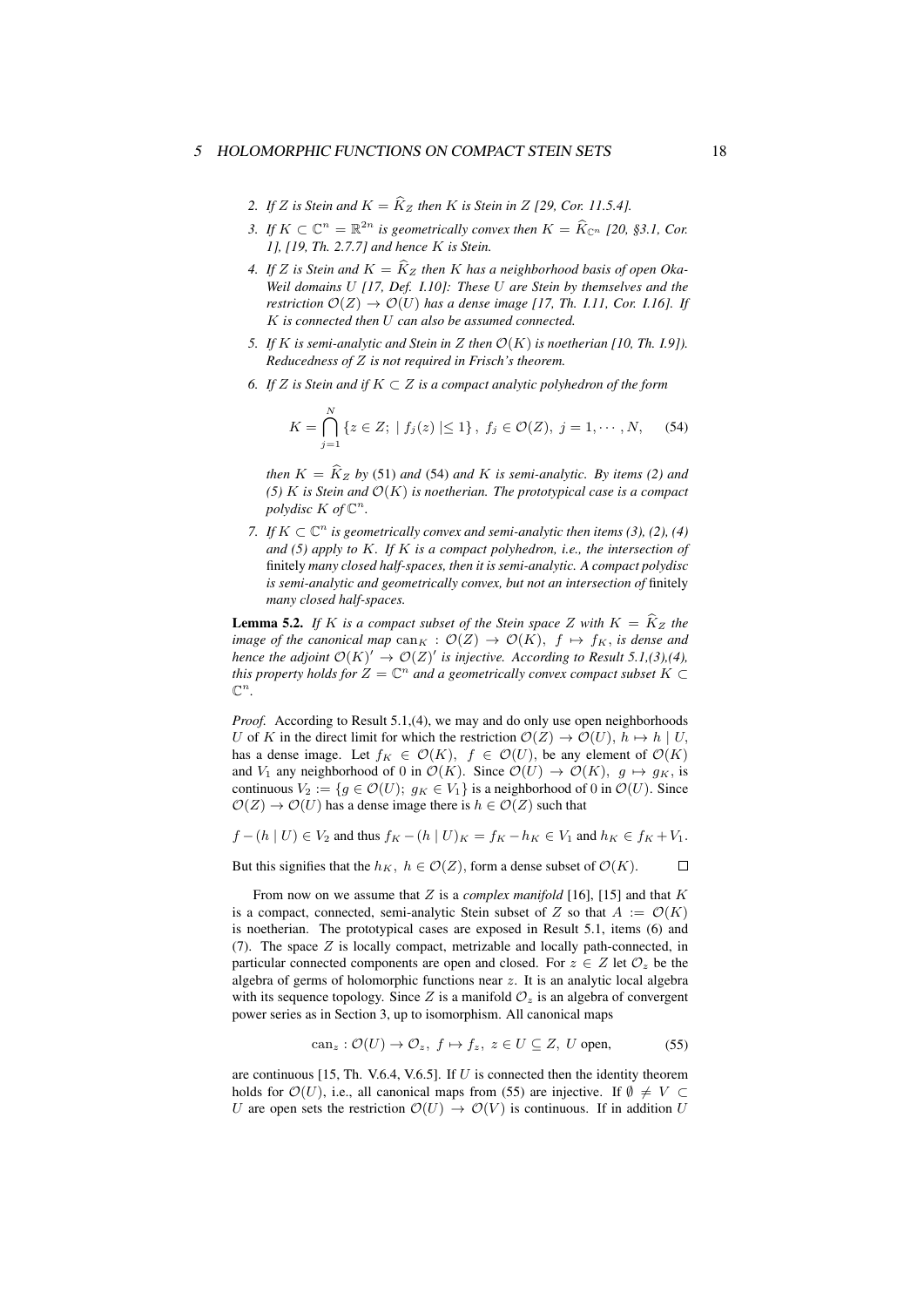#### 5 HOLOMORPHIC FUNCTIONS ON COMPACT STEIN SETS 19

is connected this restriction is injective by the identity theorem and we identify  $O(U)$  ⊂  $O(V)$ .

Since *K* is compact and connected standard topological arguments furnish open neighborhoods  $U_i$ ,  $i \in \mathbb{N}$ , of  $K$  with the following properties:

- 1. For all  $i \in \mathbb{N}$  the set  $U_i$  is connected, its closure  $\overline{U_i}$  is compact and  $\overline{U_i} \subset$ *U<sup>i</sup>−*<sup>1</sup>.
- 2. The decreasing sequence of  $U_i$  is a basis of open neighborhoods of  $K$ , i.e., each such neighborhood contains some  $U_i$ , especially  $K = \bigcap_{i=1}^{\infty} U_i$ .

From these neighborhoods we derive the algebras

$$
B_i := \mathcal{O}(U_i) \bigcap \mathcal{C}^0(\overline{U_i}) \subset A_i := \mathcal{O}(U_i) \text{ with } B_i \subset A_i \subset B_{i+1} \subset A_{i+1},
$$

$$
A = \bigcup_{i=1}^{\infty} A_i = \varinjlim_{i \to 1} A_i = \bigcup_{i=1}^{\infty} B_i = \varinjlim_{i \to 1} B_i
$$
(56)

with the following specifications:  $C^0(\overline{U_i})$  is the Banach algebra of continuous functions on the compact set  $U_i$  with the maximum norm  $|| f ||_{\overline{U_i}}$  and so is  $B_i$ . The *A<sup>i</sup>* are Fréchet algebras with the topology of compact convergence. Since the  $U_i$  are connected the identity theorem implies  $A_i \subset A_{i+1}$  and then also all other inclusions in (56). All inclusions are continuous. Since the  $U_i$  are a basis of open neighborhoods of *K* we infer that each  $\mathcal{O}(U)$  from (52) maps into some  $A_i$ from which the identities in the second row of (56) including the locally convex inductive limit topologies follow. For each  $z \in U_i$  there is the continuous injective canonical map can<sub>z</sub>  $| A_i : A_i = \mathcal{O}(U_i) \rightarrow \mathcal{O}_z$  between locally convex spaces from (55). By definition of the inductive limit it implies the continuous injective canonical maps

$$
\operatorname{can}_z: A = \bigcup_{i=1}^{\infty} A_i \to \mathcal{O}_z, \ z \in K, \text{ and } \mathcal{O}(Z) \to A = \mathcal{O}(K), \ f \mapsto f_K. \tag{57}
$$

Lemma 5.3. *Assume that K is a compact, connected, semi-analytic Stein subset of the complex manifold Z so that*  $A := \mathcal{O}(K)$  *is noetherian. The algebra A is endowed with the inductive limit topology from above. Then each ideal of A is closed and A is Hausdorff (since {*0*} is closed).*

*Proof.* 1. We use the data from (56) and (57). Since the  $A_i$  are topological algebras they are topological modules over themselves in the sense of Section 4. Therefore also *AA* is a topological module and all maps  $\circ R : A^{1 \times k} \to A^{1 \times q}, R \in A^{k \times q}$ , are continuous.

2. Let a be any ideal of *A* and  $\overline{\mathfrak{a}}$  its closure. Since *AA* is a topological module  $\overline{\mathfrak{a}}$ is also an ideal. We want to show that  $\mathfrak{a} = \overline{\mathfrak{a}}$ . By diminishing *Z* we may and do assume that  $Z = U_1$  and that there are matrices  $R \in A_1^{k \times 1}$  and  $R' = \binom{R}{R_2} \in$  $A_1^{k' \times 1}$  such that

$$
\mathfrak{a} = A^{1 \times k} R \subseteq \overline{\mathfrak{a}} = A^{1 \times k'} R'.
$$

We define the coherent ideals  $\mathfrak{A} \subseteq \mathcal{O}$  and  $\mathfrak{A}' \subseteq \mathcal{O}$  by

$$
\mathfrak{A} := \mathrm{im}\left(\mathcal{O}^{1 \times k} \xrightarrow{\circ R} \mathcal{O}\right) \subseteq \mathfrak{A}' := \mathrm{im}\left(\mathcal{O}^{1 \times k'} \xrightarrow{\circ R'} \mathcal{O}\right). \text{ Then}
$$

$$
\mathfrak{A}_z = \mathcal{O}_z^{1 \times k} R_z \subseteq \mathfrak{A}'_z = \mathcal{O}_z^{1 \times k'} R'_z, \ z \in Z.
$$

Since *K* is Stein in *Z* the important Theorem B holds [15, Satz IV.1.1]: The maps

$$
A^{1 \times k} = \mathcal{O}(K)^{1 \times k} \stackrel{\circ R}{\longrightarrow} \mathfrak{A}(K)
$$
 and  $A^{1 \times k'} = \mathcal{O}(K)^{1 \times k'} \stackrel{\circ R'}{\longrightarrow} \mathfrak{A}'(K)$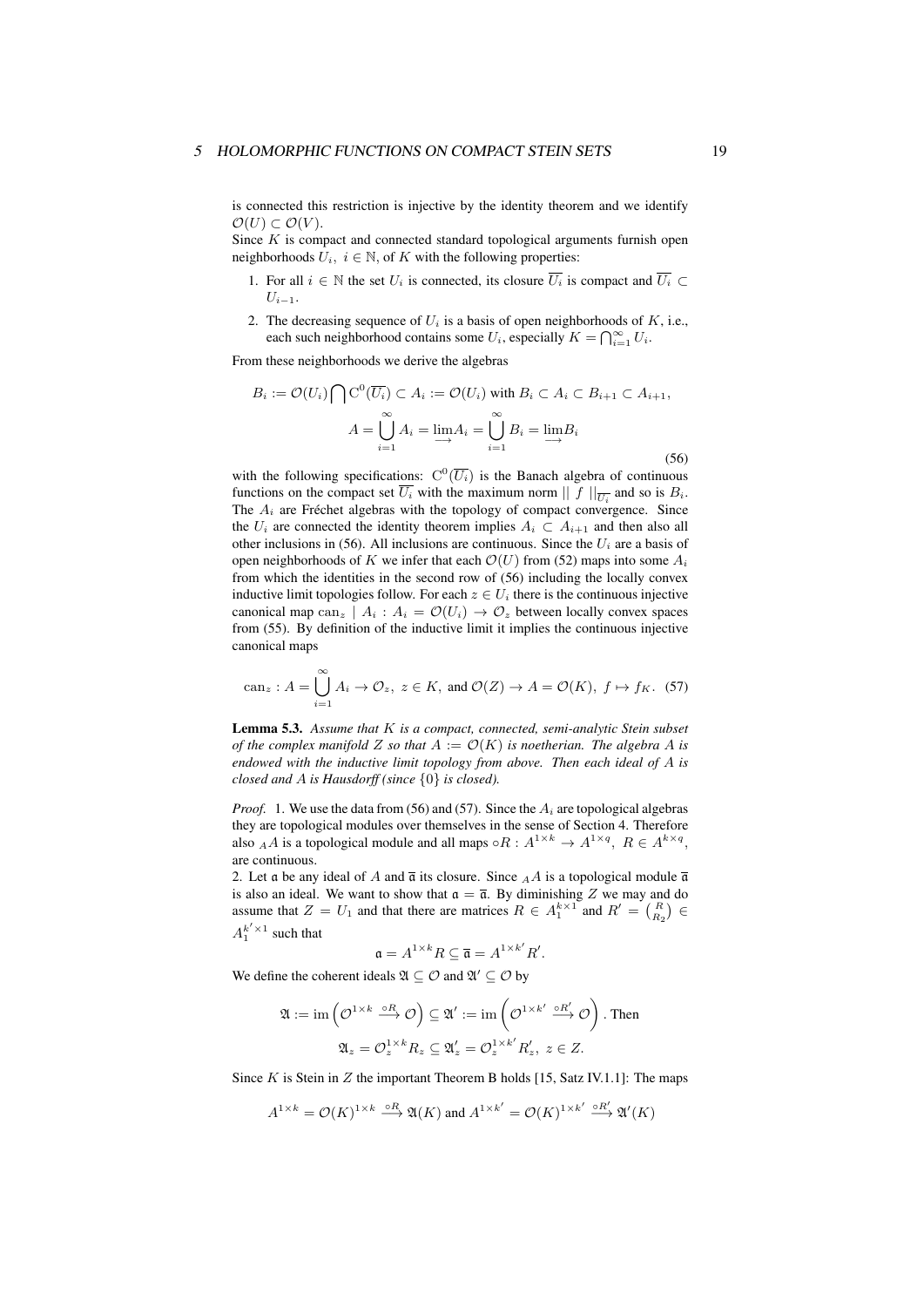#### 5 HOLOMORPHIC FUNCTIONS ON COMPACT STEIN SETS 20

are surjective, i.e.,  $\mathfrak{a} = \mathfrak{A}(K)$  and  $\overline{\mathfrak{a}} = \mathfrak{A}'(K)$ . Moreover

$$
\mathfrak{A}_z=\mathcal{O}_z^{1\times k}R_z=\mathcal{O}_z\operatorname{can}_z(\mathfrak{a})\subseteq \mathfrak{A}_z'=\mathcal{O}_z^{1\times k'}R_z'=\mathcal{O}_z\operatorname{can}_z(\overline{\mathfrak{a}}),\ z\in K.
$$

For  $z \in K$  the canonical map  $can_z : A \to \mathcal{O}_z$  is continuous. Hence

$$
\operatorname{can}_z(\overline{\mathfrak{a}}) \subseteq \overline{\operatorname{can}_z(\mathfrak{a})} \subseteq \overline{\mathcal{O}_z \operatorname{can}_z(\mathfrak{a})} = \mathcal{O}_z \operatorname{can}_z(\mathfrak{a}), \ z \in K.
$$

The last equality follows from the fact that in the sequence topology all ideals of  $\mathcal{O}_z$  are closed; compare Result 4.2,(2). We conclude

$$
\mathfrak{A}'_z = \mathcal{O}_z \operatorname{can}_z(\overline{\mathfrak{a}}) = \mathcal{O}_z \operatorname{can}_z(\mathfrak{a}) = \mathfrak{A}_z, \ z \in K \Longrightarrow
$$
  

$$
\mathfrak{A} \mid K = \mathfrak{A}' \mid K \Longrightarrow \mathfrak{a} = \mathfrak{A}(K) = \mathfrak{A}'(K) = \overline{\mathfrak{a}}.
$$

Using substantial results from *Functional Analysis* we are going to verify the two assumptions of Lemma 4.1 for the ring *A* from Lemma 5.3 and can then infer that  $_A A'$  is an injective cogenerator.

A Fréchet space is called a *Montel space* if each bounded subset has a compact closure. The space  $\mathcal{O}(Z)$  of holomorphic functions on the complex manifold with its topology of compact convergence is a Montel space [29, Th. 11.2.5] and the same holds for all  $A_i = \mathcal{O}(U_i)$  from above. A continuous linear map  $f: V \to W$ of locally convex spaces is called *compact* if the image  $f(X)$  of any bounded subset  $X \subseteq V$  has a *compact* closure  $f(X) = cl_W(f(X))$  in *W*.

From (56) we know that  $A = \bigcup_{i=1}^{\infty} B_i = \lim_{i \to \infty} B_i$  is the inductive limit of the Banach spaces *Bi*. Such a limit is called a DFS (Dual Fréchet-Schwartz)-space if the inclusions  $B_i \subset B_{i+1}$  are compact [21, Def. A.5.10].

**Lemma 5.4.** *The inclusions*  $B_i \to B_{i+1}$  *from* (56) *are compact and therefore A is a DFS-space.*

*Proof.* Consider the continuous inclusions  $\gamma : B_i \longrightarrow A_i \longrightarrow B_{i+1}$  from (56) and let  $X \subseteq B_i$  be bounded. Since continuous linear maps preserve boundedness  $X = \alpha(X)$  is bounded in  $A_i$ . Since  $A_i$  is a Montel space the closure  $\text{cl}_{A_i}(X) \subseteq$  $A_i$  is compact and has a compact and thus closed image

 $\beta(\text{cl}_{A_i}(X)) = \text{cl}_{A_i}(X)$  in  $B_{i+1}$ . But then  $\gamma(X) = X \subseteq \text{cl}_{B_{i+1}}(X) \subseteq \text{cl}_{A_i}(X)$ .

Hence  $\text{cl}_{B_{i+1}}(\gamma(X)) = \text{cl}_{B_{i+1}}(X)$  is compact. This signifies the compactness of *γ*.  $\Box$ 

Each ideal a of *A* is closed by Lemma 5.3 and therefore also a DFS-space with the induced topology from *A* [21, Th. A.5.13], i.e., a is a locally convex inductive limit of Banach spaces.

**Lemma 5.5.** *If*  $f: V \to W$  *is a continuous epimorphism of DFS-spaces and if W is Hausdorff then f is strict and thus open.*

*Proof.* This is a special case of [5, Cor. of Prop. II.4.10 on p.II.34].  $\Box$ 

Summing up we obtain the desired theorem.

Theorem 5.6. *Assume that K is a compact, connected, semi-analytic Stein subset of the complex manifold Z so that*  $A := \mathcal{O}(K)$  *is noetherian by Result 5.1. The ring A is furnished with its locally convex inductive limit topology from above. Then <sup>A</sup>A ′ is an injective cogenerator.*

*According to Result 5.1 the assumptions are satisfied for compact analytic polyhedra and compact semi-analytic and geometrically convex subsets*  $K \subset \mathbb{C}^n$ .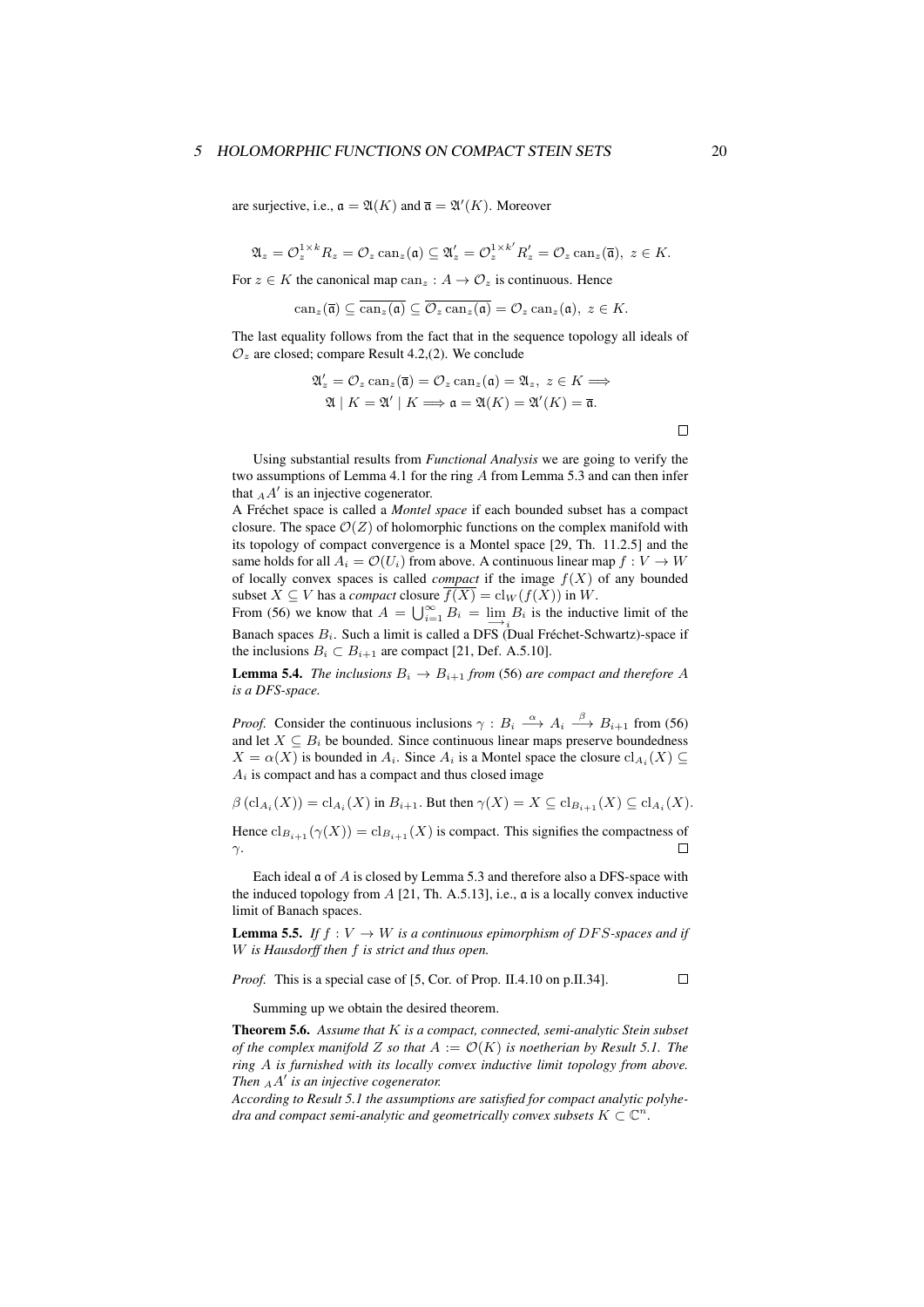*Proof.* In Lemma 5.3 we have shown that all ideals of *A* are closed. This especially implies condition 2. of Lemma 4.1. For an ideal  $\mathfrak{a} = A^{1 \times k} R$  of A we consider the factorization

$$
\circ R: A^{1 \times k} \stackrel{f:=(\circ R)_{\text{ind}}}{\longrightarrow} \mathfrak{a} \stackrel{\text{inj}}{\longrightarrow} A.
$$

where a is endowed with the induced topology and all maps are continuous. But all spaces in this sequence are DFS-spaces and *f* is continuous and surjective and therefore strict by Lemma 5.5. This signifies that the canonical topology of a, i.e., the final locally convex topology induced from the surjection *f*, coincides with the induced topology from *A*. Thus the assumptions of Lemma 4.1 are satisfied and  $\Box$ consequently *<sup>A</sup>A ′* is an injective cogenerator.

Theorem and Definition 5.7. *1. In the situation of Th. 5.6 assume in addition that*  $Z$  *is Stein and*  $K = K_Z$ . Then the canonical map  $\mathcal{O}(K)' \to \mathcal{O}(Z)'$ *is injective by Lemma 5.2 and its image is the set of functionals*  $\phi \in \mathcal{O}(Z')$ *with carrier K [19, Def. 4.5.1]: This signifies that for each open neighborhood U of K there is a constant*

$$
M_U > 0 \text{ with } | \phi(f) | \leq M_U \sup_{z \in U} | f(z) | .
$$

2. Assume in addition that  $Z = \mathbb{C}^n$  and that K is a compact semi-analytic *and geometrically convex subset of* C *n , for instance a compact polydisc or quadrangle. Let*  $W_K \subset \mathcal{O}(\mathbb{C}^n_x)$  *denote the set of all entire functions*  $w(x)$  $in x = (x_1, \dots, x_n)$  *which satisfy the following growth condition: For each*  $\delta > 0$  *there is*  $C_{\delta} > 0$  *such that* 

$$
| w(x) | \leq C_{\delta} \exp(H_K(x) + \delta | x |), H_K(x) = \max_{s \in K} \Re(s \bullet x).
$$

*Here*  $|x|$  *is any norm on*  $\mathbb{C}_x^n$ *. Then the Laplace transform induces the isomorphism*

$$
\mathcal{L}: \mathcal{O}(K)' \cong W_K, \ \varphi \mapsto \mathcal{L}(\varphi) = \varphi_s(e^{s \bullet x}).
$$

*Hence*  $W_K$  *is an injective cogenerator over the noetherian ring*  $\mathcal{O}(K)$  *with the unique action which extends the action (37) of*  $\mathcal{O}(\mathbb{C}_s^n)$  *on*  $\mathcal{O}(\mathbb{C}_x^n;\text{exp})$ *.* 

*Proof.* 2. This follows directly from [19, Th. 4.5.3]. 1. By (55) and Lemma 5.2 the map  $\mathcal{O}(Z) \to A = \mathcal{O}(K)$ ,  $f \mapsto f_K$ , is injective with a dense image and its adjoint

$$
\mathcal{O}(K)' \to \mathcal{O}(Z)', \varphi \mapsto \phi, \ \phi(h) := \varphi(h_K),
$$

is injective. If  $\varphi \in \mathcal{O}(K)'$  and *U* is any open neighborhood of *K* the map

$$
\mathcal{O}(U) \to \mathcal{O}(K) \to \mathbb{C}, \ g \mapsto g_K \mapsto \varphi(g_K),
$$

is also continuous and hence there are a compact subset  $K_1 \subset U$  and  $M > 0$  with

$$
|\varphi(g_K)| \le M \max_{z \in K_1} |g(z)| \text{ for all } g \in \mathcal{O}(U) \implies \text{ with } \phi(h) := \varphi(h_K) :
$$
  

$$
|\phi(h)| = |\varphi(h_K)| \le M \max_{z \in K_1} |h(z)| \le M \sup_{z \in U} |h(z)| \text{ for all } h \in \mathcal{O}(Z).
$$

By definition *K* is a carrier of  $\phi \in \mathcal{O}(Z)'$ . Assume conversely that *K* is a carrier for some  $\phi \in \mathcal{O}(Z)'$ . Since  $\mathcal{O}(Z) \to \mathcal{O}(K)$  is injective with a dense image the functional  $\phi$  can be uniquely extended to  $\varphi \in \mathcal{O}(K)'$  if  $\phi$  is continuous with respect to the topology induced from  $\mathcal{O}(K)$  on  $\mathcal{O}(Z)$ . This continuity, however, follows from the carrier condition as before. $\Box$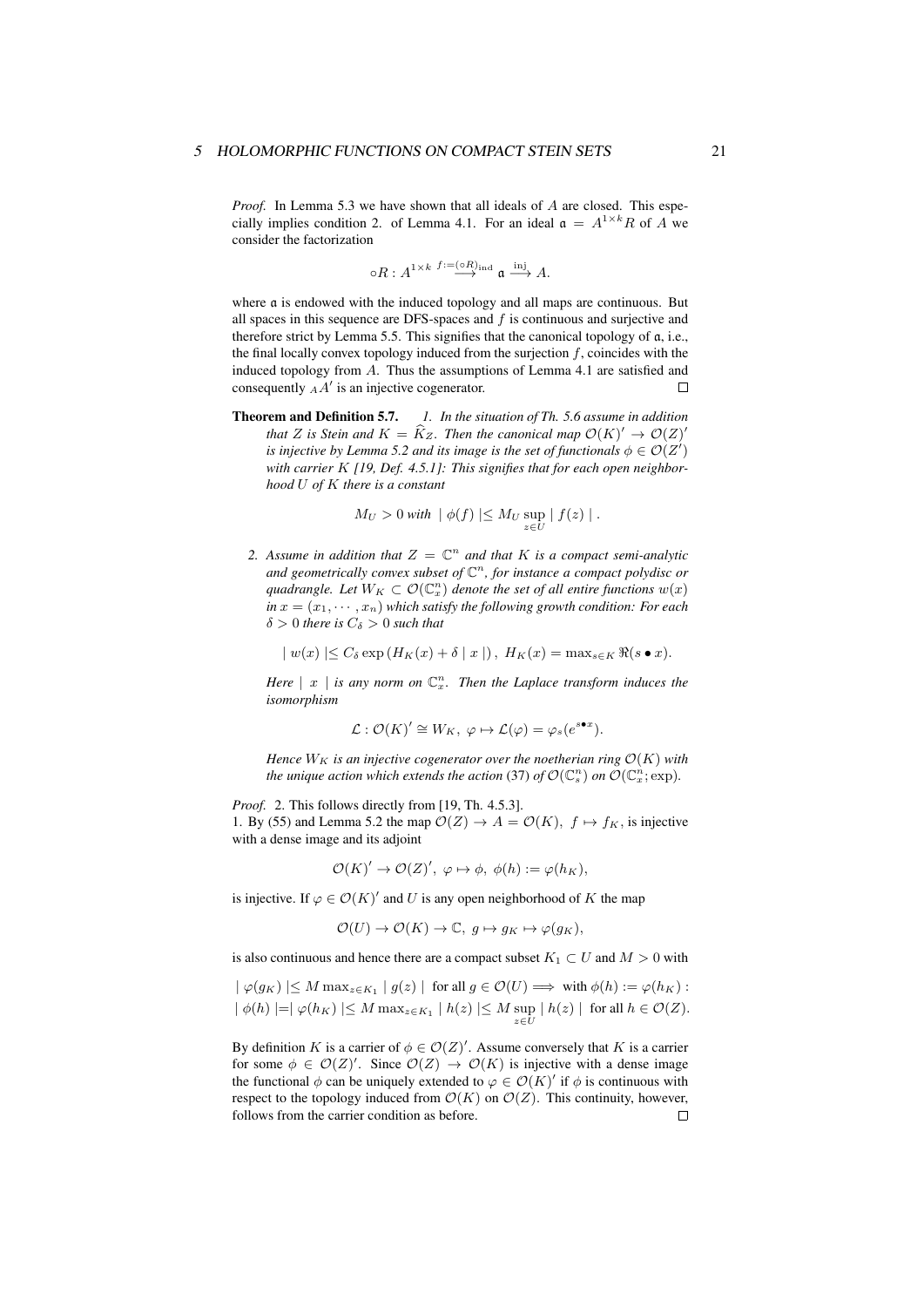## 6 The case of Stein algebras

Like the preceding section this one depends essentially on deep and difficult results on Stein spaces, Stein algebras and Stein modules over them. In Result 6.1 below we sum up results from the seminal paper [9] and book [16] and later use Result 6.1 only. The reader need not know the details of the difficult proofs of these results, especially no sheaf theoretic knowledge is required for the consequences which we draw. The method in this section are related to those in Sections 4 and 5. Complications come from the fact that the ring of operators is not noetherian anymore. The theory is valid over the complex field  $\mathbb{C}$ , and therefore all algebras and vector spaces in this section are defined over C.

Let  $(Z, \mathcal{O}_Z)$  be a Stein space with its sheaf of algebras  $\mathcal{O}_Z = \left(\mathcal{O}_Z(U); U \stackrel{\text{open}}{\subset} Z\right)$ [16, §I.3, Kap.IV]. Although the algebras  $\mathcal{O}_Z(U)$  may contain nilpotent elements its elements are called *holomorphic functions* on *U*. By definition the space *Z* is Hausdorff, has a countable (basis of the) topology and is finite-dimensional.

Let  $A = \mathcal{O}_Z(Z)$  denote its algebra of global sections or global holomorphic functions. It is called the *Stein algebra* of *Z*. More generally, any algebra *B* algebraically isomorphic to such an  $A = \mathcal{O}_Z(Z)$  is called a Stein algebra [16, §V.7, p.178]. For every  $z \in Z$  there is again the fibre or stalk  $\mathcal{O}_z$ , i.e., the algebra of germs of holomorphic functions in *z*, with the canonical map  $A \to \mathcal{O}_z$ ,  $f \mapsto f_z$ . The fibre  $\mathcal{O}_z$  is an *analytic local algebra* in the sense of Section 4 (up to isomorphism) with its canonical sequence topology and its unique maximal ideal  $m_z = \ker(\mathcal{O}_z \to \mathbb{C}, f_z \mapsto f(z)$ . Hence

$$
\rho_z : A = \mathcal{O}_Z(Z) \to \mathcal{O}_z \to \mathbb{C}, \ f \mapsto f(z), \text{ resp. its kernel}
$$
  

$$
\mathfrak{m}(z) = \ker(\rho_z) = \{ f \in A; \ f(z) = 0 \}
$$
 (58)

are a *character* or algebra homomorphism from *A* to C resp. a maximal ideal of *A*.

The most important example of a Stein complex space *Z* for systems theory is, of course, the Stein manifold  $\mathbb{C}^n$  with its sheaf  $\mathcal{O} := \mathcal{O}_{\mathbb{C}^n}$  (see Result 5.1). The Stein algebra *A* of global sections is the algebra of entire holomorphic functions

$$
A := \mathcal{O}_{\mathbb{C}^n}(\mathbb{C}^n) = \mathcal{O}(\mathbb{C}_s^n) := \{ f : \mathbb{C}^n \to \mathbb{C}, s = (s_1, \dots, s_n) \mapsto f(s), \ f \text{ holomorphic} \}
$$

$$
= \left\{ f = \sum_{\mu \in \mathbb{N}^n} f_{\mu} s^{\mu} \in \mathbb{C}[[s]]; \ f \text{ everywhere convergent} \right\} = \bigcap_{t \in \mathbb{R}_+^n} B_t
$$
(59)

from Sections 3 and 5. Due to the identity theorem we can and do identify functions and power series. With the corresponding identification the fibres  $\mathcal{O}_z$ ,  $z \in \mathcal{O}_z$  $\mathbb{C}^n$ , have the form

$$
\mathcal{O}_z = \mathbb{C} < s - z > = \left\{ \sum_{\mu \in \mathbb{N}^n} f_{\mu} (s - z)^{\mu} \text{ convergent near } z \in \mathbb{C}^n \right\}. \tag{60}
$$

If  $f \in A = \mathcal{O}(\mathbb{C}^n)$  then its germ in *z* is identified with its Taylor series in *z*, i.e.,

$$
A = \mathcal{O}(\mathbb{C}_s^n) \to \mathcal{O}_z = \mathbb{C} < s - z > \text{, } f \mapsto f_z = \sum_{\mu \in \mathbb{N}^n} \frac{f^{(\mu)}(z)}{\mu!} (s - z)^{\mu}. \tag{61}
$$

Let *M* denote a coherent  $\mathcal{O}_Z$ -module [16, Kap.A, §2]. Then the set  $M := \mathcal{M}(Z)$ of global sections is an  $A = \mathcal{O}_Z(Z)$ -module, and for each  $z \in Z$  there are the fibre or stalk  $\mathcal{M}_z$  and the canonical map  $M \to \mathcal{M}_z$ ,  $m \mapsto m_z$ , where  $m_z$  denotes the germ of *m* at *z*. The fibre  $M_z$  is a f.g.  $\mathcal{O}_z$ -module, i.e., contained in the category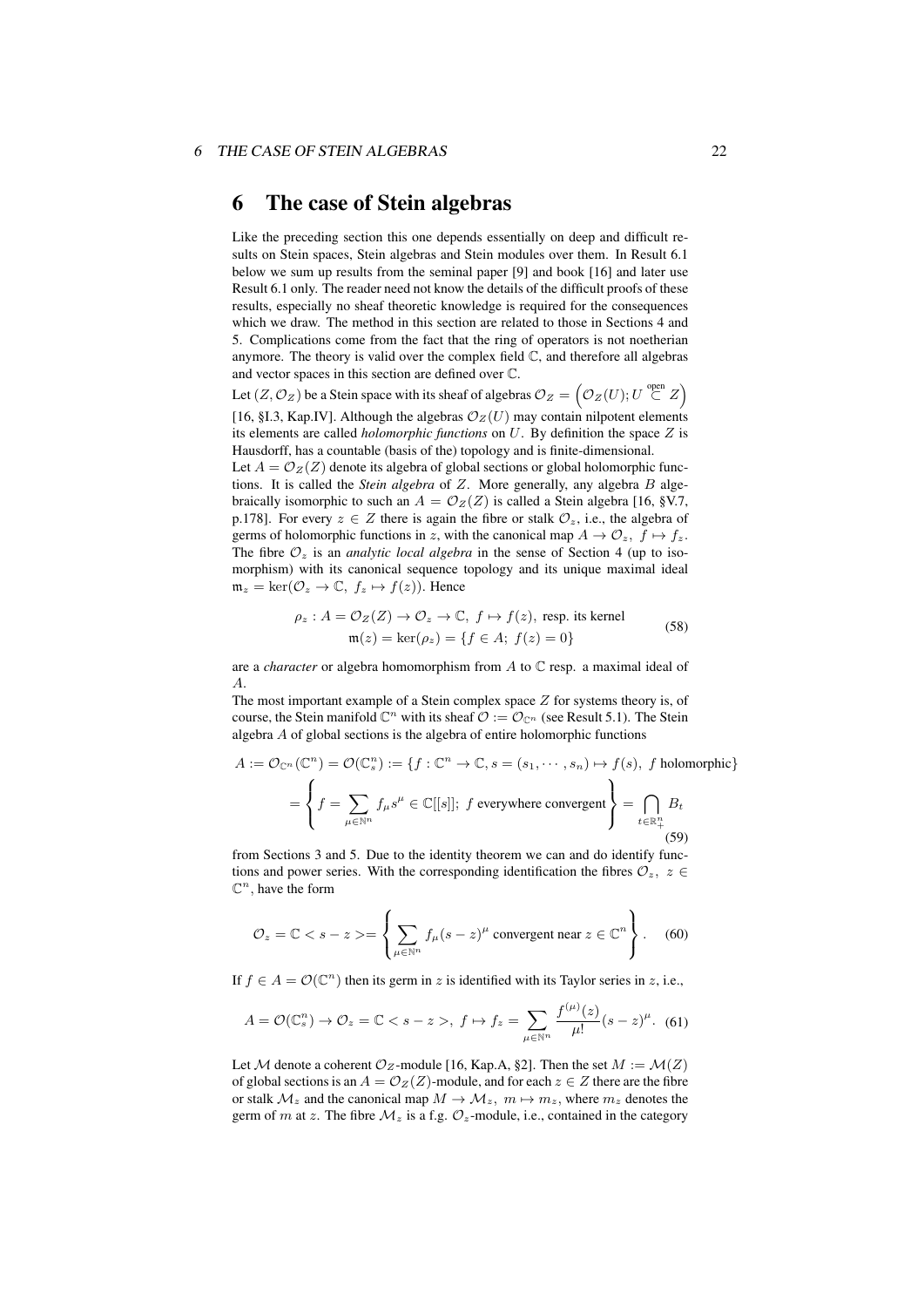$O_z \textbf{Mod}^f$  considered in Section 4. In particular, each  $\mathcal{M}_z$  carries the sequence topology. The canonical map

$$
M_z := \mathcal{O}_z \otimes_A M \to \mathcal{M}_z, \ f_z \otimes m \mapsto (fm)_z, \tag{62}
$$

is an  $\mathcal{O}_z$ -isomorphism of f.g.  $\mathcal{O}_z$ -modules [9, Proof of Th. 2.1]. Therefore we can and do identify  $M_z := \mathcal{O}_z \otimes_A M = \mathcal{M}_z$  and  $1 \otimes m = m_z$  and indeed do not use *M* anymore.

On *M* there is a unique Fréchet topology such that all canonical maps

$$
M \to M_z = \mathcal{M}_z, \ m \mapsto m_z,\tag{63}
$$

are continuous and this is called the *canonical topology* of *M* [16, Satz V.6.4, Satz V.6.5] and always used in the sequel. Since *M* is not f.g. in general its topology cannot simply be defined as a quotient topology from some  $A^{1\times q}$  as in Section 4. In particular, *A* is a Fréchet topological algebra, and indeed the canonical topology on *A* is the unique topology on *A* for which *A* is a Fréchet topological algebra [16, p.187],[9, p.377-378]. (Algebraic) homomorphisms between Stein algebras are continuous [16, p.187]; especially all characters  $\rho : A \to \mathbb{C}$  are continuous. If Z is a Stein manifold or, more generally, a reduced Stein space then the canonical topology on  $\mathcal{O}_Z(Z)$  is the topology of compact convergence [16, p.171 and Satz V.6.8]. This applies especially to  $\mathcal{O}(\mathbb{C}_s^n)$ .

The *A*-module  $M = \mathcal{M}(Z)$  with its canonical topology is a topological *A*module [9, §2, p.383]. Any *A*-linear map  $\mathcal{M}_1(Z) \to \mathcal{M}_2(Z)$  between *A*-modules of global sections as above is continuous [9, Satz 2.1, Cor. 2.3]. An *A*-module *N* which is algebraically A-isomorphic to a module  $M = \mathcal{M}(Z)$  is called a *Stein module* over *A*. In general, it is not f.g. whereas all  $M_z = \mathcal{O}_z \otimes_A M$  are f.g. It has a unique Fréchet topology such that *N* with this topology is topologically *A*-isomorphic to some  $M = \mathcal{M}(Z)$ , and this topology is again called *canonical* and always used in the sequel. This is also the unique Fréchet topology on *N* for which all canonical maps  $N \to N_z$ ,  $n \mapsto 1 \otimes n$ , are continuous where the  $N_z := \mathcal{O}_z \otimes_A N \in \mathcal{O}_z$  **Mod**<sup>*f*</sup> carry the sequence topology. In particular, a Stein *A*-module is a topological *A*-module and all *A*-linear maps between Stein *A*-modules are continuous. Let

$$
{}_{A}\textbf{Mod}^{St} \, \left( {}_{A}\textbf{Mod}^{St,f} \right) \tag{64}
$$

denote the full subcategories of the category *<sup>A</sup>***Mod** of all *A*-modules which consist of all (f.g.) Stein modules. We sum up the properties of *A* and of  $_A\textbf{Mod}^{St}$ according to [9] and [16].

**Result 6.1.** ([9, §1,2], [16, §V.6,7]) *Let*  $A = \mathcal{O}_Z(Z)$  *be the Stein algebra of global sections of a Stein space*  $(Z, \mathcal{O}_Z)$ *, for instance*  $A = \mathcal{O}(\mathbb{C}_s^n)$ *, and*  $_A \mathbf{Mod}^{St} \subset_A$ **Mod** *its full subcategory of Stein modules.*

- *1. Finite direct sums (=products) of Stein modules are again such, especially all free modules*  $A^{1\times q}$ ,  $q \in \mathbb{N}$ , *belong to*  $_A \mathbf{Mod}^{St,f}$ .
- 2. *Each*  $M \in A$ **Mod**<sup>*St*</sup> *is a topological A-module and a Fréchet space.*
- *3. All morphisms in <sup>A</sup>***Mod***St, i.e., A-linear maps, are continuous and have a closed image, especially every f.g. submodule of a Stein module is closed.*
- *4. A submodule*  $N$  *of*  $M \in A$ **Mod**<sup>*St*</sup> *resp. its factor module*  $M/N$  *belong to <sup>A</sup>***Mod***St if and only if N is closed. Hence <sup>A</sup>***Mod***St is closed under taking images, kernels, cokernels and f.g. submodules. In particular, A***Mod**<sup>*S*</sup> *contains all finitely presented A-modules, up to isomorphism of the form*

$$
A^{1 \times q} / A^{1 \times k} R = \text{cok} \left( A^{1 \times k} \stackrel{\circ R}{\longrightarrow} A^{1 \times q} \right), \ R \in A^{k \times q},
$$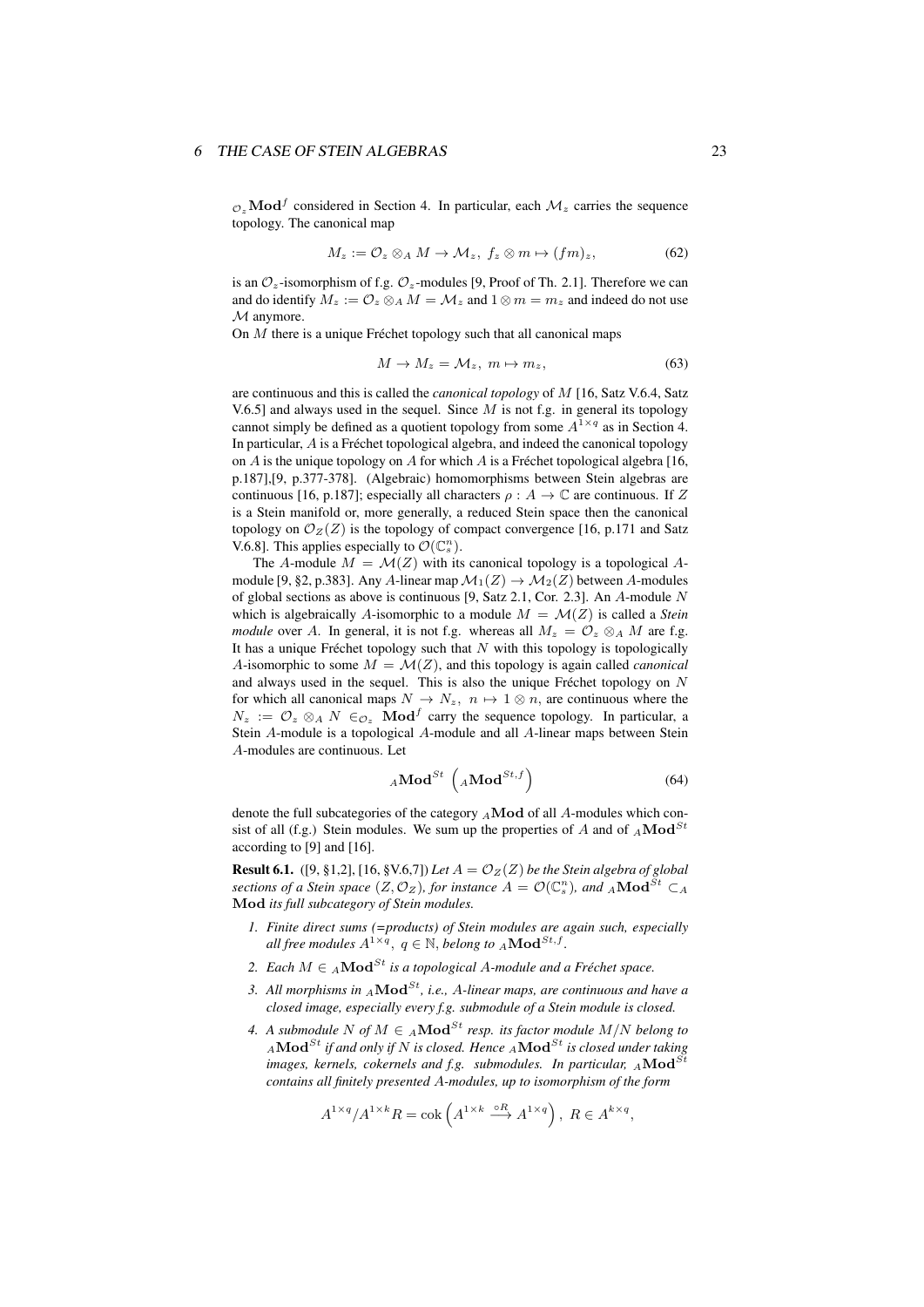*and hence the full subcategory*  $_A \textbf{Mod}^{fp} \subset A \textbf{Mod}$  *of all finitely presented A-modules is contained in <sup>A</sup>***Mod***St .*

- *5. If* a *is a closed ideal of A then A/*a *is also a Stein algebra.*
- 6. *The sum*  $U_1 + U_2$  *of two closed submodules of a Stein module M is closed* as image of  $U_1 \times U_2 \stackrel{+=(\text{inj}_1, \text{inj}_2)}{\longrightarrow} M$ , and, of course,  $U_1 \bigcap U_2$  is closed.
- *7. The family of functors*

$$
\mathcal{O}_z \otimes_A (-) :_A \mathbf{Mod}^{St} \to_{\mathcal{O}_z} \mathbf{Mod}^f, M \mapsto M_z := \mathcal{O}_z \otimes_A M, z \in Z,
$$

*is faithfully flat in the sense that a sequence*

 $M_1 \stackrel{\phi_1}{\longrightarrow} M_2 \stackrel{\phi_2}{\longrightarrow} M_3$  *in*  $_A \textbf{Mod}^{St}$  *is exact if and only if all sequences*  $\mathcal{O}_z\otimes_A M_1 \stackrel{\mathcal{O}_z\otimes\phi_1}{\longrightarrow} \mathcal{O}_z\otimes_A M_2 \stackrel{\mathcal{O}_z\otimes\phi_2}{\longrightarrow} \mathcal{O}_z\otimes_A M_3, \ z\in Z,$  are exact.

*In particular,*  $M = 0$  *if and only if*  $M_z = 0$  *for all*  $z \in Z$ *.* 

*8. If N* is any submodule of the Stein module *M* its closure  $\overline{N}$  *is the unique closed and hence Stein submodule U of M such that*

$$
U_z = \sum_{n \in N} \mathcal{O}_z n_z \subseteq M_z \text{ for all } z \in Z, \ (n_z = 1 \otimes n).
$$

*9. There are the bijections*

$$
Z \cong \mathrm{Al}_{\mathbb{C}}(A, \mathbb{C}) \cong \{ \mathfrak{m} \text{ closed maximal ideal of } A \}, \ z \leftrightarrow \rho_z \leftrightarrow \mathfrak{m}(z) = \ker(\rho_z),
$$

*where*  $\text{Al}_\mathbb{C}(A, B)$  *denotes the set of*  $\mathbb{C}$ *-algebra homomorphisms. A maximal ideal is closed if and only if it is f.g.*

*The assertion of item 7. follows from the isomorphisms* (62) *and the fact that the exactness of a sequence of abelian sheaves is equivalent with the exactness of all induced fibre sequences.*

For  $Z = \mathbb{C}^n$  one obtains

$$
A = \mathcal{O}(\mathbb{C}_s^n) \qquad \subset \qquad \mathcal{O}_z = \mathbb{C} < s - z > ,
$$
\n
$$
\bigcup_{i=1}^n A(s_i - z_i) \qquad \subset \qquad \mathfrak{m}_z = \sum_{i=1}^n \mathbb{C} < s - z > (s_i - z_i) \qquad (65)
$$

In the sequel we only use the data and properties of  $A$  and  $_A \textbf{Mod}^{St}$  from the preceding result. We study the properties of the dual module *A ′* , in particular, from Section 3, the  $\mathcal{O}(\mathbb{C}_{s}^{n})$ -signal module  $\mathcal{O}(\mathbb{C}_{s}^{n})' \cong \mathbb{C} < x > \cong \mathcal{O}(\mathbb{C}_{x}^{n}; \exp)$ . If *M* ∈  $_A$ **Mod**<sup>St</sup> let again *M'* denote the topological dual of *M* (with its canonical Fréchet topology), i.e., the space of continuous C-linear functions from *M* to C. Since *M* is a topological *A*-module the dual *M′* is an *A*-module with the action

$$
(f \circ \varphi)(x) = \varphi(fx), \ f \in A, x \in M, \varphi \in M'.
$$
 (66)

In particular,  $A'$  is an  $A$ -module and therefore  $_A A'$ -behaviors are defined according to Section 2. We obtain the two functors

$$
(-)' , Hom_A(-, A') : _A \mathbf{Mod}^{St} \to _A \mathbf{Mod}.
$$
 (67)

We also consider the canonical C-bilinear form

$$
\langle -, - \rangle_M : M \times M' \to \mathbb{C}, \langle m, \varphi \rangle_M := \varphi(m). \tag{68}
$$

This form is non-degenerate, i.e. here,  $\langle m, - \rangle_M = 0$  implies  $m = 0$  since M is a Hausdorff locally convex space. The form induces the weak locally convex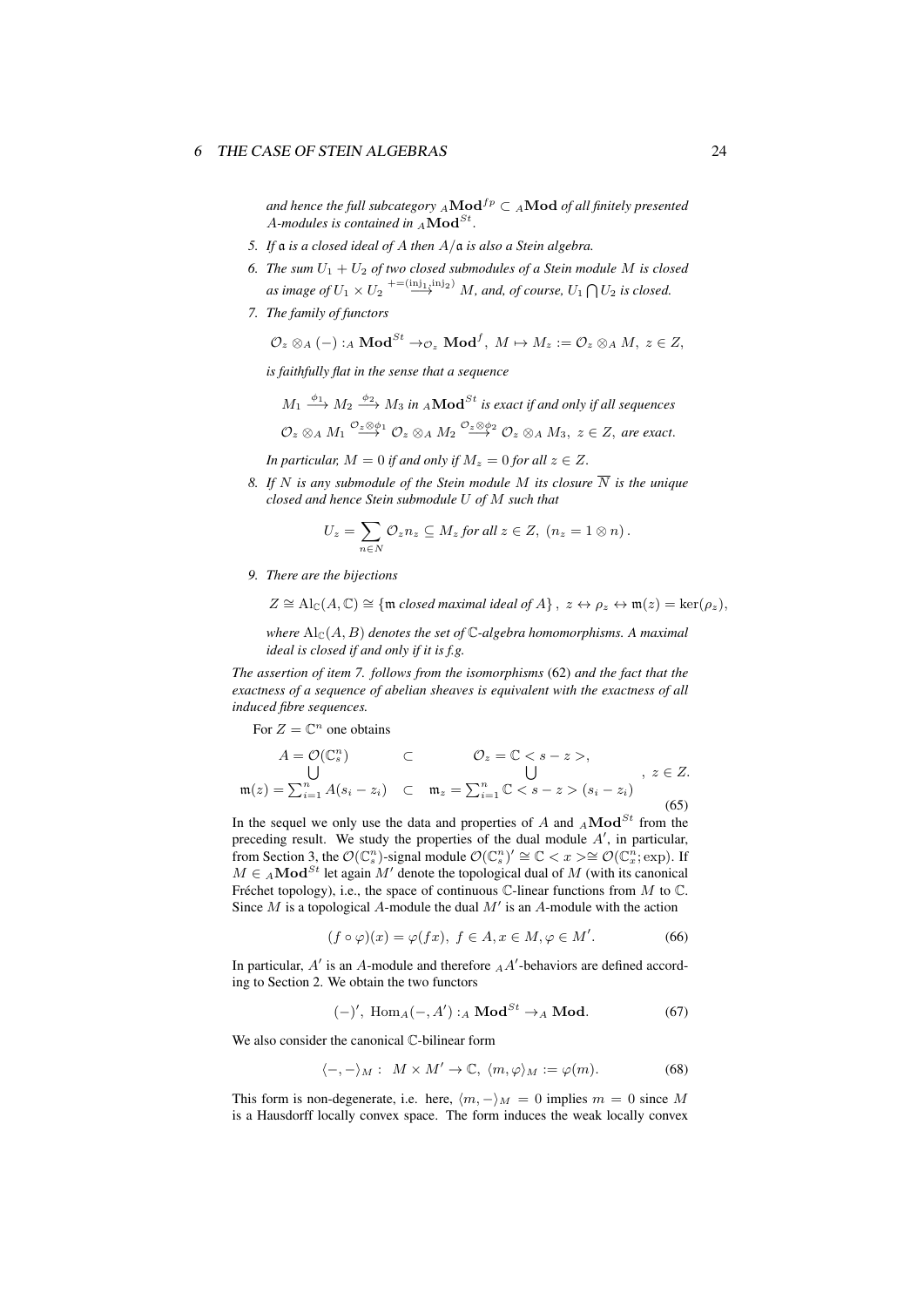topologies on *M* and *M′* [5, §II.6,2]. For each subspace *U* of *M* there is its polar space

$$
U^{o} := \{ \varphi \in M'; \langle U, \varphi \rangle_{M} = \varphi(U) = 0 \} \cong (M/U)',
$$
  

$$
\varphi \leftrightarrow \varphi_{\text{ind}} = (m + U \mapsto \varphi(m))
$$
 (69)

where, of course,  $M/U$  carries the quotient topology. Likewise each subspace  $\mathcal{B} \subseteq M'$  gives rise to its polar subspace  $\mathcal{B}^{\circ} \subseteq M$ . The closed subspaces in the weak and the canonical locally convex topology of *M* coincide and  $U^{oo} = \overline{U}$  for any subspace  $U$  of  $M$ , i.e., the bipolar space of  $U$  coincides with its closure [5, Cor.2 and 3 of Th. II.6.1 (bipolar theorem)].

As in (49) there is also the functorial monomorphism

$$
\epsilon_M : M' \to \text{Hom}_A(M, A'), \ \varphi \mapsto \phi, \ \phi(m)(f) = \varphi(fm), \ M \in_A \text{Mod}^{St}.
$$
\n(70)

In the last item of the following theorem we use that for each  $z \in Z$  the ring  $\mathcal{O}_z$ is an analytic local algebra with its sequence topology and that  $\mathcal{O}'_z$  is an injective cogenerator over  $\mathcal{O}_z$  by Th. 4.3. Via  $\text{can}_z : A \to \mathcal{O}_z$  these  $\mathcal{O}'_Z$  are also Amodules and so is their coproduct or external direct sum

$$
W_{\ell} := \coprod_{z \in Z} \mathcal{O}'_z, \text{ especially } W_{\ell} \cong \coprod_{z \in Z} \mathcal{O}(\mathbb{C}_x^n; \text{infexp})e^{z \cdot \bullet x} \subset \mathcal{O}(\mathbb{C}_x^n; \text{exp})^{(Z)} \tag{71}
$$

for  $Z = \mathbb{C}^n$ .

Theorem 6.2. (Elimination and duality for *<sup>A</sup>A ′* -behaviors) *Data from Result 6.1.*

*1. For*  $q \in \mathbb{N}$  *there is the duality* 

$$
\begin{array}{rcl}\n\{U \in \mathbb{P}(A^{1 \times q}); U \text{ closed}\} & \cong & \{\mathcal{B} \subseteq A'^q; \text{ $\mathcal{B}$ generalized $_{A}A'^$-behavior}\}\\
U = \mathcal{B}^{\perp} & \leftrightarrow & \mathcal{B} = U^{\perp}\n\end{array}.
$$

*This is even a lattice duality, i.e., if*  $U_i$ ,  $i = 1, 2$ *, are closed with associated behavior*  $B_i = U_i^{\perp}$  *then* 

$$
\mathcal{B}_1\bigcap\mathcal{B}_2=(U_1+U_2)^{\perp}\text{ and }\mathcal{B}_1+\mathcal{B}_2=(U_1\bigcap U_2)^{\perp}.
$$

- *2. If M is a f.g. Stein module then ϵ<sup>M</sup> is an isomorphism. It is open, but unlikely that*  $\epsilon_M$  *is an isomorphism for arbitrary Stein modules.*
- *3. The functor* (*−*) *′* : *<sup>A</sup>***Mod***St →<sup>A</sup>* **Mod** *is faithfully exact, i.e., a sequence*

$$
M_1 \xrightarrow{\phi_1} M_2 \xrightarrow{\phi_2} M_3 \text{ in } {}_A \textbf{Mod}^{St} \text{ is exact if and only if}
$$
  

$$
M'_1 \xleftarrow{\phi'_1} M'_2 \xleftarrow{\phi'_2} M'_3 \text{ is exact.}
$$
 (72)

*With item 2. this implies that the functor*  $Hom_A(-, A')$  *is faithfully exact on the category <sup>A</sup>***Mod***St,f of f.g. Stein modules, i.e., if*

$$
U_i = \overline{U_i} \subseteq A^{1 \times q_i}, \ i = 1, 2, 3, \ P_1 \in A^{q_1 \times q_2}, \ P_2 \in A^{q_2 \times q_3} \text{ with}
$$
  
\n
$$
U_1 P_1 \subseteq U_2, \ U_2 P_2 \subseteq U_3 \text{ and generalized } {}_{A}A' \text{-behavors } \mathcal{B}_i := U_i^{\perp} \text{ then}
$$
  
\n
$$
A^{1 \times q_1} / U_1 \xrightarrow{(oP_1)_{\text{ind}}} A^{1 \times q_2} / U_2 \xrightarrow{(oP_2)_{\text{ind}}} A^{1 \times q_3} / U_3 \text{ is exact if and only if}
$$
  
\n
$$
\mathcal{B}_1 \xleftarrow{P_1 \circ} \mathcal{B}_2 \xleftarrow{P_2 \circ} \mathcal{B}_3 \text{ is exact.}
$$
\n(73)

*We say shortly that*  $_A A'$  *is an* injective cogenerator for the category of f.g. Stein modules *[6, Cor. and Def. 2.8] although W itself is not a Stein module. In particular, <sup>A</sup>A ′ satisfies the weak Baer condition of Lemma 2.4*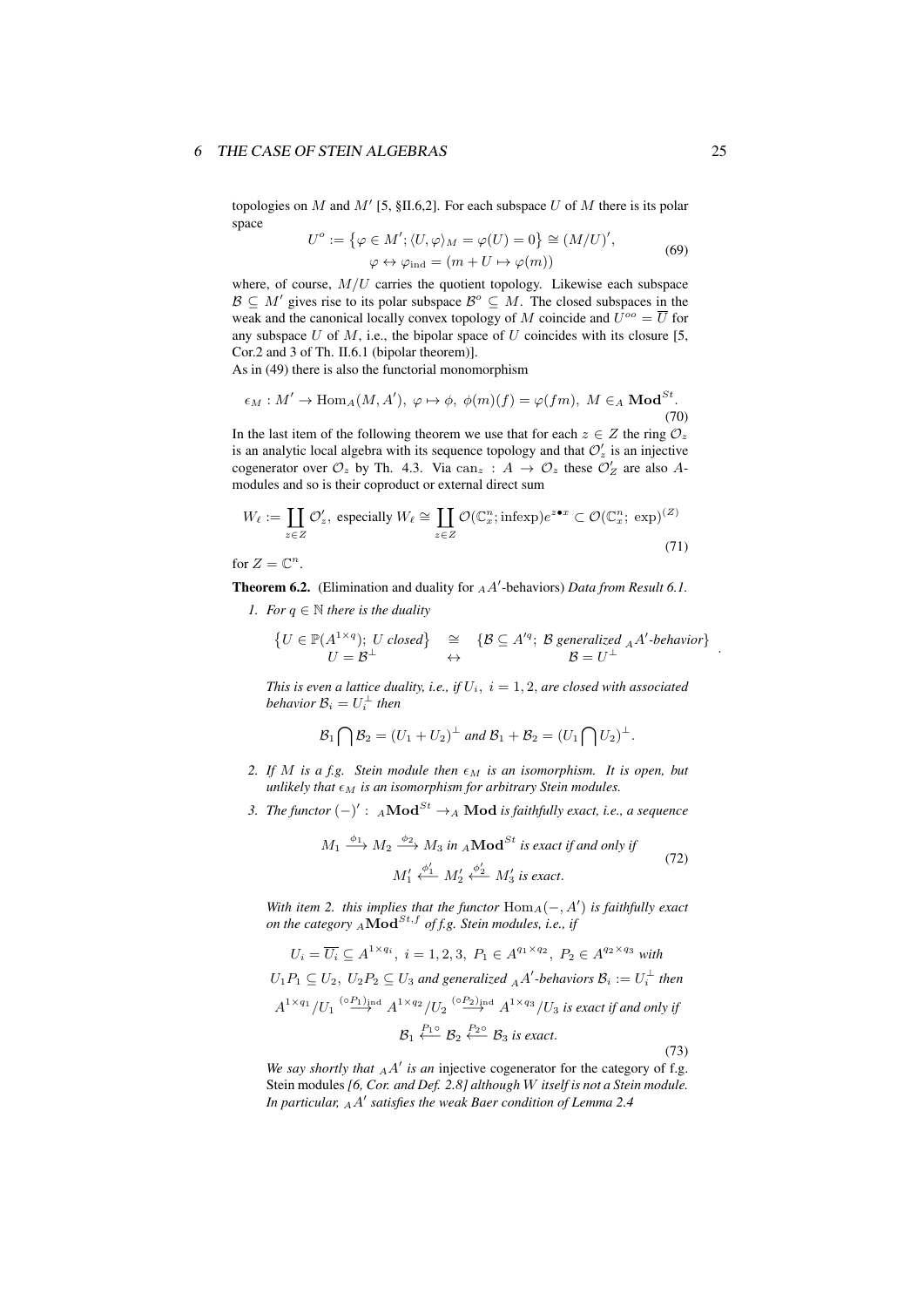- *4. Elimination and the fundamental principle hold for generalized <sup>A</sup>A ′ -behaviors. More precisely, if*  $P_1 \in A^{q_1 \times q_2}$  *and*  $U_2$  *is a closed A*-submodule of  $A^{1 \times q_2}$ *then*  $P_1 \circ U_2^{\perp} = ((\circ P_1)^{-1}(U_2))^{\perp}$ . If *A* is coherent then the image of <sub>A</sub>A' *behaviors is again such.* If  $\ker(\circ P_1) = 0$  *then*  $P_1 \circ (A')^{q_2} = (A')^{q_1}$ , *especially*  $P_1 \circ A' = A'$  *if*  $P$  *is a non-zero divisor of*  $A$ *. This is the case if A* is a domain, for instance  $\mathcal{O}(\mathbb{C}_s^n)$ , and  $P_1$  is nonzero and signifies that  $A'$ *is a* divisible *A-module.*
- *5. The contravariant functor*

$$
\text{Hom}_A(-,W_\ell): \ {}_A\textbf{Mod}^{St,f} \to_A \textbf{Mod}, \ W_\ell := \coprod_{z \in Z} \mathcal{O}'_z, \tag{74}
$$

*is also faithfully exact, i.e., preserves and reflects exact sequences. Therefore item 4 also holds for*  $_A W_\ell$ *-behaviors.* 

*Proof.* 1. If  $U \subseteq A^{1 \times q}$  resp.  $B \subseteq A'^q$  are arbitrary *A*-submodules then  $U^o = U^{\perp}$ and  $\mathcal{B}^{\circ} = \mathcal{B}^{\perp}$  as was shown in [6, Th. 2.23]. This and the mentioned bipolar theorem imply

$$
\overline{U} = U^{oo} = U^{\perp \perp}, \text{ hence } U = U^{\perp \perp} \iff U \text{ is closed.}
$$
 (75)

The duality now follows from (11). The equality  $B_1 \bigcap B_2 = (U_1 + U_2)^{\perp}$  is obvious; from Result 6.1 we know that  $U_1 + U_2$  is closed. The other equality is shown below.

2. We choose any *A*-epimorphism  $\nu : A^{1 \times q} \to M$  and use Result 6.1: The epimorphism  $\nu$  is continuous and open by the open mapping theorem, hence  $U :=$  $\ker(\nu)$  is closed,  $A^{1 \times q}/U \in A$  **Mod**<sup>*St*</sup> and  $A^{1 \times q}/U \cong M$  is a topological isomorphism. Hence we may assume  $A^{1 \times q}/U = M$  for simplicity. We identify  $A'^{q} = (A^{1 \times q})'$  and infer the isomorphisms

$$
M' = (A^{1 \times q}/U)' \cong U^{\circ} = U^{\perp} \cong \text{Hom}_{A}(A^{1 \times q}/U, A') = \text{Hom}_{A}(M, A').
$$

It is easily checked that the isomorphism from left to right coincides with  $\epsilon_M$ . 3. The proof proceeds as that of Theorem 4.3.

*Exactness*: The first exact sequence in (72) induces the exact sequences

$$
M_1 \xrightarrow{\phi_1} M_2 \xrightarrow{\phi_{2,\text{ind}}} N := \text{im}(\phi_2) \to 0 \text{ and } 0 \to N \xrightarrow{\text{inj}} M_3 \text{ with } \phi_2 = \text{inj } \phi_{2,\text{ind}}.
$$
\n(76)

Then *N* is closed and contained in *<sup>A</sup>***Mod***St*. The spaces *M*<sup>2</sup> and *N* are Fréchet spaces. The map  $\phi_{2,ind}$  is continuous and surjective and thus open by the open mapping theorem. The Hahn-Banach theorem implies the surjection inj' :  $M'_3 \rightarrow$ *N ′* . There result the exact sequences

$$
M'_1 \xleftarrow{\phi'_1} M'_2 \xleftarrow{\phi'_2, \text{ind}} N' \leftarrow 0 \text{ and } 0 \leftarrow N' \xleftarrow{\text{inj'}} M'_3 \text{ with } \phi'_2 = \phi'_{2, \text{ind}} \text{ inj'}
$$

which imply the asserted exact sequence  $M'_1 \stackrel{\phi'_1}{\longleftarrow} M'_2 \stackrel{\phi'_2}{\longleftarrow} M'_3$ . *Faithfulness*: (i) Since any Stein module *M* is a Fréchet space  $M = 0$  if and only

if  $M' = 0$ .

(ii) The functor  $(−)'$  is faithful, i.e.,  $\phi : M_1 \rightarrow M_2$  is zero if and only if  $\phi' = 0$ : Assume  $\phi' = 0$ . Consider the standard factorization

$$
\phi = \operatorname{inj} \phi_{\mathrm{ind}} : M_1 \stackrel{\phi_{\mathrm{ind}}}{\longrightarrow} N := \operatorname{im}(\phi) \stackrel{\operatorname{inj}}{\longrightarrow} M_2.
$$

Exactness implies the factorization  $0 = \phi' = \phi'_{\text{ind}}$  inj' with a monomorphism  $\phi'_{\text{ind}}$  and epimorphism inj', hence

$$
\text{inj}' = 0 \Longrightarrow N' = 0 \Longrightarrow N = 0 \Longrightarrow \phi = 0.
$$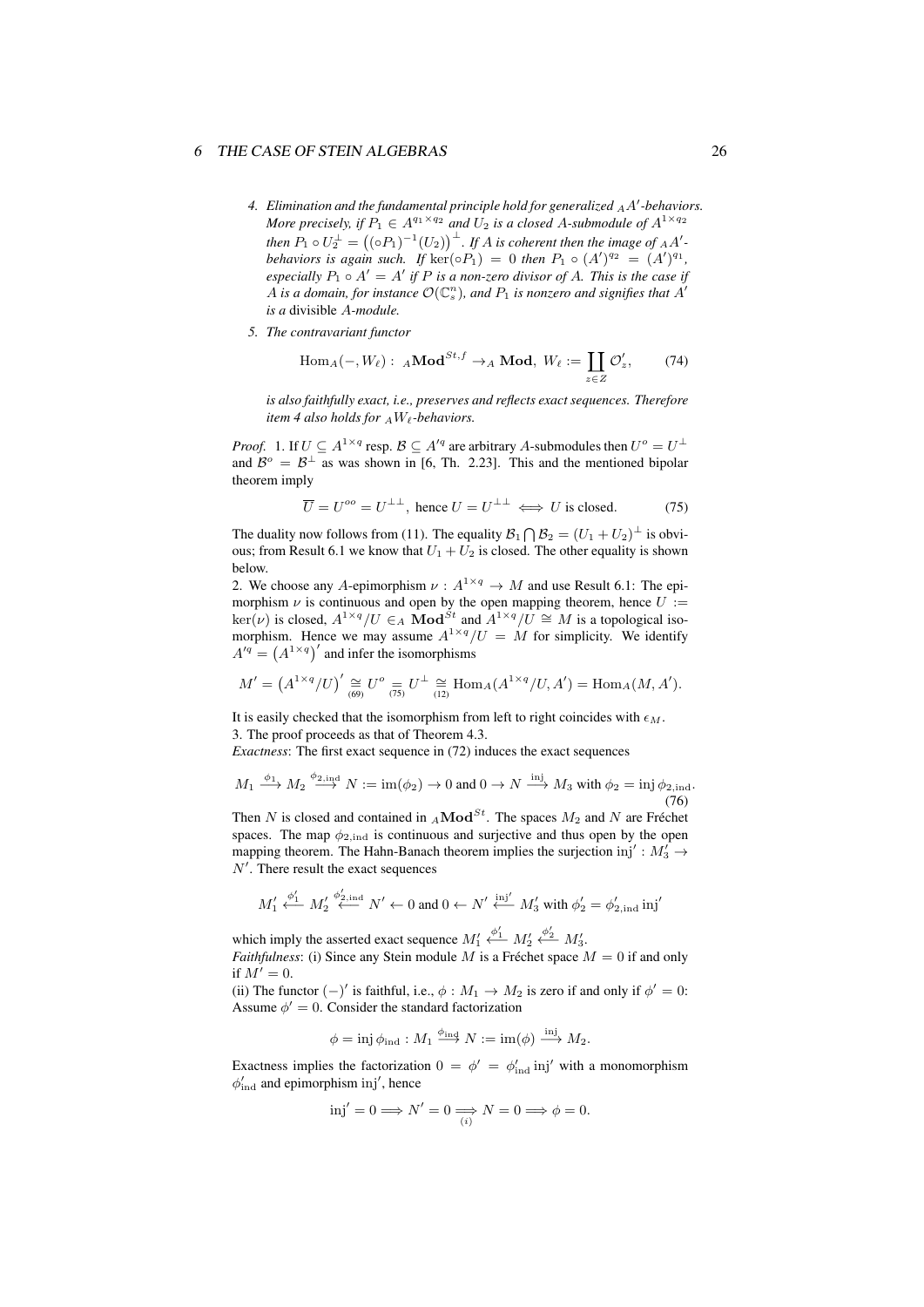(iii) If  $\phi'$  is an epimorphism then  $\phi$  is a monomorphism: The exact sequence

$$
0 \to \ker(\phi) \to M_1 \stackrel{\phi}{\to} M_2
$$
 implies the exact sequence  $0 \leftarrow \ker(\phi)' \leftarrow M_1 \stackrel{\phi'}{\leftarrow} M_2$ .

If  $\phi'$  is an epimorphism then ker $(\phi)' = 0$  and therefore, by (i), ker $(\phi) = 0$  and the injectivity of *ϕ*.

(iv) The second exact sequence in (72) implies  $0 = \phi'_1 \phi'_2 = (\phi_2 \phi_1)' = 0$ . From (ii) we infer  $\phi_2 \phi_1 = 0$  and thus that the first sequence in (72) is a complex. It implies the first exact sequence in (76), factorizations  $\phi_2 = \psi \phi_{2,\text{ind}}$  and  $\phi'_2 =$  $\phi'_{2, \text{ind}} \psi'$  and the exact sequence

$$
M'_1 \xleftarrow{\phi'_1} M'_2 \xleftarrow{\phi'_{2,\text{ind}}} N' \leftarrow 0, \text{ hence } \ker(\phi'_1) = \text{im}(\phi'_{2,\text{ind}}) = \phi'_{2,\text{ind}}(N') \text{ and } \ker(\phi'_1) = \text{im}(\phi'_2) = \text{im}(\phi'_{2,\text{ind}}\psi') = \phi'_{2,\text{ind}}(\text{im}(\psi')).
$$

Since  $\phi'_{2, \text{ind}}$  is a monomorphism we infer  $N' = \text{im}(\psi')$ , the surjectivity of  $\psi'$  and, by (iii), the injectivity of *ψ*. This implies

$$
im(\phi_1) = \ker(\phi_{2,ind}) = \ker(\psi \phi_{2,ind}) = \ker(\phi_2),
$$

i.e., the exactness of the first sequence in (72).

If a is a f.g. ideal with the inclusion inj :  $a \rightarrow A$  then  $a \in A$  Mod<sup>St, f</sup>. The surjectivity of  $Hom(inj, A') : A' = Hom_A(A, A') \rightarrow Hom_A(\mathfrak{a}, A')$  furnishes the Baer condition for a.

4. We use the notations from (15) and (16) with  $W = A'$ . Since  $U_2 \subseteq A^{1 \times q_2}$  is closed and  $\circ P : A^{1 \times q_1} \to A^{1 \times q_2}$  is *A*-linear and hence continuous the inverse image  $({\circ}P)^{-1}(U_2)$  is closed in  $A^{1 \times q_1}$ . Therefore

$$
\phi := (\circ P)_{\text{ind}} : A^{1 \times q_1} / (\circ P)^{-1}(U_2) \to A^{1 \times q_2} / U_2
$$

is a monomorphism between f.g. Stein modules and by item 3. the map  $\text{Hom}(\phi, A')$ is surjective. With (16) we infer  $P \circ U_2^{\perp} = ((\circ P)^{-1}(U_2))^{\perp}$ . Consider, in particular, closed submodules

$$
U_i \subseteq A^{1 \times q}, \ i = 1, 2, \text{ the closed module } V := U_1 \times U_2 \subseteq A^{1 \times 2q} = A^{1 \times q} \times A^{1 \times q} \text{ with}
$$
  

$$
V^{\perp} = U_1^{\perp} \times U_2^{\perp} \subseteq A'^{2q} \text{ and } P = (\text{id}_q, \text{id}_q) \in A^{q \times 2q}. \text{ Then } (\circ P)^{-1}(V) = U_1 \bigcap U_2 \text{ and}
$$
  

$$
(U_1 \bigcap U_2)^{\perp} = ((\circ P)^{-1}(V))^{\perp} = (\text{id}_q, \text{id}_q) \circ (U_1^{\perp} \times U_2^{\perp}) = U_1^{\perp} + U_2^{\perp}.
$$

This proves the last assertion of item 1. 5. For  $M \in A$  **Mod**<sup>*St*</sup> we have

$$
M_z = \mathcal{O}_z \otimes_A M
$$
, hence  $\text{Hom}_A(M, \mathcal{O}'_z) \cong \text{Hom}_{\mathcal{O}_z}(M_z, \mathcal{O}'_z)$  and, if M is f.g., also

$$
\text{Hom}_{A}\left(M,\coprod_{z\in Z}\mathcal{O}'_{z}\right) = \coprod_{z\in Z}\text{Hom}_{A}(M,\mathcal{O}'_{z}) \cong \coprod_{z\in Z}\text{Hom}_{\mathcal{O}_{z}}(M_{z},\mathcal{O}'_{z}).
$$
\n(77)

Consider a sequence

$$
\mathfrak{M}: M_1 \xrightarrow{\phi_1} M_2 \xrightarrow{\phi_2} M_3 \text{ in } {}_A \text{Mod}^{St, f} \text{ and } \mathfrak{M}_z := \mathcal{O}_z \otimes_A \mathfrak{M} \text{ in } \mathcal{O}_z \text{Mod}^f. \text{ Then}
$$
  

$$
\mathfrak{M} \text{ exact} \underset{\text{Res. 6.1},(7)}{\iff} \forall z \in Z : \mathfrak{M}_z \text{ exact} \underset{\mathcal{O}_z}{\iff} \mathcal{O}'_z \underset{z \in Z}{\iff} \text{Hom}_A(\mathfrak{M}, \coprod_{z \in Z} \mathcal{O}'_z) \text{ exact.}
$$
  

$$
\forall z \in Z : \text{Hom}_{\mathcal{O}_z} (\mathfrak{M}_z, \mathcal{O}'_z) \text{ exact} \underset{(77)}{\iff} \text{Hom}_A(\mathfrak{M}, \coprod_{z \in Z} \mathcal{O}'_z) \text{ exact.}
$$
  
(78)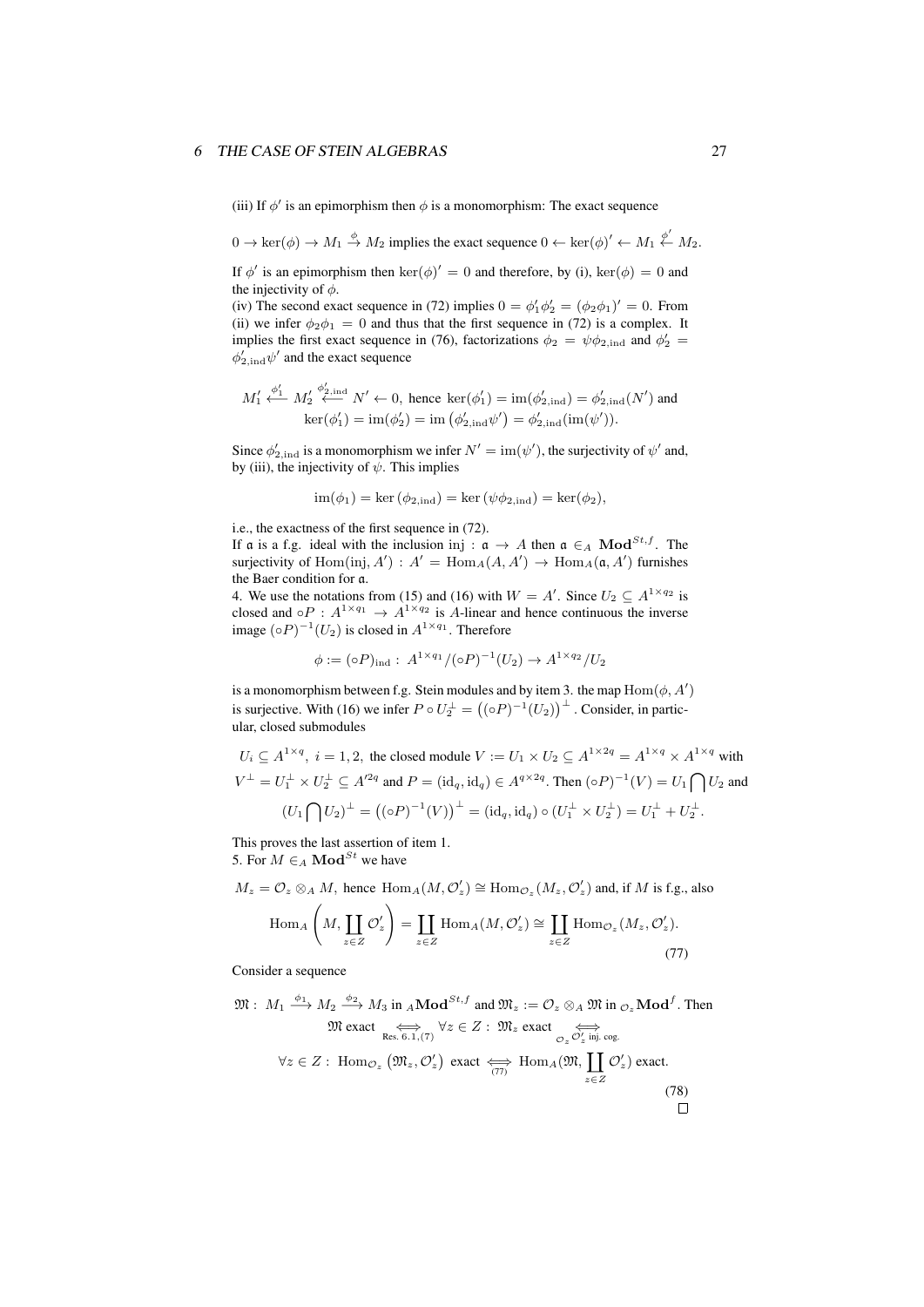Corollary 6.3. *The duality and elimination statements of the preceding theorem hold for the O*(C *n <sup>s</sup>* )*-signal modules (compare Section 3)*

$$
\mathcal{O}(\mathbb{C}_s^n)' \cong \mathbb{C} < x \geq \mathcal{O}(\mathbb{C}_x^n; \exp) \text{ and } W_\ell := \coprod_{z \in \mathbb{C}^n} \mathcal{O}_z' \text{ with}
$$
\n
$$
\mathcal{O}_z = \mathbb{C} < s - z > \text{ and } \mathcal{O}_z' \cong W_z = \mathcal{O}(\mathbb{C}_x^n; \text{infexp})e^{z \cdot \bullet x}.
$$

*For*  $n > 1$  *it is not known, but unlikely that*  $\mathcal{O}(\mathbb{C}_{s}^{n})$  *is coherent (communication*) *from O. Forster). Therefore it is not clear whether the image of a*  $_{\mathcal{O}(\mathbb{C}_{s}^{n})}$  $\mathcal{O}(\mathbb{C}_{s}^{n})'$ *. behavior is again such. For*  $n = 1$  *every closed and especially every f.g. ideal of O*(C*s*) *is cyclic. Thus this ring is a Bézout domain and especially coherent. In particular, images of*  $_{\mathcal{O}(\mathbb{C}_s)}\mathcal{O}(\mathbb{C}_s)'$ *-behaviors are again such.* 

*It is presently not known whether the sum*  $\sum_{z \in \mathbb{C}^n} W_z$  *<i>is direct, i.e., whether* 

$$
\sum_{z \in \mathbb{C}^n} \mathcal{O}(\mathbb{C}_x^n; \text{infexp})e^{z \bullet x} = \bigoplus_{z \in \mathbb{C}^n} \mathcal{O}(\mathbb{C}_x^n; \text{infexp})e^{z \bullet x} \subset \mathcal{O}(\mathbb{C}_x^n; \text{exp}) \text{ or }
$$

$$
\coprod_{z \in \mathbb{C}^n} \mathcal{O}'_z \cong \sum_{z \in \mathbb{C}^n} \mathcal{O}(\mathbb{C}_x^n; \text{infexp})e^{z \bullet x}.
$$

Corollary 6.4. *If* a *is a closed ideal of A then Th. 6.2 is applicable to the factor Stein algebra*  $B := A/\mathfrak{a}$ *. A Stein B-module is the same as a Stein A-module N with*  $aN = 0$  *and scalar multiplication*  $(f + a)x = fx, f \in A, x \in N$ *. Then* 

$$
B' = (A/\mathfrak{a})' \cong \{ w \in A'; w(\mathfrak{a}) = 0 \} = \{ w \in A'; \mathfrak{a} \circ w = 0 \} = \mathfrak{a}^{\perp}.
$$

*The corresponding results can all be expressed by Stein modules over A. For elimination consider*  $P \in A^{q_1 \times q_2}$  *and*  $U_2 = \overline{U_2} \subseteq A^{1 \times q_2}$ . *Then*  $U_2 + \mathfrak{a} A^{1 \times q_2}$  *is also closed and*

$$
\left(\mathfrak{a}A^{1\times q_{2}}\right)^{\perp}=\left(\mathfrak{a}^{\perp}\right)^{q_{2}}\subseteq (A')^{q_{2}},\ \left(U_{2}+\mathfrak{a}A^{1\times q_{2}}\right)^{\perp}=U_{2}^{\perp}\bigcap\left(\mathfrak{a}^{\perp}\right)^{q_{2}}\ and
$$
  
\n
$$
P\circ\left(U_{2}^{\perp}\bigcap\left(\mathfrak{a}^{\perp}\right)^{q_{2}}\right)=U_{1}^{\perp}\subseteq\left(\mathfrak{a}^{\perp}\right)^{q_{1}}\ \text{with}\ U_{1}:=(\circ P)^{-1}(U_{2}+\mathfrak{a}A^{1\times q_{2}})
$$
  
\nand  $\mathfrak{a}A^{1\times q_{1}}\subseteq U_{1}\subseteq A^{1\times q_{1}}.$  (79)

*For*  $U_2 := 0$  and  $U_2^{\perp} = (A')^{q_2}$  the fundamental principle for  $\mathfrak{a}^{\perp}$  gets the form

$$
U_1 = (\circ P)^{-1} (\mathfrak{a} A^{1 \times q_2}) = \left\{ x \in A^{1 \times q_1}; \ xP \in \mathfrak{a} A^{1 \times q_2} \right\} \text{ and}
$$
  
\n
$$
P \circ (\mathfrak{a}^\perp)^{q_2} = U_1^\perp \subseteq (\mathfrak{a}^\perp)^{q_1},
$$
\n(80)

*i.e., an inhomogeneous system*  $P \circ y = u \in (\mathfrak{a}^{\perp})^{q_1}$  *has a solution*  $y \in (\mathfrak{a}^{\perp})^{q_2}$  *if and only u satisfies the compatibility conditions*  $x \circ u = 0$  *for all*  $x \in U_1$ *.* 

*These considerations are especially applicable to closed and f.g. ideals of*  $\mathcal{O}(\mathbb{C}_s^n)$ .

The following theorem is just a special case of the preceding corollary, but important.

Theorem 6.5. (Elimination and fundamental principle for periodic functions) *With the notations of the preceding corollary let*

$$
A := \mathcal{O}(\mathbb{C}_s^n), \ W := \mathcal{O}(\mathbb{C}_x^n; \exp) \cong A',
$$
  

$$
G := \bigoplus_{j=1}^m \mathbb{Z}y^{(j)} \subseteq \mathbb{C}^n \text{ any } f.g. \text{ subgroup and } \mathfrak{a} := \sum_{j=1}^m A\left(e^{y^{(j)} \bullet s} - 1\right).
$$

*1. Then*  $W_{G,per} := \mathfrak{a}^{\perp} = \{w \in W; \forall y \in G: w(x+y) = w(x)\}$  is the A*submodule of W of all entire G-periodic functions of at most exponential growth.*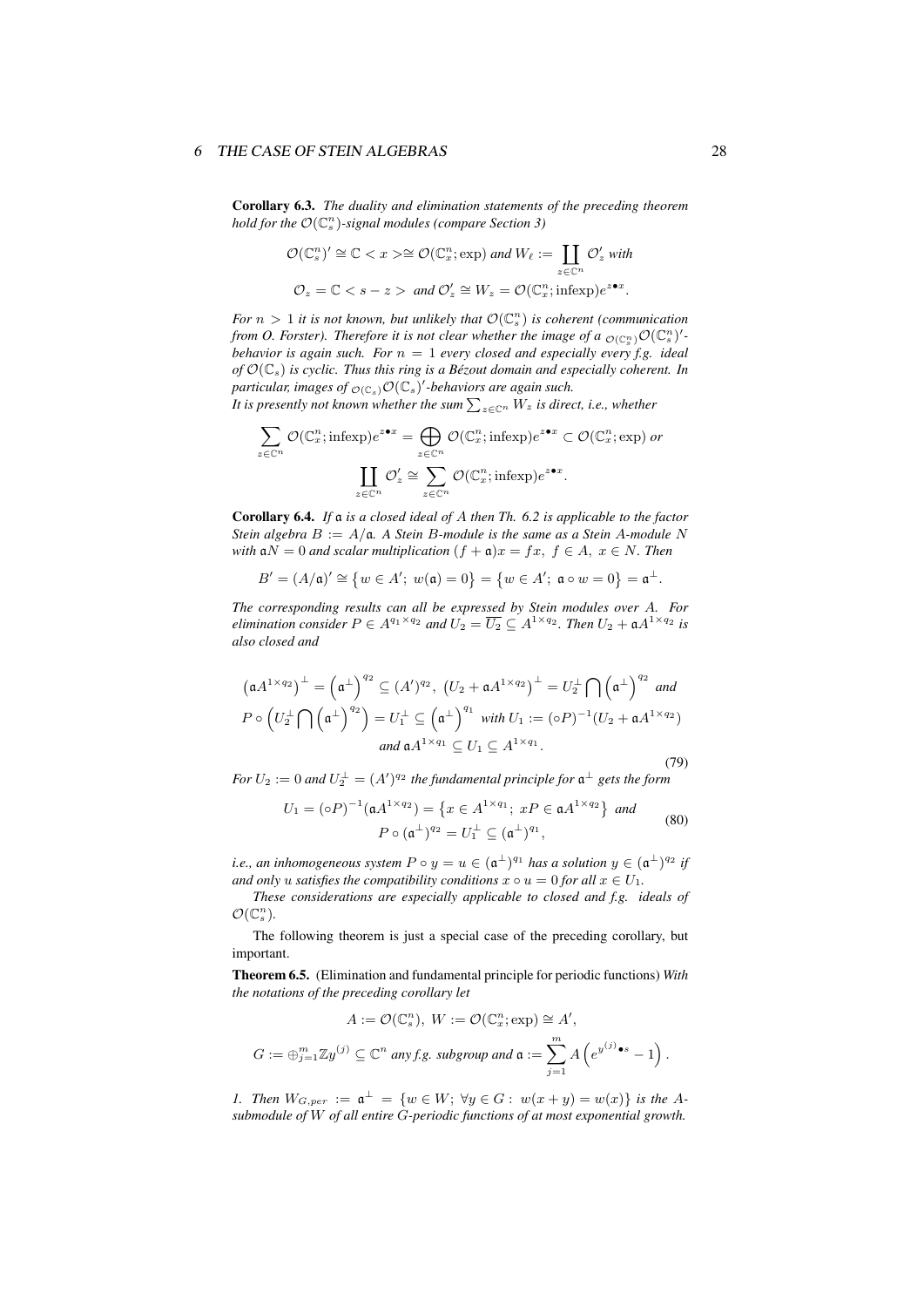2. Elimination and the fundamental principle hold for the  $\mathcal{O}(\mathbb{C}^n_s)/\mathfrak{a}$ -module  $W_{G,per}$ , *i.e., the equations* (79) *and* (80) *hold for this module. In particular, an inhomogeneous linear system*  $P \circ y = u$  *with given G*-periodic *u has a G*-periodic *solution y if and only if*  $x \circ u = 0$  *for all*  $x \in U_1$ .

*Compare [23] for a different treatment of elimination for periodic behaviors in other signal spaces.*

*Proof.* Recall that  $e^{y \bullet s}$ ,  $y \bullet s = y_1 s_1 + \cdots + y_n s_n$ , acts on *W* by translation, i.e.,

$$
(e^{y \bullet s} \circ w)(x) = w(x + y), \text{ hence } \left( (e^{y^{(j)} \bullet s} - 1) \circ w \right)(x) = w(x + y^{(j)}) - w(x).
$$
  
Hence  $W_{G,per} = \mathfrak{a}^{\perp} = \left\{ w \in W; \ \forall j = 1, \cdots, m: w(x) = w(x + y^{(j)}) \right\} =$   

$$
\left\{ w \in \mathcal{O}(\mathbb{C}_x^n; \text{exp}); \ \forall y \in G: w(x) = w(x + y) \right\} = \left\{ w \in W \text{ } G \text{-periodic} \right\}.
$$

**Examples 6.6.** 1. In the preceding theorem consider the simple special case  $n =$ 1. For a nonzero entire function *f* it is known that the group of periods is

$$
\{y \in \mathbb{C}; \ \forall z \in \mathbb{C} : f(z) = f(z + y)\} = \begin{cases} \{0\} \text{ or} \\ \mathbb{Z}y^{(1)}, y^{(1)} \neq 0, \text{ or} \\ \mathbb{Z}y^{(1)} \oplus \mathbb{Z}y^{(2)}, y^{(j)} \neq 0, \frac{y^{(1)}}{y^{(2)}} \notin \mathbb{R} \end{cases}
$$

 $\mathbb{R}^2$ 

Since  $\mathbb{C}/(\mathbb{Z}y^{(1)} \oplus \mathbb{Z}y^{(2)}) \cong (\mathbb{R}/\mathbb{Z})^2$  is compact an entire function *f* with group of periods  $\mathbb{Z}y^{(1)} \oplus \mathbb{Z}y^{(2)}$  is constant. Therefore for  $n = 1$  only groups  $G = \mathbb{Z}y$ are interesting in Theorem 6.5.

2. Consider the case  $n = 1$  and  $G = \mathbb{Z}$ , hence

$$
A = \mathcal{O}(\mathbb{C}_s), \ \mathfrak{a} = A(e^s - 1) \text{ and } W_{\mathbb{Z},per} = \{ w \in \mathcal{O}(\mathbb{C}_x; \exp); \ w(x) = w(x+1) \}.
$$

The map  $e^{2\pi ix}: \mathbb{C}_x \to \mathbb{C}_x^* := \mathbb{C}_x \setminus 0$  is surjective and locally biholomorphic, hence

$$
\mathcal{O}(\mathbb{C}_x^*) = \left\{ \widetilde{w} = \sum_{k \in \mathbb{Z}} \widetilde{w}_k x^k \right\} \cong \mathcal{O}(\mathbb{C}_x)_{per} := \{ w \in \mathcal{O}(\mathbb{C}_x); \ w(x+1) = w(x) . \}
$$

$$
\widetilde{w}(x) \leftrightarrow w(x) = \widetilde{w}(e^{2\pi ix}) = \sum_{k \in \mathbb{Z}} \widetilde{w}_k e^{2\pi i k x}.
$$

We discuss the fundamental principle for  $W_{\mathbb{Z},per}$  in the simplest case: Let

$$
e := es - 1, \mathfrak{a} = Ae, \text{ and } P \in A = \mathcal{O}(\mathbb{C}_s), P \neq 0,
$$
  
with zero sets  $V_{\mathbb{C}}(P) := \{ z \in \mathbb{C}; \ P(z) = 0 \}$  and  $V_{\mathbb{C}}(e) = 2\pi i \mathbb{Z}.$ 

The ring *A* is a Bézout domain, i.e., each f.g. ideal is principal, and therefore admits greatest common divisors (gcd) and least common multiples (lcm). In particular, let

$$
Ae + AP = Ad \Longrightarrow d = \gcd(e, P), \frac{eP}{d} = \text{lcm}(e, P) \Longrightarrow
$$

$$
\mathfrak{b} := \{ f \in A, \ fP \in \mathfrak{a} \} = A \frac{e}{d} \Longrightarrow_{\text{Th.6.5,2.}}
$$

$$
P \circ W_{\mathbb{Z}, per} = \mathfrak{b}^{\perp} = \left\{ u \in W_{\mathbb{Z}, per}; \ \frac{e}{d} \circ u = 0 \right\}.
$$

*.*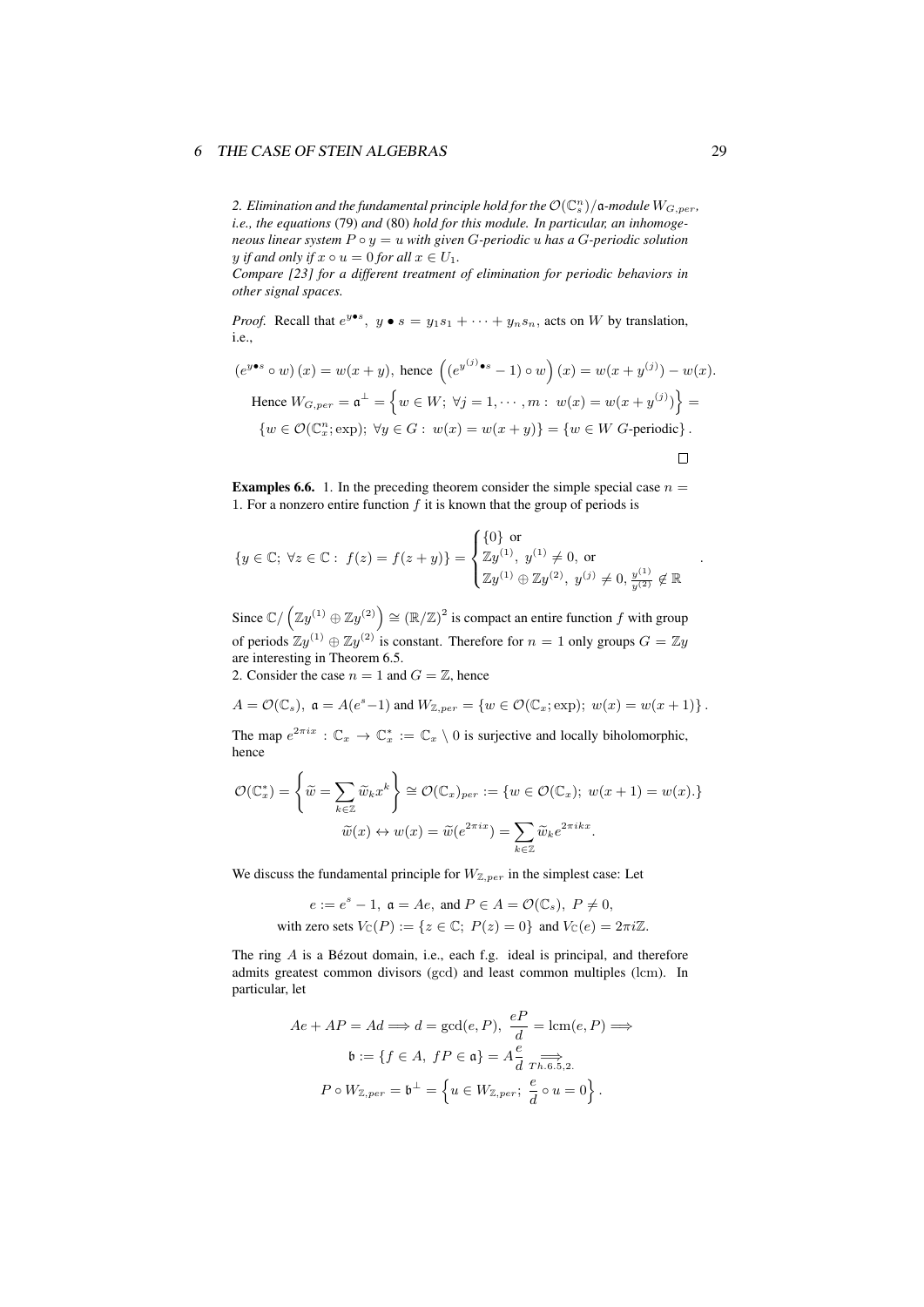Hence the equation  $P \circ y = u \in W_{\mathbb{Z},per}$  has a periodic solution *y* if and only if  $\frac{e}{d} \circ u = 0$ . But  $W = \mathcal{O}(\mathbb{C}_x; \exp)$  is divisible and thus there is  $v \in W$  with

$$
d \circ v = u
$$
, hence  $\left(\frac{e}{d} \circ u\right)(x) = (e \circ v)(x) = v(x+1) - v(x)$ .

Hence a periodic solution  $y$  exists if and only if  $v$  is periodic. Notice that  $v$  is not unique, but that all solutions of  $d \circ v = 0$  are periodic since *d* divides *e*, so the preceding statement does not depend on the choice of *v*. The local ideals a*<sup>z</sup>* are

$$
\mathfrak{a}_z = \begin{cases} \mathcal{O}_z & \text{if } z \notin \mathbb{Z} 2\pi i \\ \mathfrak{m}_z = \mathcal{O}_z (s - z) & \text{if } z \in \mathbb{Z} 2\pi i \end{cases} \Longrightarrow
$$

$$
(Ad)_z = \mathfrak{a}_z + \mathcal{O}_z P = \begin{cases} \mathfrak{m}_z = \mathcal{O}_z (s - z) & \text{if } z \in 2\pi i \mathbb{Z} \cap V_{\mathbb{C}}(P) \\ \mathcal{O}_z & \text{otherwise} \end{cases}.
$$

So *d* is entire with zeros of order 1 exactly at the points  $z \in 2\pi i\mathbb{Z} \cap V_{\mathbb{C}}(P)$ . Assume especially that *P* is a nonzero polynomial. Then

$$
2\pi i \mathbb{Z} \cap V_{\mathbb{C}}(P) \text{ is finite and } d = \prod_{z \in 2\pi i \mathbb{Z} \cap V_{\mathbb{C}}(P)} (s - z) \in \mathbb{C}[s].
$$

The equations  $P \circ y = u \in W_{\mathbb{Z},per}$  and  $d \circ v = u$  are ordinary differential equations and can be solved. The first one has a periodic solution if and only if one or all solutions *v* of the second are periodic. This example can also be treated by means of the Bézout domain [12, Def. 2.9], [13, Th. 2.2 and 5.4]

$$
\mathcal{H}:=\mathrm{quot}(\mathbb{C}[s,e^s,e^{-s}])\bigcap\mathcal{O}(\mathbb{C}_s)=\mathrm{quot}(\mathbb{C}(s))[e^s,e^{-s}]\bigcap\mathcal{O}(\mathbb{C}_s)\subset\mathcal{M}(\mathbb{C}_s)
$$

where  $\mathcal{M}(\mathbb{C}_s) = \text{quot}(\mathcal{O}(\mathbb{C}_s))$  is the field of meromorphic functions. 3. Similar considerations are possible for arbitrary  $n \geq 1$  and  $G = \mathbb{Z}^n$ . Then

$$
\mathcal{O}\left((\mathbb{C}_x \setminus \{0\})^n\right) \cong \mathcal{O}(\mathbb{C}_x^n)_{per} := \{w \in \mathcal{O}(\mathbb{C}_x^n); \ \forall g \in \mathbb{Z}^n : w(x) = w(x + g)\}
$$

$$
\widetilde{w}(x) = \sum_{\mu \in \mathbb{Z}^n} \widetilde{w}_{\mu} x^{\mu} \longleftrightarrow w(x) = \sum_{\mu \in \mathbb{Z}^n} \widetilde{w}_{\mu} e^{2\pi i \mu \bullet x}.
$$

Remark 6.7. In general, *A ′* is not an *A*-cogenerator (see Lemma 2.5). Indeed, let  $Z$  be a Stein space which contains an infinite discrete subset, for instance  $\mathbb{C}^n$  for  $n > 0$ . Then [16, Bem. 3 on p.182] has a non-closed maximal ideal m. Assume that  $_A A'$  is a cogenerator. Then the module  $A/\mathfrak{m}$  admits a non-zero homomorphism into  $A'$  which is a monomorphism since  $A/\mathfrak{m}$  is simple. Hence there is a *w* ∈ *A*<sup> $\prime$ </sup> such that m is the kernel of *A* → *A*<sup> $\prime$ </sup>, *f* → *f*  $\circ$ *w*. Since *A* is a topological algebra this map is continuous with respect to the canonical topology on *A* and the weak topology on *A ′* and hence its kernel m is closed, a contradiction.

The next lemma will be used in Section 8. We use the data from (58) and Th. 6.2, item 9. For a Stein module *M* and  $z \in Z$  there are the quotient ring, quotient module and canonical maps

$$
A_{\mathfrak{m}(z)} := \left\{ \frac{f}{g}; f, g \in A, g(z) \neq 0 \right\} \text{ and}
$$

$$
A_{\mathfrak{m}(z)} M_{\mathfrak{m}(z)} := \left\{ \frac{x}{g}; x \in M, g \in A, g(z) \neq 0 \right\}, \tag{81}
$$

$$
\text{can}: A_{\mathfrak{m}(z)} \to \mathcal{O}_z, \frac{f}{g} \mapsto g_z^{-1} f_z, \text{ can}: M_{\mathfrak{m}(z)} \to M_z, \frac{x}{g} \mapsto g_z^{-1} x_z.
$$

Recall that  $q(z) \neq 0$  signifies that  $q_z \notin \mathfrak{m}_z$  or that  $q_z$  is a unit in  $\mathcal{O}_z$ .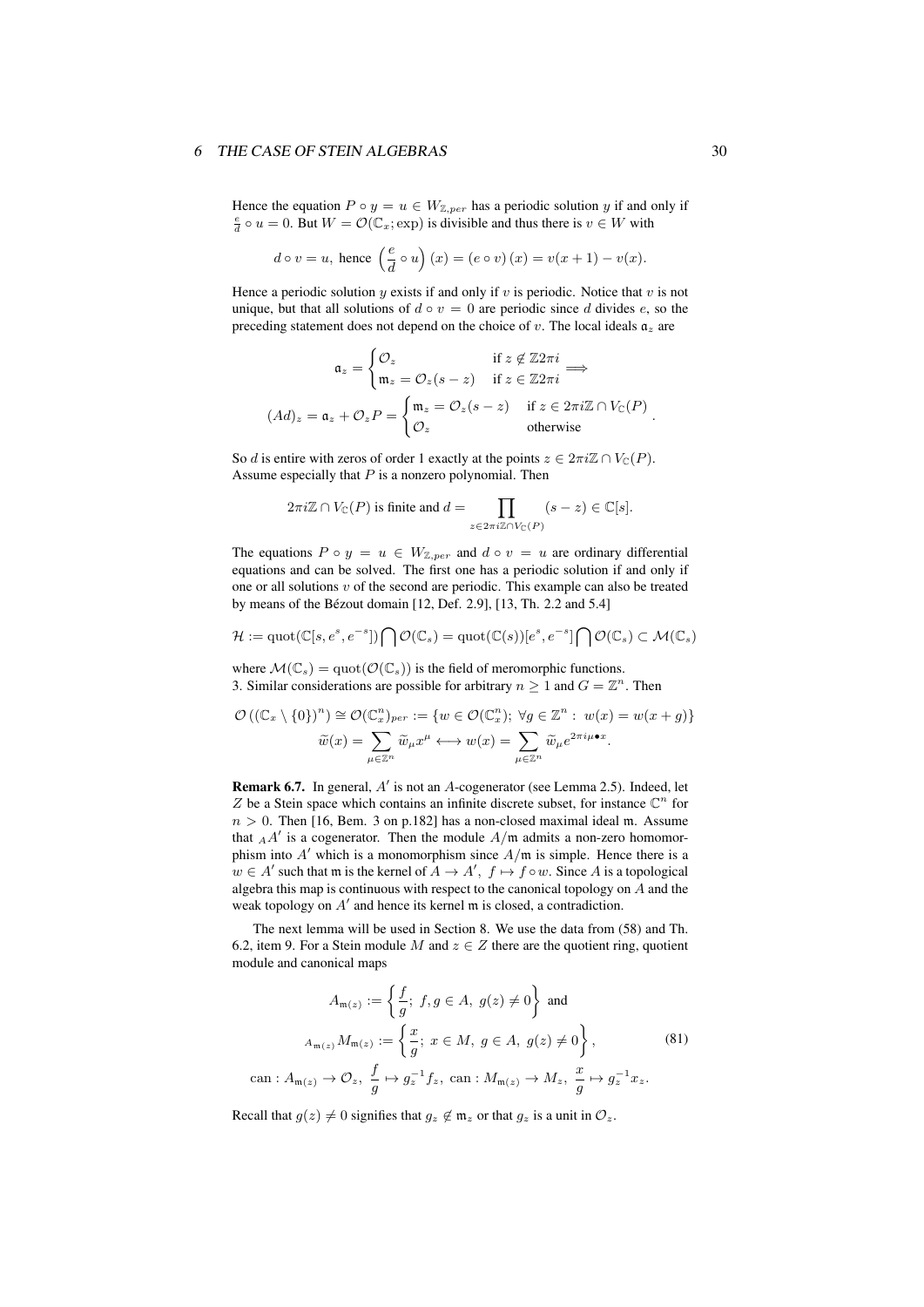Lemma 6.8. *Data as in* (81)*.*

*1. For each*  $z \in Z$  *the canonical map* can :  $M_{m(z)} \rightarrow M_z$  *is injective and*  $A_{\mathfrak{m}(z)}M_{\mathfrak{m}(z)}$  *is noetherian. This applies especially to*  $M = A$  *and*  $A_z = \mathcal{O}_z$ *. In the sequel we identify*

$$
M_{\mathfrak{m}(z)} \subseteq M_z
$$
,  $\frac{x}{g} = g_z^{-1} x_z$ ,  $A_{\mathfrak{m}(z)} \subseteq \mathcal{O}_z$ ,  $\frac{f}{g} = g_z^{-1} f_z$ .

2. If *A* is an integral domain then for all  $z \in Z$  there are the injections

$$
A \xrightarrow{\operatorname{inj}} A_{\mathfrak{m}(z)} \longrightarrow \mathcal{O}_z, \ f \mapsto \frac{f}{1} \mapsto f_z,
$$

*and this signifies that the identity theorem holds in Z.*

*Proof.* (i) Let  $\frac{x}{g} \in M_{\mathfrak{m}(z)}$  and  $g_z^{-1}x_z = 0 \in M_z$ , hence  $x_z = 0$ . The ideal  $\mathfrak{m}(z)$ is f.g. and so are the submodules  $U := \mathfrak{m}(z)x \subseteq Ax \subseteq M$ , thus *U* and *Ax* are closed and Stein. For  $z \neq y \in Z$  the maximal ideals  $\mathfrak{m}(z)$  and  $\mathfrak{m}(y)$  are coprime, i.e.,

$$
A = \mathfrak{m}(z) + \mathfrak{m}(y) \text{ and } \mathcal{O}_y = \mathfrak{m}(z)_y + \mathfrak{m}(y)_y, \mathfrak{m}(y)_y = \mathfrak{m}_y, \text{ hence (Nakayama's Lemma)}
$$

$$
\mathfrak{m}(z)_y = \begin{cases} \mathcal{O}_y \text{ if } y \neq z, \\ \text{ and thus } U_y = \begin{cases} \mathcal{O}_y x = (Ax)_y \text{ if } y \neq z \\ (Ax)^2 - \mathcal{O}_y x = 0 \text{ if } y = z \end{cases} \end{cases}
$$

$$
\mathfrak{m}(z)_y = \begin{cases} \mathcal{O}_y \text{ if } y \neq z, \\ \mathfrak{m}_z \text{ if } y = z \end{cases} \text{ and thus } U_y = \begin{cases} \mathcal{O}_y x = (Ax)_y \text{ if } y \neq z \\ (Ax)_z = \mathcal{O}_z x_z \underset{x_z = 0}{=} 0 \text{ if } y = z \end{cases}
$$

We infer  $U = m(z)x = Ax$  by Result 6.2, item 7. Thus there is

$$
h \in \mathfrak{m}(z) \text{ with } x = hx \text{ or } (1 - h)x = 0 \text{ and } 1 - h \notin \mathfrak{m}(z) \Longrightarrow
$$

$$
\frac{x}{g} = \frac{(1 - h)x}{(1 - h)g} = \frac{0}{(1 - h)g} = 0 \in M_{\mathfrak{m}(z)}.
$$

(ii) A module is noetherian if and only if each submodule is f.g. or if each ascending sequence of f.g.(!) submodules is stationary. Any such sequence in  $M_{m(z)}$  is of the form

$$
N_1=(U_1)_{\mathfrak{m}(z)}\subseteq N_2=(U_2)_{\mathfrak{m}(z)}\subseteq\cdots\subseteq M_{\mathfrak{m}(z)}
$$

where the  $U_i$  are f.g. and thus closed submodules of  $M$ . Then the submodules  $M_i := U_1 + \cdots + U_i$  form an *ascending* sequence of f.g. submodules of M with  $(M_i)_{\mathfrak{m}(z)} = N_i$ . Since  $M_z$  is noetherian over  $\mathcal{O}_z$  the sequence  $(M_1)_z \subseteq$  $(M_2)_z \subseteq \cdots \subseteq M_z$  becomes stationary, hence there is an index  $i_0$  with

$$
\forall i \ge i_0 : (M_i / M_{i-1})_z = (M_i)_z / (M_{i-1})_z = 0 \Longrightarrow
$$
  

$$
N_i / N_{i-1} = (M_i)_{\mathfrak{m}(z)} / (M_{i-1})_{\mathfrak{m}(z)} = (M_i / M_{i-1})_{\mathfrak{m}(z)} \underset{(i)}{=} 0 \Longrightarrow N_i = N_{i-1}.
$$

 $\Box$ 

# 7 Partial differential-difference equations

In this section we assume subrings

$$
C := \mathbb{C}[s] \subseteq B \subseteq A := \mathcal{O}(\mathbb{C}_s^n) \text{ and } W = \mathcal{O}(\mathbb{C}_x^n; \text{exp}).
$$
 (82)

All these rings are contained in the quotient field  $\mathcal{M}(\mathbb{C}_s^n) = \text{quot}(\mathcal{O}(\mathbb{C}_s^n))$  of meromorphic functions [15, Satz V.2.3]. The *A*-module *W* is also a *B*-module and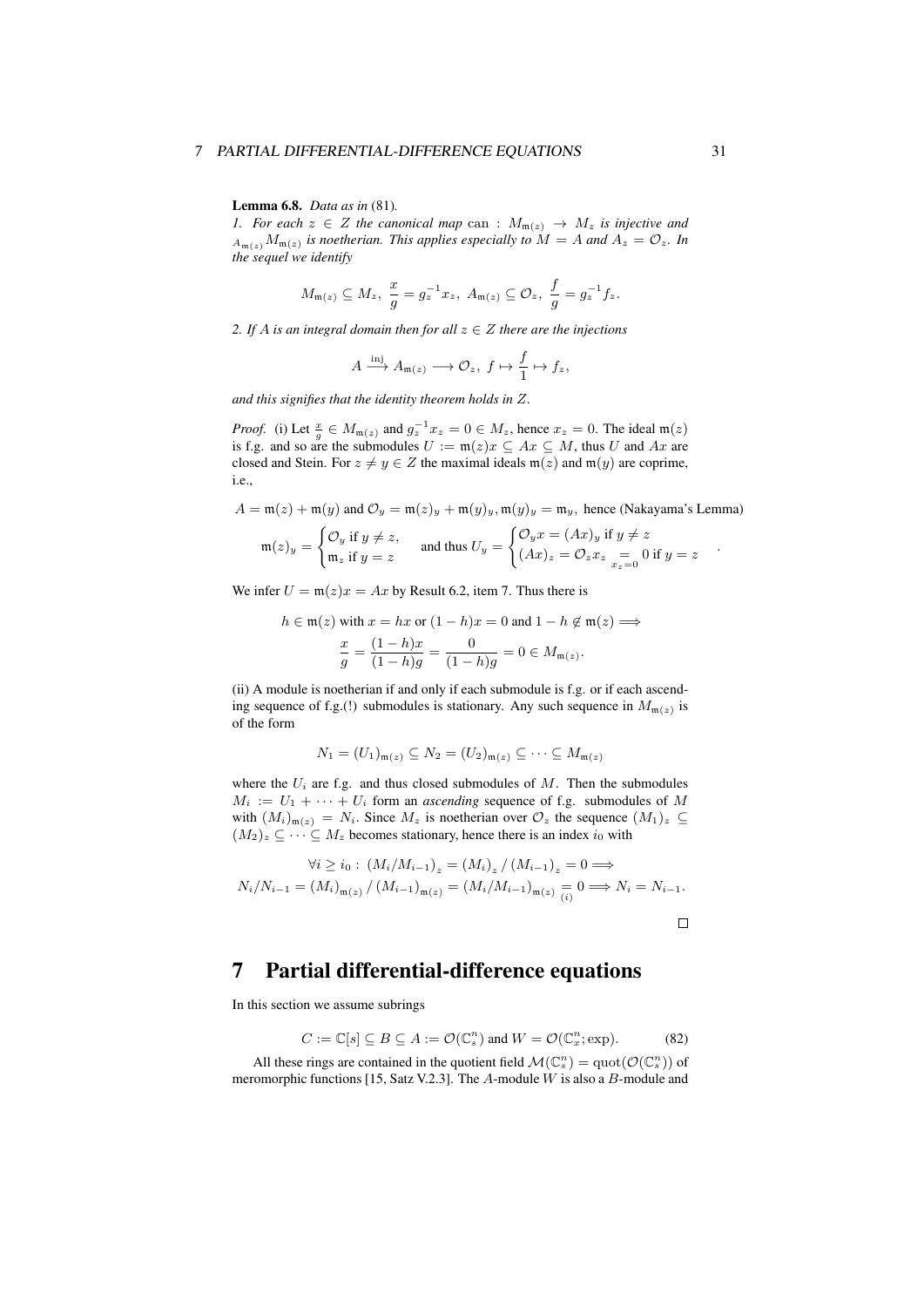therefore  $\frac{B}{B}W$ -behaviors are defined to which the theory of Section 2 is applicable. The main application which we have in mind is the following: Let

$$
G := \bigoplus_{j=1}^{m} \mathbb{Z}y^{(j)} \subseteq \mathbb{C}^n \text{ be any f.g. subgroup and } \sigma_j := e^{y^{(j)} \bullet s}. \text{ Then}
$$
  

$$
\mathbb{C}[s, \sigma, \sigma^{-1}] := \mathbb{C}[s_1, \cdots, s_n, \sigma_1, \sigma_1^{-1}, \cdots, \sigma_m, \sigma_m^{-1}] = \bigoplus_{y \in G} \mathbb{C}[s]e^{y \bullet s}
$$
(83)

is a Laurent polynomial algebra in the indeterminates  $s_i$  and  $\sigma_j$  and also the algebra of polynomial-exponential functions with frequencies  $y \in G$ . It acts on *W* by partial differential-difference operators since

$$
s_i \circ w = \partial w / \partial x_i, \ (e^{y \bullet s} \circ w)(x) = w(x+y), \ y \in G, \ (\sigma_j \circ w)(x) = w(x+y^{(j)}).
$$
\n
$$
(84)
$$

For  $n = m = 1$  resp. for  $n = 1, m > 1$ , the operators in  $\mathbb{C}[s, \sigma, \sigma^{-1}]$  are called *delay-differential* (DD) with *commensurate* resp. *incommensurate delays*. The larger rings [3, Th. 1], [6, Lemma 4.10]

$$
B := \text{quot} \left( \mathbb{C}[s, \sigma, \sigma^{-1}] \right) \bigcap \mathcal{O}(\mathbb{C}_s^n) = \mathbb{C}(s)[\sigma, \sigma^{-1}] \bigcap \mathcal{O}(\mathbb{C}_s^n) \subseteq \mathcal{O}(\mathbb{C}_s^n) \subset \mathcal{M}(\mathbb{C}_s^n)
$$
\n(85)

play an important part in analysis and systems theory. We note the simple fact that

$$
D \subseteq A \text{ and } B := \text{quot}(D) \bigcap A \text{ implies } B = \text{quot}(B) \bigcap A. \tag{86}
$$

The book [12] contains an in-depth study of behaviors over *B* for  $n = m = 1$ where in contrast to the present paper the larger signal module of  $C^{\infty}$ -functions is used. The papers [18] and [13] treat the case of DD-behaviors with incommensurate delays for C *<sup>∞</sup>*-signals.

Faithful flatness (f.f.) plays an important in the subsequent considerations [4, Ch. I]. Recall that a ring extension *R*  $\subset$  *S* is flat resp. faithfully flat (f.f) if the functor

$$
S\otimes_R (-):_R\mathbf{Mod}\to_S\mathbf{Mod}
$$

preserves resp. preserves and reflects exact sequences.

The subring *B* of *A* carries the induced topology from that of *A*. Since *B* contains the polynomial algebra  $\mathbb{C}[s]$  and the latter is dense in *A* so is *B*. The free modules  $B^{1 \times q} \subseteq A^{1 \times q}$  have the product topology. For a subset  $U \subseteq A^{1 \times q}$  we write  $\operatorname{cl}_A(U)$  for its closure in  $A^{1 \times q}$  and likewise  $\operatorname{cl}_B(V)$  for the closure in  $B^{1 \times q}$  of *V* ⊆ *B*<sup>1×*q*</sup>. Any subset *V* ⊆ *B*<sup>1×*q*</sup></sub> gives rise to the *BW*-behavior

$$
\mathcal{B} := V^{\perp} = \mathrm{cl}_{B}(BV)^{\perp} = (AV)^{\perp} = (\mathrm{cl}_{A}(AV))^{\perp} \text{ and to}
$$
  
\n
$$
V \subseteq \mathrm{cl}_{B}(BV) \subseteq \mathcal{B}^{\perp_{B}} := B^{1 \times q} \cap \mathcal{B}^{\perp}.
$$
 (87)

**Theorem 7.1.** (Duality) Let V in (87) be a *B*-submodule, i.e.,  $V \in \mathbb{P}(B^{1 \times q})$ . *Then*

$$
\mathrm{cl}_A(V) = \mathrm{cl}_A(AV) \in \mathbb{P}(A^{1 \times q}) \text{ and } \mathcal{B}^{\perp_B} = V^{\perp \perp_B} = \mathrm{cl}_B(V) = B^{1 \times q} \bigcap \mathrm{cl}_A(AV).
$$

*Thus* (11) *implies the duality*

$$
\begin{array}{ccc}\n\{V \in \mathbb{P}(B^{1 \times q});\ V \text{ closed in } B^{1 \times q}\} & \cong & \{\mathcal{B} \text{ generalized }_B W \text{-behavior}\}\\
V = \mathcal{B}^{\perp_B} & \longleftrightarrow & \mathcal{B} = V^{\perp}\n\end{array}.
$$

*Proof.* Let  $v \in V$ . Since *A* is a topological ring the map

$$
\varphi := \circ v : A \to A^{1 \times q}, \ a \mapsto av, \text{ is continuous} \Longrightarrow
$$
  
\n
$$
Av \underset{B \text{ dense}}{=} cl_A(B)v = \varphi(cl_A(B)) \underset{\varphi \text{ continuous}}{\subseteq} cl_A(\varphi(B)) = cl_A(Bv) \subseteq cl_A(V) \Longrightarrow
$$
  
\n
$$
AV \subseteq cl_A(V) \subseteq cl_A(AV), \text{ thus } cl_A(V) = cl_A(AV).
$$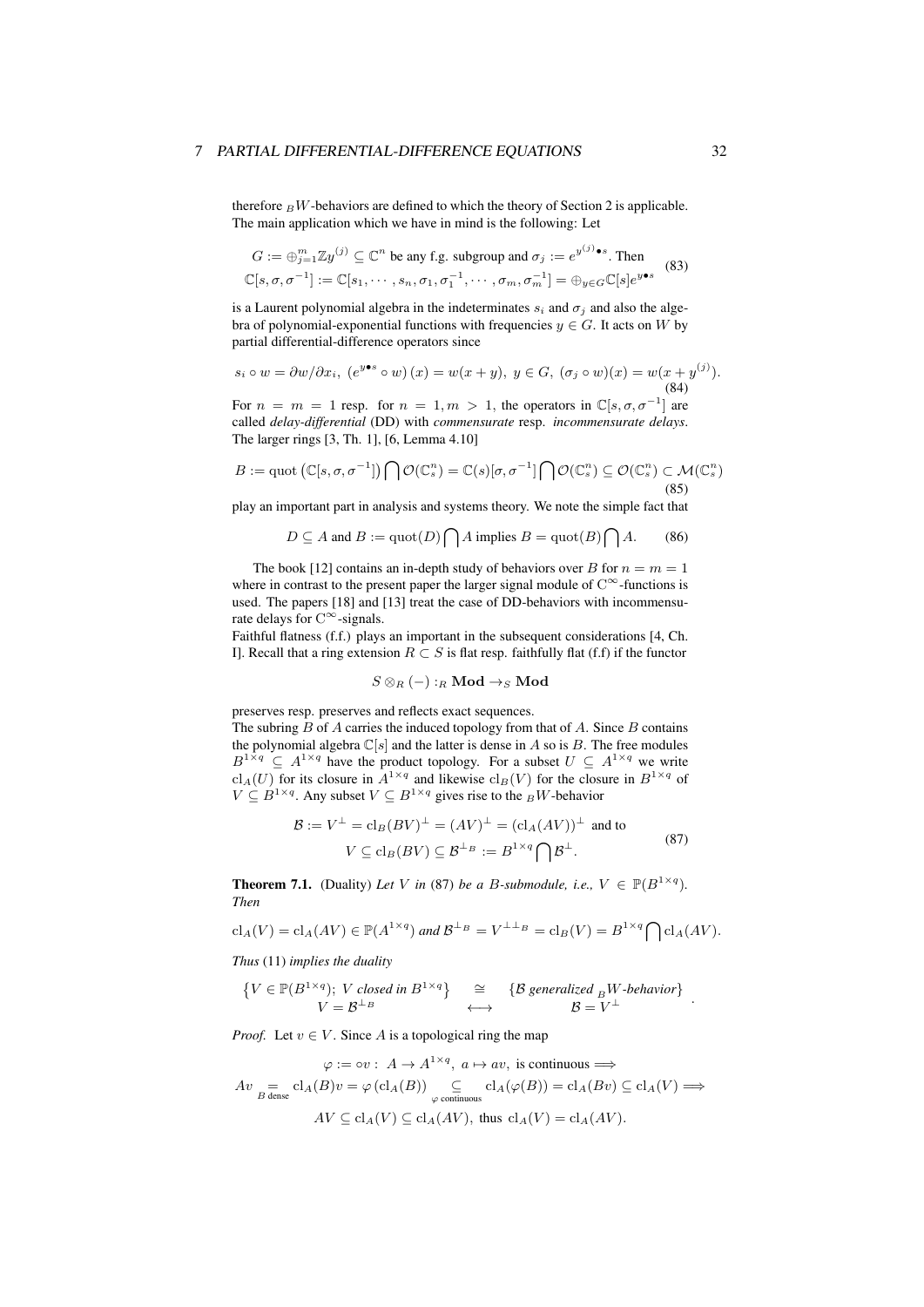From Th. 6.2,1. we infer

$$
V^{\perp\perp} = (AV)^{\perp\perp} = \text{cl}_A(AV) = \text{cl}_A(V) \Longrightarrow
$$
  

$$
V^{\perp\perp_B} = B^{1 \times q} \bigcap V^{\perp\perp} = B^{1 \times q} \bigcap \text{cl}_A(V) = \text{cl}_B(V),
$$

the last equality being true since  $B^{1\times q}$  carries the topology induced from that of  $A^{1\times q}$ .  $\Box$ 

The usefulness of this result is limited since the equality  $V = \text{cl}_B(V)$  is hard to check. For instance, if *<sup>B</sup>V* is f.g. then so is *<sup>A</sup>AV* and hence *AV* is closed and

$$
\operatorname{cl}_B(V) = B^{1 \times q} \bigcap AV. \tag{88}
$$

- **Corollary 7.2.** *1. Each principal ideal of B is closed if and only if*  $B =$  $\text{quot}(B) \bigcap A$ *. This explains the importance of the last equality in context with behavioral duality [12].*
	- *2. If*  $B \subseteq A$  *is a flat extension then the following properties are equivalent: (a) The extension*  $B \subseteq A$  *is faithfully flat (f.f.). (b)* Each f.g. submodule  $V \subseteq B^{1 \times q}$  is closed. *(c) If*  $V_i = B^{1 \times k_i} R_i$  ⊆  $B^{1 \times q}$ ,  $i = 1, 2$ , *then*  $V_1$  ⊆  $V_2$ , *i.e.*,

$$
\exists X \in B^{k_1 \times k_2} \text{ with } R_1 = X R_2 \iff V_2^{\perp} = \{ w \in W^q; R_2 \circ w = 0 \} \subseteq V_1^{\perp}.
$$

*Proof.* 1.  $\implies$ : Each principal ideal is closed and hence, by (88),  $Bb_2 = Ab_2 \cap B$ for all  $b_2 \in B$ . For  $a = \frac{b_1}{b_2} \in \text{quot}(B) \cap A$  this implies  $b_1 = ab_2 \in Ab_2 \cap B$ *Bb*<sub>2</sub> and hence  $a \in B$ .  $\Longleftarrow$ : analogous.

2. (*a*)  $\iff$  (*b*): The flat extension  $B \subseteq A$  is f.f. if and only if  $V = B^{1 \times q} \cap A V$ for all f.g. submodules  $V \subseteq B^{1 \times q}$ , and it suffices that this holds for f.g. ideals *V* of *B* [4, Prop. I.3.9]. Hence  $B \subseteq A$  is f.f. if and only if

$$
\forall f.g. V \subseteq B^{1 \times q} : V = B^{1 \times q} \bigcap AV =_{(88)} cl_B(V) \iff \forall f.g. V : V \text{ is closed.}
$$

(*b*) =*⇒* (*c*) follows from Theorem 7.1. (*c*) =*⇒* (*b*): For a f.g. *B*-submodule *V*<sub>2</sub>  $\subseteq$  *B*<sup>1×*q*</sup> consider any f.g. module *V*<sub>1</sub> with *V*<sub>2</sub>  $\subseteq$  *V*<sub>1</sub>  $\subseteq$  cl<sub>*B*</sub>(*V*<sub>2</sub>). Then

$$
V_2^{\perp} = V_1^{\perp} = \mathcal{C}l_B(V_2)^{\perp} \Longrightarrow V_1 \subseteq V_2 \Longrightarrow V_2 \Longrightarrow V_1 = V_2 \Longrightarrow V_2 = \mathcal{C}l_B(V_2).
$$

 $\Box$ 

According to (65) we define the maximal ideals

$$
\mathfrak{m}_A(z) := \mathfrak{m}(z) := \{ f \in A; \ f(z) = 0 \} = \sum_{i=1}^n A(s_i - z_i) \supseteq
$$

$$
\mathfrak{m}_B(z) := B \bigcap \mathfrak{m}_A(z) = \{ f \in B; \ f(z) = 0 \} \supseteq \sum_{i=1}^n B(s_i - z_i),
$$

$$
\mathfrak{m}_C(z) := C \bigcap \mathfrak{m}_A(z) := \{ f \in C; \ f(z) = 0 \} = \sum_{i=1}^n C(s_i - z_i), \ C := \mathbb{C}[s],
$$

$$
\text{with } C/\mathfrak{m}_C(z) = B/\mathfrak{m}_B(z) = A/\mathfrak{m}_A(z) = \mathbb{C}.
$$
(89)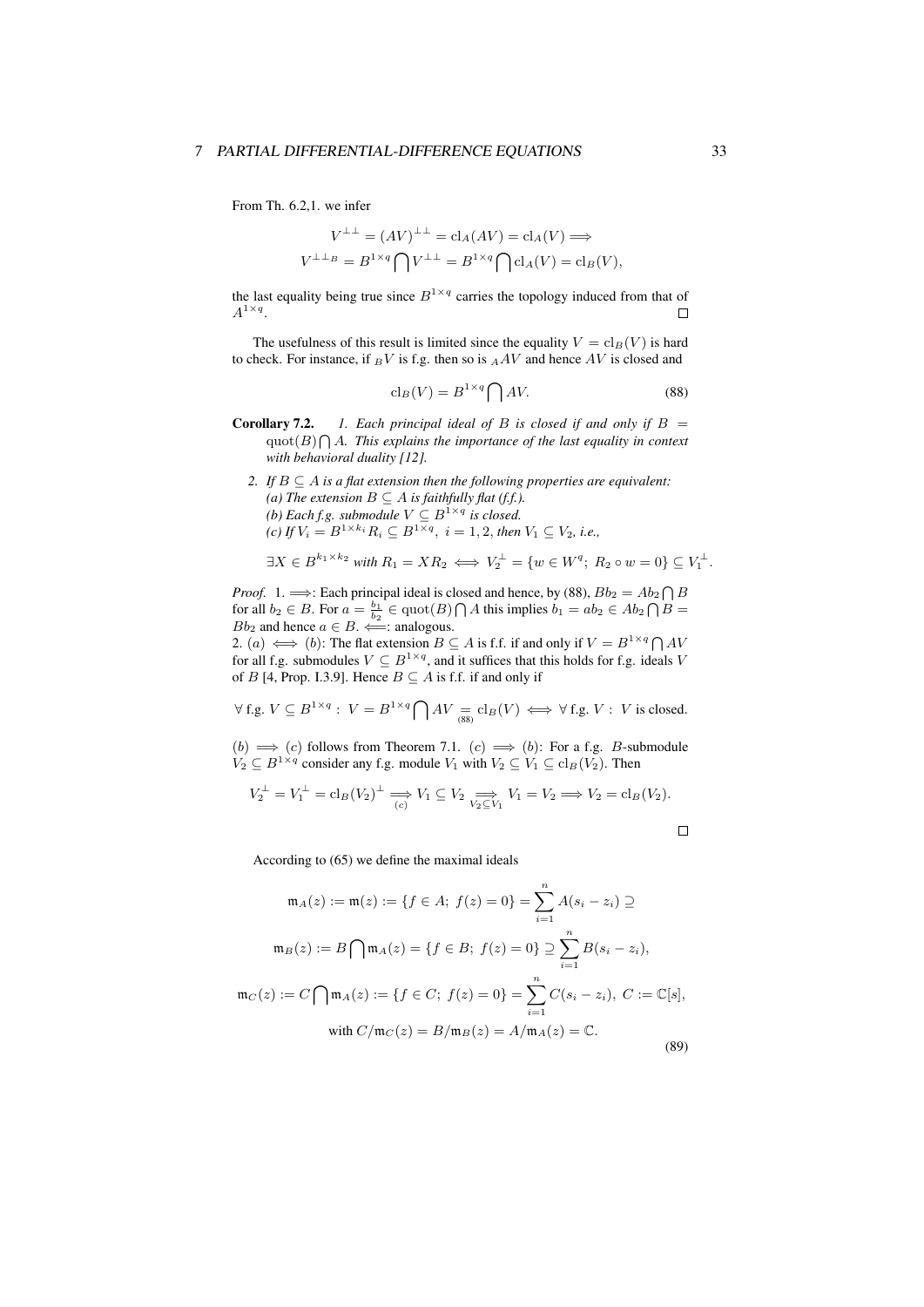The maximal ideals  $m_A(z)$ ,  $m_B(z)$ ,  $m_C(z)$  give rise to their local quotient rings

$$
C_{\mathfrak{m}_C(z)} \subseteq B_{\mathfrak{m}_B(z)} \subseteq A_{\mathfrak{m}_A(z)}
$$
 with maximal ideals
$$
C_{\mathfrak{m}_C(z)} \mathfrak{m}_C(z) = \sum_{i=1}^n C_{\mathfrak{m}_C(z)} (s - z_i) \subseteq B_{\mathfrak{m}_B(z)} \mathfrak{m}_B(z) \subseteq
$$

$$
\subseteq A_{\mathfrak{m}_A(z)} \mathfrak{m}_A(z) = \sum_{i=1}^n A_{\mathfrak{m}_A(z)} (s - z_i).
$$
(90)

Recall from Lemma 6.8 that  $A_{m_A(z)}$  is noetherian.

- Theorem 7.3. *Assume a ring B with*
	- *I*.  $\mathbb{C}[s] \subseteq B \subseteq A = \mathcal{O}(\mathbb{C}_s^n)$ *.*
	- *2. For each*  $z \in \mathbb{C}^n$ :  $\mathfrak{m}_B(z) := B \bigcap \mathfrak{m}_A(z) = \sum_{i=1}^n B(s_i z_i)$ *.*
	- *3. For each*  $z \in \mathbb{C}^n$  *the quotient ring*  $B_{\mathfrak{m}_B(z)}$  *is noetherian.*

*Then all inclusions in*  $B_{\mathfrak{m}_B(z)} \subseteq A_{\mathfrak{m}_A(z)} \subset \mathcal{O}_z = \mathbb{C} \langle z - z \rangle$  *are faithfully flat.*

*Proof.* Since  $B_{\mathfrak{m}_B(z)} \mathfrak{m}_B(z) \subseteq A_{\mathfrak{m}_A(z)} \mathfrak{m}_A(z)$  it suffices to show that these extensions are flat [4, Porp. I.3.9,(e)]. If *N* is a noetherian local ring with maximal ideal n we let  $\hat{N} := \lim_{k} N/n^k \supseteq N$  denote its completion. The extension  $N \subseteq \hat{N}$  is then f.f.  $[4, Prop. III.3.9, III.3.11]$ .

For  $\mu \in \mathbb{N}^n$  we introduce  $|\mu| := \mu_1 + \cdots + \mu_n$ . The equations  $B/\mathfrak{m}_B(z) = \mathbb{C}$ and  $\mathfrak{m}_B(z) = \sum_{i=1}^n B(s_i - z_i)$  imply by induction that for  $k > 0$  one has

$$
\mathfrak{m}_B(z)^k = \sum_{\mu \in \mathbb{N}^n, |\mu| = k} B(s - z)^{\mu} \text{ and}
$$
  

$$
B/\mathfrak{m}_B(z)^k = \sum_{|\mu| < k} \mathbb{C}\overline{(s - z)^{\mu}}, \ \overline{(s - z)^{\mu}} := (s - z)^{\mu} + \mathfrak{m}_B(z)^k,
$$

The same calculations for *C* and *A* instead of *B* furnish

(*s − z*)

$$
C/\mathfrak{m}_C(z)^k = \bigoplus_{|\mu| < k} \mathbb{C}\left( (s-z)^{\mu} + \mathfrak{m}_B(z)^k \right),
$$
\n
$$
A/\mathfrak{m}_A(z)^k = \bigoplus_{|\mu| < k} \mathbb{C}\left( (s-z)^{\mu} + \mathfrak{m}_A(z)^k \right)
$$
\n
$$
(91)
$$

where it is well-known that the  $\mathbb{C}$ -generators  $(s - z)^{\mu}$  are  $\mathbb{C}$ -linearly independent. Moreover there are the canonical maps

$$
C/\mathfrak{m}_C(z)^k \to B/\mathfrak{m}_B(z)^k \to A/\mathfrak{m}_A(z)^k,
$$
  

$$
-z)^{\mu} + \mathfrak{m}_C(z)^k \mapsto (s-z)^{\mu} + \mathfrak{m}_B(z)^k \mapsto (s-z)^{\mu} + \mathfrak{m}_A(z)^k.
$$
 (92)

Due to the canonical bases in (91) all maps in (92) are indeed isomorphisms. Moreover there are the canonical isomorphisms

$$
B/\mathfrak{m}_B(z)^k \cong B_{\mathfrak{m}_B(z)}/\left(B_{\mathfrak{m}_B(z)}\mathfrak{m}_B(z)\right)^k
$$
 (93)

and likewise for *C* and *A*. From the isomorphisms in (92) we thus infer the isomorphisms

$$
\mathbb{C}[[s-z]] = \widehat{C_{\mathfrak{m}_C(z)}} \cong \lim_{\longleftarrow} C/\mathfrak{m}_C(z)^k \cong \widehat{B_{\mathfrak{m}_B(z)}} \cong \widehat{A_{\mathfrak{m}_A(z)}}. \tag{94}
$$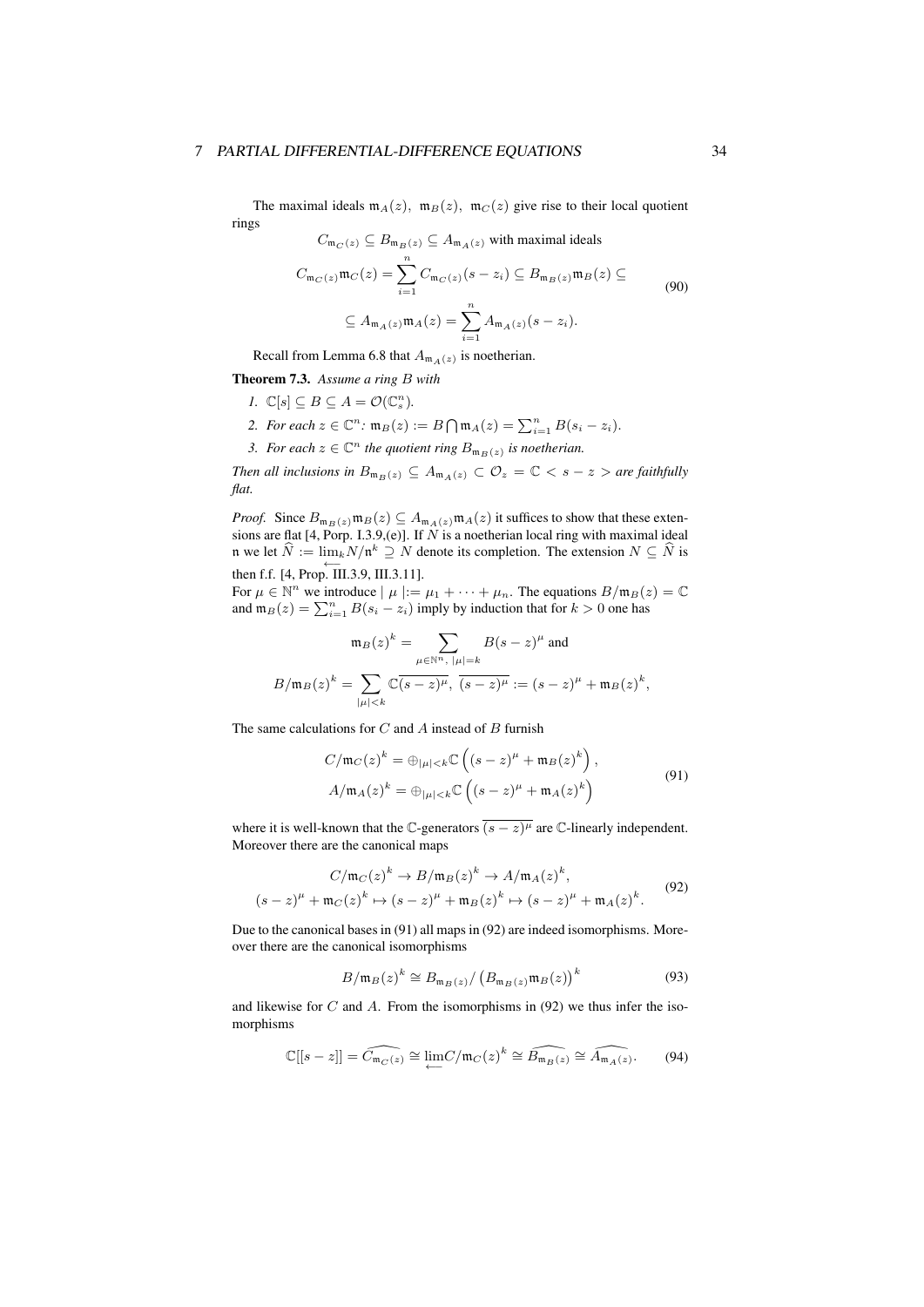In the same fashion one has  $A_{m_A(z)} \subset \mathcal{O}_z$  and proves the isomorphism  $\widehat{A_{m_A(z)}} \cong \mathcal{O}_z$  $\widehat{\mathcal{O}_z}$ . Summing up we obtain

$$
B_{\mathfrak{m}_B(z)} \subseteq A_{\mathfrak{m}_\mathbb{Z}} \subset \mathcal{O}_z
$$
  

$$
\overbrace{B_{\mathfrak{m}_B(z)}}^{\bigcap} \cong \overbrace{A_{\mathfrak{m}_\mathbb{Z}}^{\bigcap}}^{\bigcap} \cong \overbrace{\mathcal{O}_z}^{\bigcap} \cong \mathbb{C}[[s-z]]
$$

where all vertical inclusions are of the form  $N \subseteq \widehat{N}$  for a noetherian local ring *N* from above and hence f.f. and where we identify all rings in the second row for notational simplicity. Since

$$
\widehat{B_{\mathfrak{m}_B(z)}} \otimes_{B_{\mathfrak{m}_B(z)}} M = \widehat{B_{\mathfrak{m}_B(z)}} \otimes_{\mathcal{O}_z} (\mathcal{O}_z \otimes_{B_{\mathfrak{m}_B(z)}} M), M \in_{B_{\mathfrak{m}_B(z)}} \text{Mod},
$$
  
and  $\widehat{B_{\mathfrak{m}_B(z)}} \otimes_{B_{\mathfrak{m}_B(z)}} (-)$  and  $\widehat{O}_z \otimes_{\mathcal{O}_z} (-)$  with  $\widehat{B_{\mathfrak{m}_B(z)}} = \widehat{O}_z$ ,

are faithfully exact so is the functor  $\mathcal{O}_z \otimes_{B_{\mathfrak{m}_B}(z)} (-)$  which signifies that the extension  $B_{\mathfrak{m}_B(z)} \subseteq \mathcal{O}_z$  is f.f. In the same fashion one shows that the extensions  $B_{\mathfrak{m}_B(z)} \subseteq A_{\mathfrak{m}_A(z)}$  and  $A_{\mathfrak{m}_A(z)} \subseteq \mathcal{O}_z$  are f.f.  $\Box$ 

The next theorem treats the elimination problem for  $\frac{B}{B}$ *W*-behaviors. Consider

$$
V_i \subseteq B^{1 \times q_i}, \ i = 1, 2, 3, \ P_1 \in B^{q_1 \times q_2}, \ P_2 \in B^{q_2 \times q_3}, \text{ with}
$$

$$
V_1 P_1 \subseteq V_2, \ V_2 P_2 \subseteq V_3, \ B_i := V_i^{\perp} \subseteq W^{q_i}, \ i = 1, 2, 3,
$$

$$
M_1 := B^{1 \times q_1} / V_1 \stackrel{(o_{1})_{\text{ind}}}{\longrightarrow} M_2 := B^{1 \times q_2} / V_2 \stackrel{(o_{2})_{\text{ind}}}{\longrightarrow} M_3 := B^{1 \times q_3} / V_3
$$

$$
\beta_1 \stackrel{P_1 o}{\longleftrightarrow} \beta_2 \stackrel{P_2 o}{\longleftrightarrow} \beta_3.
$$

$$
(95)
$$

Notice that the  $V_i$  are arbitrary, not necessarily closed submodules of  $B^{1 \times q_i}$ . The preceding module sequence gives rise to the localized resp. tensorized sequences

$$
(M_1)_{\mathfrak{m}_B(z)} := B_{\mathfrak{m}_B(z)}^{1 \times q_1} / B_{\mathfrak{m}_B(z)} V_1 \stackrel{(oP_1)_{\text{ind}}}{\longrightarrow} (M_2)_{\mathfrak{m}_B(z)} := B_{\mathfrak{m}_B(z)}^{1 \times q_2} / B_{\mathfrak{m}_B(z)} V_2 \longrightarrow
$$
  

$$
\stackrel{(oP_2)_{\text{ind}}}{\longrightarrow} (M_3)_{\mathfrak{m}_B(z)} := B_{\mathfrak{m}_B(z)}^{1 \times q_3} / B_{\mathfrak{m}_B(z)} V_3, \ z \in \mathbb{C}^n,
$$
 (96)

resp.

$$
\mathcal{O}_z \otimes_B M_1 = \mathcal{O}_z \otimes_{B_{\mathfrak{m}_B(z)}} (M_1)_{\mathfrak{m}_B(z)} = \mathcal{O}_z^{1 \times q_1} / \mathcal{O}_z V_1 \stackrel{(oP_1)_{\text{ind}}}{\longrightarrow}
$$
  

$$
\mathcal{O}_z \otimes_B M_2 = \mathcal{O}_z \otimes_{B_{\mathfrak{m}_B(z)}} (M_2)_{\mathfrak{m}_B(z)} = \mathcal{O}_z^{1 \times q_2} / \mathcal{O}_z V_2 \stackrel{(oP_2)_{\text{ind}}}{\longrightarrow} (97)
$$
  

$$
\mathcal{O}_z \otimes_B M_3 = \mathcal{O}_z \otimes_{B_{\mathfrak{m}_B(z)}} (M_3)_{\mathfrak{m}_B(z)} = \mathcal{O}_z^{1 \times q_3} / \mathcal{O}_z V_3, z \in \mathbb{C}^n.
$$

Theorem 7.4. (Elimination for generalized *<sup>B</sup>W*-behaviors) *Assume that the ring B has the three properties of Theorem 7.3. Data from* (95)*. Then*

$$
\mathcal{B}_1 \stackrel{P_1 \circ}{\longleftarrow} \mathcal{B}_2 \stackrel{P_2 \circ}{\longleftarrow} \mathcal{B}_3
$$

*is exact if and only if all sequences* (96) *are exact. This is the case if the original sequence*

$$
M_1 \stackrel{(\circ P_1)_{\text{ind}}}{\longrightarrow} M_2 \stackrel{(\circ P_2)_{\text{ind}}}{\longrightarrow} M_3
$$

*is exact. For*  $V_1 := (\circ P_1)^{-1}(V_2)$  *this implies the elimination equality*  $P_1 \circ V_2^{\perp} =$  $V_1^{\perp}$  *whereas for*  $V_2 := 0$  *one gets*  $P_1 \circ W^{q_2} = \text{ker}(\circ P_1)^{\perp}$ *, i.e., the fundamental principle. In particular, the module <sup>B</sup>W satifies the weak Baer condition of Lemma 2.4 and is divisible. If B is coherent then the image of a <sup>B</sup>W-behavior is again such.*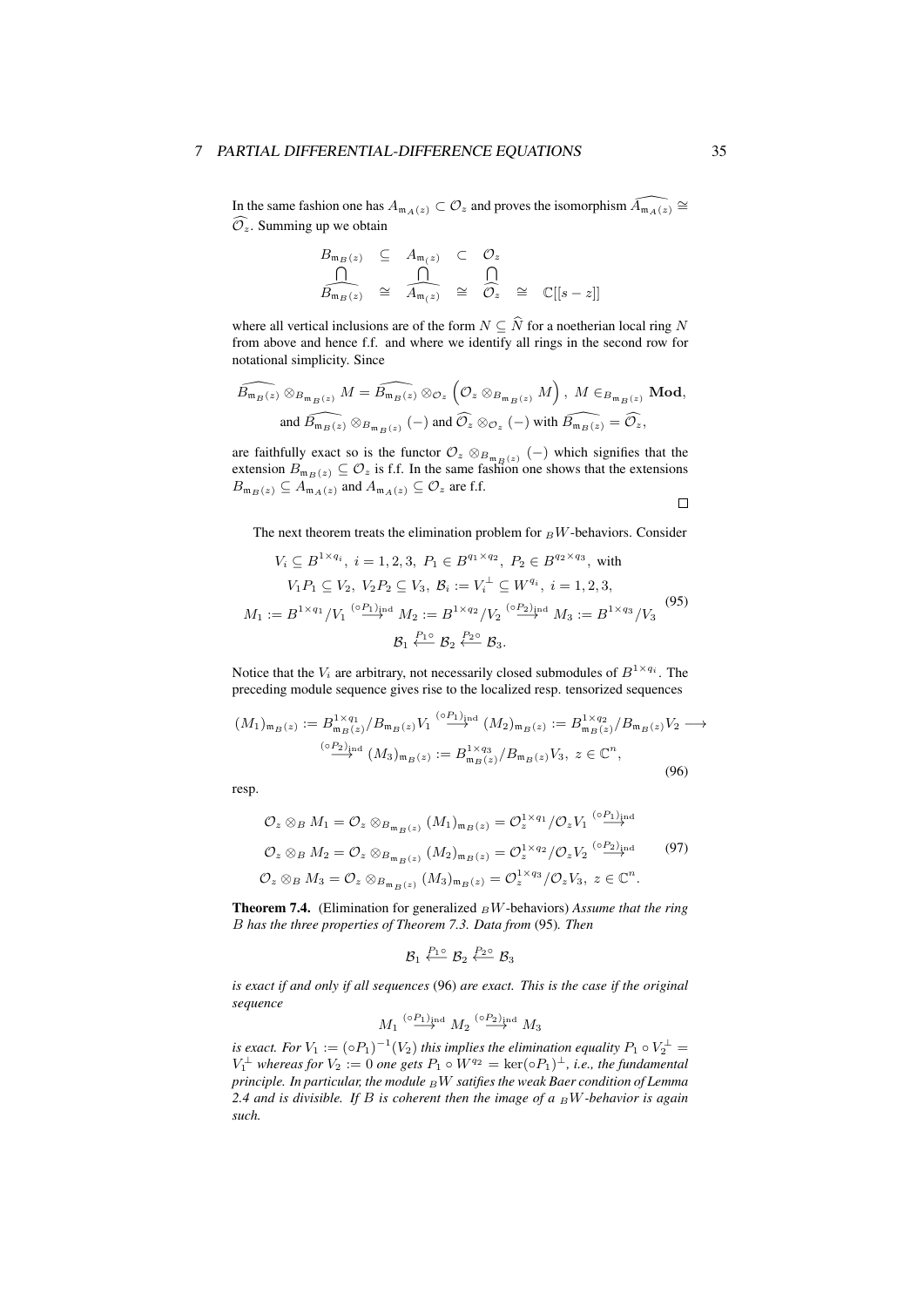*Proof.* We use Result 6.1, Th. 6.2 and the f.f. extensions  $B_{\mathfrak{m}_B(z)} \subset \mathcal{O}_z$  of Th. 7.3. Consider

$$
V_i \subseteq AV_i \subseteq U_i := \mathrm{cl}_A(AV_i) \subseteq A^{1 \times q_i}, \text{ hence } \mathcal{B}_i = V_i^{\perp} = U_i^{\perp}.
$$

We have  $(M_i)_{\mathfrak{m}_B(z)} = B_{\mathfrak{m}_B(z)}^{1 \times q_i} / B_{\mathfrak{m}_B(z)} V_i$ . From Result 6.1, item 8, we infer that

$$
(U_i)_z = \mathcal{O}_z(AV_i) = \mathcal{O}_z V_i \subseteq \mathcal{O}_z^{1 \times q_i}
$$
 and thus

$$
(A^{1\times q_i}/U_i)_z = \mathcal{O}_z^{1\times q_i}/(U_i)_z = \mathcal{O}_z^{1\times q_i}/\mathcal{O}_zV_i = \mathcal{O}_z \otimes_{B_{\mathfrak{m}_B(z)}} (M_i)_{\mathfrak{m}_B(z)}
$$

Hence

$$
\mathcal{B}_{1} \xleftarrow{P_{1} \circ \mathcal{B}_{2}} \mathcal{B}_{3} \text{ is exact} \xrightarrow{\longleftrightarrow}_{\text{Th. 6.2, item 3}} \mathcal{A}^{1 \times q_{1}} / U_{1} \xrightarrow{(o_{1})_{ind}} A^{1 \times q_{2}} / U_{2} \xrightarrow{(o_{2})_{ind}} A^{1 \times q_{3}} / U_{3} \text{ is exact} \xrightarrow{\longleftrightarrow}_{\text{Result 6.1, item 7}} \mathcal{V}_{z} \in \mathbb{C}^{n}: \left(A^{1 \times q_{1}} / U_{1}\right)_{z} = \mathcal{O}_{z}^{1 \times q_{1}} / \mathcal{O}_{z} V_{1} \xrightarrow{(o_{1})_{ind}} \mathcal{O}_{z}^{1 \times q_{2}} / \mathcal{O}_{z} V_{2} \xrightarrow{(o_{2})_{ind}} \mathcal{O}_{z}^{1 \times q_{3}} / \mathcal{O}_{z} V_{3} \text{ is exact} \xrightarrow{\longleftrightarrow}_{\text{B}_{m_{B}(z)} \subset \mathcal{O}_{z} \text{ ff.}, (96), (97)} \mathcal{V}_{z} \in \mathbb{C}^{n}: \left(M_{1}\right)_{m_{B}(z)} \xrightarrow{(o_{1})_{ind}} \left(M_{2}\right)_{m_{B}(z)} \xrightarrow{(o_{2})_{ind}} \left(M_{3}\right)_{m_{B}(z)} \text{ is exact}.
$$

 $\Box$ 

Corollary 7.5. *Assume that B from* (82) *is coherent. Then the following properties are equivalent:*

*1. The ring B satisfies the assumptions of Th. 7.3 and thus of Th. 7.4 and has the equivalent properties of Cor. 7.2,(2).*

*2. The extension*  $B \subseteq A$  *is faithfully flat.* 

*Proof.* 1.  $\implies$  2*.*: *B*  $\subseteq$  *A is flat*: It suffices to show that for a f.g. ideal  $\mathfrak{b} \subseteq B$  the map  $A \otimes_B \text{inj}: A \otimes_B \mathfrak{b} \to A \otimes_B B = A$  is injective [4, Prop. I.2.1, Rem. on p.13]. Since *B* is coherent so is b. Therefore we show more generally that a short exact sequence

$$
M_1 := 0 \to M_2 = B^{1 \times q_2} / V_2 \xrightarrow{f := (0, P_2)_{\text{ind}}} M_3 = B^{1 \times q_3} / V_3
$$
,  $V_i$  f.g. in  $B^{1 \times q_i}$ ,

of coherent or f.p. *B*-modules induces a monomorphism

$$
A \otimes_B f : A \otimes_B M_2 = A^{1 \times q_2} / A V_2 \to A \otimes_B M_3 = A^{1 \times q_3} / A V_3. \tag{99}
$$

Here we used the notations from Th. 7.4 and its proof with  $M_1 = 0$ . Since *V<sub>i</sub>* is f.g. the modules  $AV_i \subseteq A^{1 \times q_i}$  are f.g. too and thus closed, i.e.,  $AV_i =$  $cl_A(AV_i) =: U_i$ . The exactness of (99) then follows from the exact sequences in (98). That  $B \subseteq A$  is even f.f. is a consequence of Cor. 7.2,(2).

2*.*  $\implies$  1*.*: (a) For  $z \in \mathbb{C}^n$  consider the ideal  $\mathfrak{b} := \sum_{i=1}^n B(s_i - z_i) \subseteq \mathfrak{m}_B(z)$ . Since  $B \subseteq A$  is f.f. we infer [4, Prop. I.3.9]

$$
\sum_{i=1}^n B(s_i - z_i) = \mathfrak{b} = B \bigcap A\mathfrak{b} = B \bigcap \sum_{i=1}^n A(s_i - z_i) = B \bigcap \mathfrak{m}_A(z) = \mathfrak{m}_B(z).
$$

This is condition 2. of Th. 7.3.

(b) Since  $B \subseteq A$  and  $A \subseteq A_{m_A(z)}$ ,  $z \in \mathbb{C}^n$ , are flat so are

 $B \subseteq A_{\mathfrak{m}_A(z)}$  and  $B_{\mathfrak{m}_B(z)} \subseteq (A_{\mathfrak{m}_A(z)})_{\mathfrak{m}_B(z)} = A_{\mathfrak{m}_A(z)}$ .

As an extension of local rings the latter inclusion is even f.f. Since  $A_{m_A(z)}$  is noetherian by Lemma 6.8 so is  $B_{\mathfrak{m}_B(z)}$  [4, Prop. I.3.11]. This is condition 3. of Th. 7.3. The remaining assertion follows from Cor. 7.2.(2). Th. 7.3. The remaining assertion follows from Cor. 7.2,(2).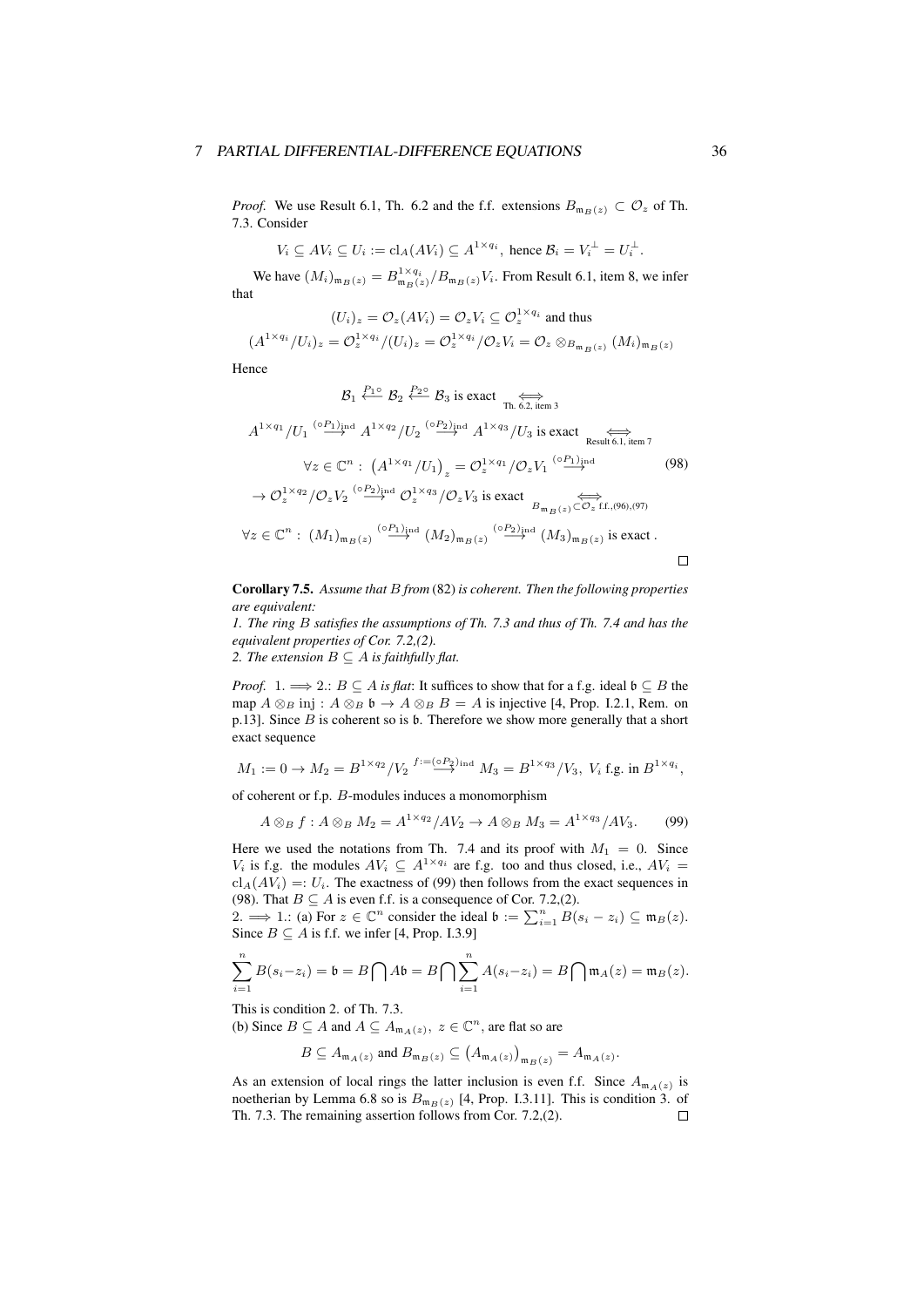**Corollary 7.6.** *[1, Th. 2] The extension*  $C = \mathbb{C}[s] \subset A = \mathcal{O}(\mathbb{C}_s^n)$  *is faithfully flat.*

*Proof.* We use the notations of Th. 7.4 and its proof. Consider the case  $B := C$ . The ring *C* is noetherian and the  $m_C(z)$  are all maximal ideals of *C* by Hilbert's Nullstellensatz. Therefore the exactness of  $M_1 \rightarrow M_2 \rightarrow M_3$  is equivalent with the exactness of the sequences (96) [4, Th. II.3.1]. Moreover  $V_i$  is f.g., hence  $AV_i$ is f.g. and closed, thus

$$
U_i = AV_i \text{ and } A \otimes_B M_i = A \otimes_B (B^{1 \times q_i} / V_i) = A^{1 \times q_i} / AV_i = A^{1 \times q_i} / U_i.
$$

Thus the exactness of  $M_1 \rightarrow M_2 \rightarrow M_3$  is equivalent with that of the sequence  $A \otimes_B M_1 \to A \otimes_B M_2 \to A \otimes_B M_3$ . But this signifies that  $C \subset A$  is f.f.  $\Box$ 

We finally show that the three properties of Theorem 7.3 are satisfied in dimension one and especially for the case of DD-equations with incommensurate delays, i.e., for

$$
\mathbb{C}[s] \subseteq B = \text{quot}(B) \bigcap A \subseteq A := \mathcal{O}(\mathbb{C}_s) \text{ and especially for}
$$
  

$$
B := \text{quot}(\mathbb{C}[s, \sigma, \sigma^{-1}]) \bigcap A = \mathbb{C}(s)[\sigma, \sigma^{-1}] \bigcap A, n = 1, m > 1
$$
 (100)

with the data from (83) and (85). In the ring  $A = \mathcal{O}(\mathbb{C}_s)$  the closed and especially the f.g. ideals are principal. The closed maximal ideals of *A* are the

$$
\mathfrak{m}_A(z) = A(s - z) = \{ f \in A; \ f(z) = 0 \}, \ z \in \mathbb{C}. \text{ The local rings } A_{\mathfrak{m}_A(z)} \subset \mathcal{O}_z \tag{101}
$$

are discrete valuation rings, i.e., principal ideal domains with the unique prime *s* − *z* up to association. For each  $z \in \mathbb{C}$  and each nonzero  $f \in A$  there is a unique representation

$$
f = g(s - z)^k, \ g \in A \setminus \mathfrak{m}_A(z), \tag{102}
$$

where *k* is the order of *f* at *z*.

Theorem 7.7. (Elimination in the one-dimensional case) *Any ring B as in* (100) *satisfies the assumptions of Th. 7.3 and thus of Th. 7.4, in particular images of generalized behaviors are again such.*

*This solves, but only for analytic behaviors, the open problem in [13, behind Th. 3.14 ] and seems to be the first elimination result for DD-behaviors with incommensurate delays. We do presently not know whether*  $B = \mathrm{quot}(\mathbb{C}[s, \sigma, \sigma^{-1}]) \bigcap A$ *is coherent and whether*  $B \subseteq A$  *is faithfully flat, i.e., whether the equivalent properties of Cor. 7.5 hold. For m* = 1 *this ring is a Bézout domain [12] and thus coherent and*  $B \subset A$  *is f.f.* 

*Proof.* 1. We prove that  $m_B(z) := B \bigcap m_A(z) = B(s - z)$ : Obviously  $s - z$  is contained in  $\mathfrak{m}_B(z)$ . Now assume  $0 \neq f \in B$  and  $f(z) = 0$ . By (102) there is a unique representation

$$
f = g(s - z)^k, \ k > 0 \text{ since } f(z) = 0, \ g \in A \setminus \mathfrak{m}_A(z) \Longrightarrow g = \frac{f}{(s - z)^k} \in
$$

$$
\text{quot}(B) \bigcap A = B \Longrightarrow f \in B(s - z) \Longrightarrow \mathfrak{m}_B(z) = B(s - z).
$$
(103)

2. We show that  $B_{\mathfrak{m}_B(z)}$  is also a discrete valuation domain with prime element *s − z* and hence especially noetherian: Let

$$
f = \frac{b_1}{b_2} \in B_{\mathfrak{m}_B(z)}, \ b_2 \in B \setminus \mathfrak{m}_B(z) \xrightarrow[103]{} b_1 = b_3(s - z)^k \text{ with } b_3 \in B \setminus \mathfrak{m}_B(z)
$$

$$
\implies f = \frac{b_3}{b_2}(s - z)^k, \ \frac{b_3}{b_2} \text{ unit in } B_{\mathfrak{m}_B(z)}.
$$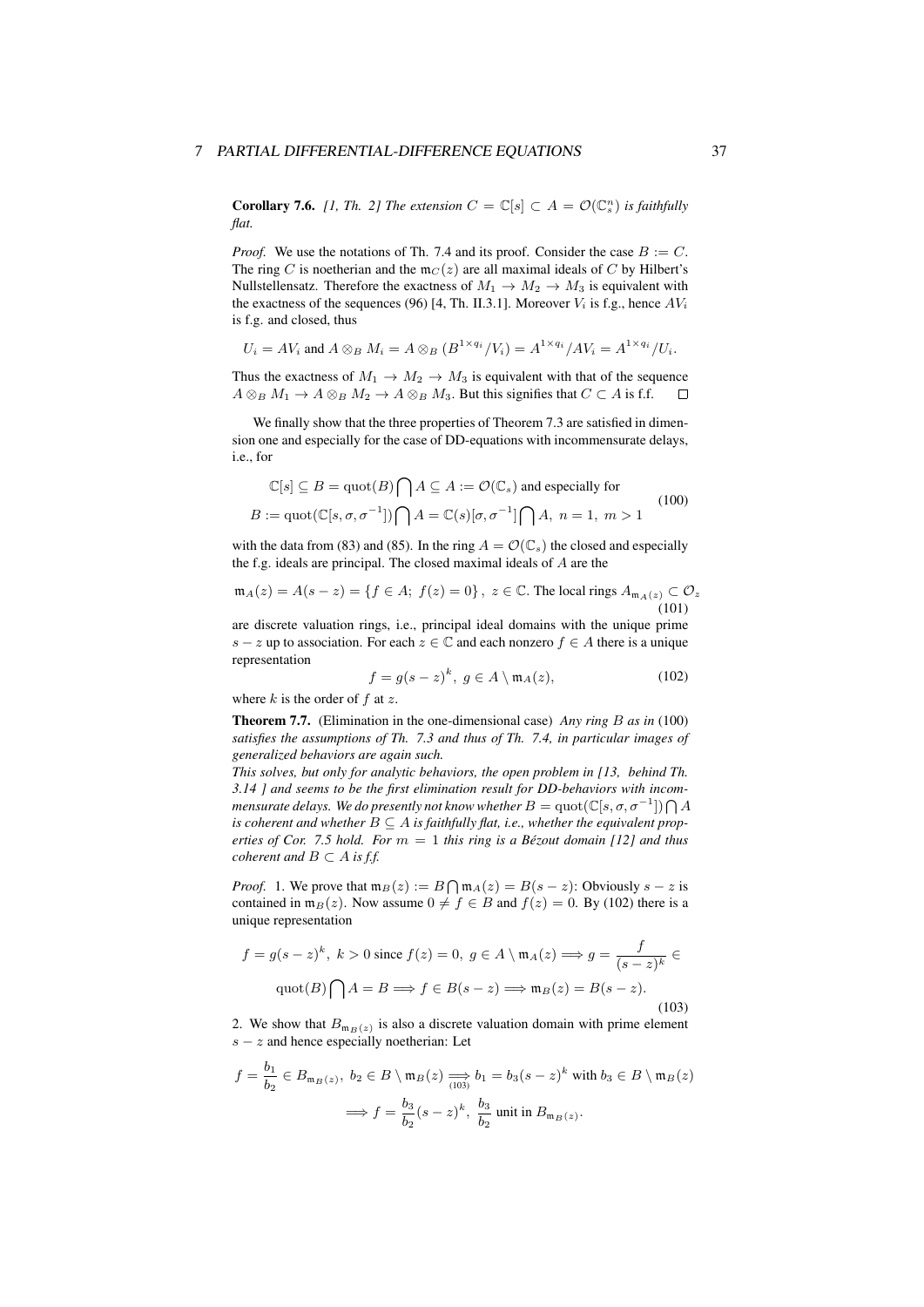Hence each  $f \in B_{\mathfrak{m}_B(z)}$  has a unique representation  $f = u(s - z)^k$  with a unit  $u \in B_{\mathfrak{m}_B(z)}$ . This signifies that  $B_{\mathfrak{m}_B(z)}$  is a discrete valuation domain.

 $\Box$ 

We notice that the faithful flatness of  $B_{\mathfrak{m}_B(z)} \subset \mathcal{O}_z$  according to Th. 7.3 is obvious in the situation of the preceding theorem since every torsionfree module like  $\mathcal{O}_z$  over any principal ideal domain like  $B_{\mathfrak{m}_B(z)}$  is flat.

## 8 Characteristic variety and controllability

Let  $(Z, \mathcal{O}_Z)$  be a Stein space and  $A := \mathcal{O}_Z(Z)$  its Stein algebra as in Section 6. If *M* and *N* are Stein modules over *A* then so is Hom*A*(*M, N*) and the canonical maps

$$
\text{Hom}_{A}(M, N)_{z} = \mathcal{O}_{z} \otimes_{A} \text{Hom}_{A}(M, N) \longrightarrow \text{Hom}_{\mathcal{O}_{z}}(M_{z}, N_{z}),
$$
\n
$$
\phi_{z} = 1 \otimes \phi \longrightarrow \text{id}_{\mathcal{O}_{z}} \otimes \phi \tag{104}
$$

are isomorphisms [9, p.398]. Therefore we identify  $\phi_z = \mathrm{id}_{\mathcal{O}_z} \otimes \phi$ . As usual we define the dual *M<sup>∗</sup>* and double dual *M∗∗* of a module *<sup>A</sup>M* and the canonical *Gelfand homomorphism*

$$
M^* := \text{Hom}_A(M, A) \text{ and } \rho_M : M \to M^{**}, \ x \mapsto \rho_M(x), \text{ with}
$$
  
\n
$$
\rho_M(x)(\varphi) := \varphi(x), \ \varphi \in M^*. \text{ Let } T(M) := \text{ker}(\rho_M). \text{ Then } T(M)_z =
$$
  
\n
$$
T(M_z) := \text{ker}(\rho_{M_z} : M_z \to M_z^{**} = \text{Hom}_{\mathcal{O}_z}(\text{Hom}_{\mathcal{O}_z}(M_z, \mathcal{O}_z), \mathcal{O}_z))
$$
\n(105)

where the last equality comes from Th. 6.1, item 7., and (104). The support of a Stein module *M* is defined as  $\text{supp}(M) := \{z \in Z; M_z \neq 0\}.$ This is an analytic subset of *Z* [15, §4.1.1]. We define the finite-dimensional  $\mathbb{C}$ space

$$
M(z) := A/\mathfrak{m}(z) \otimes_A M = M/\mathfrak{m}(z)M = \mathcal{O}_z/\mathfrak{m}_z \otimes_{\mathcal{O}_z} M_z = M_z/\mathfrak{m}_z M_z \text{ with}
$$
  

$$
A/\mathfrak{m}(z) = \mathcal{O}_z/\mathfrak{m}_z = \mathbb{C}, \ f + \mathfrak{m}(z) = f_z + \mathfrak{m}_z = f(z).
$$
 (106)

If

$$
M = A^{1 \times q} / A^{1 \times k} R, R \in A^{k \times q}
$$
, is f.p. then  

$$
M(z) = \mathbb{C}^{1 \times q} / \mathbb{C}^{1 \times k} R(z)
$$
 and 
$$
\dim_{\mathbb{C}}(M(z)) = q - \text{rank}(R(z)).
$$
 (107)

Recall that a f.g. module over the local algebra  $\mathcal{O}_z$  is free if and only if it is projective. The *characteristic variety* of a Stein module is defined as

$$
char(M) := \{ z \in Z; M_z \text{ is not free} \}.
$$
 (108)

The Stein space is called *reduced* if all local rings  $\mathcal{O}_z$ ,  $z \in \mathbb{Z}$ , have no nilpotent elements. A Stein manifold and especially C *n* are reduced.

Result 8.1. *Let* (*Z, O<sup>Z</sup>* ) *denote a finite-dimensional Stein space with a countable basis of the topology and its Stein algebra*  $A := \mathcal{O}_Z(Z)$  *of global sections and let M be a Stein module.*

- *1. [15, Th. in §4.4.1] The characteristic variety is an analytic subset of Z.* If *Z* is reduced, for instance  $Z = \mathbb{C}^n$ , then  $char(M)$  is nowhere dense, *especially* char $(M) \subseteq Z$ .
- *2. [15, Crit.2 in §4.4.1] If Z is reduced then*

$$
Z \setminus \text{char}(M) = \{ z \in Z; \dim_{\mathbb{C}} M(z) \text{ is constant in a neighborhood of } z \}.
$$
\n(109)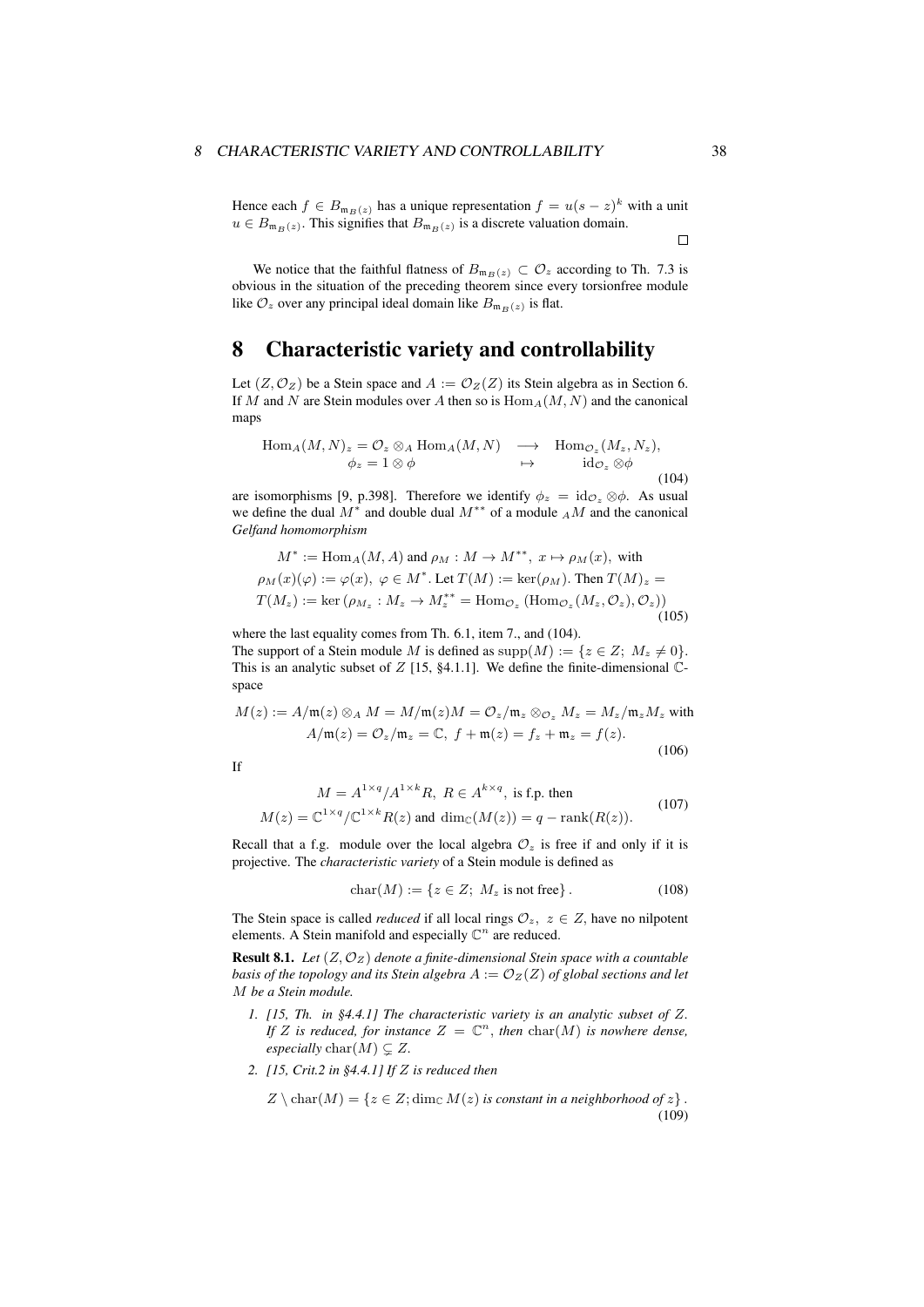#### <sup>8</sup> CHARACTERISTIC VARIETY AND CONTROLLABILITY 39

- *3. [9, Satz 6.3] The Stein module M is projective if and only if all*  $M_z$ ,  $z \in Z$ , *are free, i.e., if*  $char(M) = \emptyset$ *.*
- *4. [9, p.402] If Z is contractible then every projective Stein module is free. This applies to*  $Z = \mathbb{C}^n$  *in particular.*

Assumption 8.2. In the sequel of this section we assume that *Z* is locally irreducible, i.e., that all  $\mathcal{O}_z$ ,  $z \in \mathbb{Z}$ , are integral domains [15, §1.1.5], and that also  $A = \mathcal{O}_Z(Z)$  is an integral domain. This is the case for a connected Stein *manifold* and especially for  $\mathbb{C}^n$  [15, §9.1.1]. Then the identity theorem holds in  $Z$  (Lemma 6.8) and items 1 and 2. of Result 8.1 are applicable. Let quot(*A*) denote the quotient field of a domain *A*. We infer the inclusions

$$
A \subset \mathcal{O}_z \subset \mathrm{quot}(\mathcal{O}_z) \supset \mathrm{quot}(A) \supset A.
$$

For a Stein *A*-module *M* and  $M_z = \mathcal{O}_z \otimes_A M$  this implies

$$
\operatorname{quot}(\mathcal{O}_z) \otimes_{\mathcal{O}_z} M_z = \operatorname{quot}(\mathcal{O}_z) \otimes_{\operatorname{quot}(A)} (\operatorname{quot}(A) \otimes_A M) \text{ and hence}
$$
  

$$
\operatorname{dim}_{\operatorname{quot}(A)} (\operatorname{quot}(A) \otimes_A M) = \operatorname{dim}_{\operatorname{quot}(\mathcal{O}_z)} (\operatorname{quot}(\mathcal{O}_z) \otimes_{\mathcal{O}_z} M_z).
$$
(110)

We define the ranks of  $M$  and  $M_z$  by

$$
rank(M) := dim_{quot(A)} (quot(A) \otimes_A M) \text{ and likewise } rank(M_z),
$$
  
hence  $rank(M) = rank(M_z) \text{ for all } z \in Z.$  (111)

If

$$
M = A^{1 \times q} / A^{1 \times k} R, R \in A^{k \times q}
$$
, then with  $K := \text{quot}(A)$ :  
\n
$$
K \otimes_A M = K^{1 \times q} / K^{1 \times k} R
$$
 and  $\text{rank}(M) = q - \text{rank}(R)$ . (112)

The Lemma of Krull/Nakayama implies that the dimension dim<sub>C</sub> ( $\mathcal{O}_z/\mathfrak{m}_z \otimes_{\mathcal{O}_z} M_z$ ) =  $\dim_{\mathbb{C}} M(z)$  is the minimal number of generators of  $M_z$ , hence

$$
rank(M) = rank(M_z) \leq dim_{\mathbb{C}} M(z). \tag{113}
$$

Moreover  $M_z$  is free if and only if  $\text{rank}(M_z) = \dim_{\mathbb{C}} M(z)$ . Thus

$$
\text{char}(M) = \{ z \in Z; \text{ rank}(M) < \dim_{\mathbb{C}}(M(z)) \} \text{ and}
$$
\n
$$
\text{char}(M) = \{ z \in Z; \text{ rank}(R(z)) < \text{rank}(R) \} \text{ if } M = A^{1 \times q} / A^{1 \times k} R. \tag{114}
$$

The torsion module of any *A*-module *M* is defined by

$$
tor(A M) := \{ x \in M; \ \exists 0 \neq f \in A \text{ with } fx = 0 \}.
$$
 (115)

(117)

For f.g. *M* it is known and easily shown that

$$
tor(M) = T(M) := ker(\rho_M : M \to M^{**} = Hom_A (Hom_A(M, A), A))
$$
\n(116)

where the *Gelfand map*  $\rho_M$  is defined in (105). For a Stein module *M* this implies

$$
T(M)_z = \text{tor}(\mathcal{O}_z M_z)
$$
 for  $z \in Z$  and  $T(M) = \text{tor}({}_AM)$  if  $M \in {}_A \text{Mod}^{St,f}$ .

A free module is torsionfree, hence for all Stein modules *M*

$$
supp(T(M)) = \{ z \in Z; M_z \text{ is not torsionfree } \}
$$
  

$$
\subseteq \text{char}(M) := \{ z \in Z; M_z \text{ is not free } \}.
$$

For 
$$
M \in {}_A \textbf{Mod}^{St,f}
$$
:  $T(M) = \text{tor}(M)$ ,  $\text{supp}(T(M)) = \text{supp}(\text{tor}(M))$ , especially  
\n $M$  is torsionfree  $\iff \text{tor}(M) = 0 \iff \text{supp}(\text{tor}(M)) = \emptyset$ . (118)

The following Theorem and Definition is just a reformulation of the preceding statements.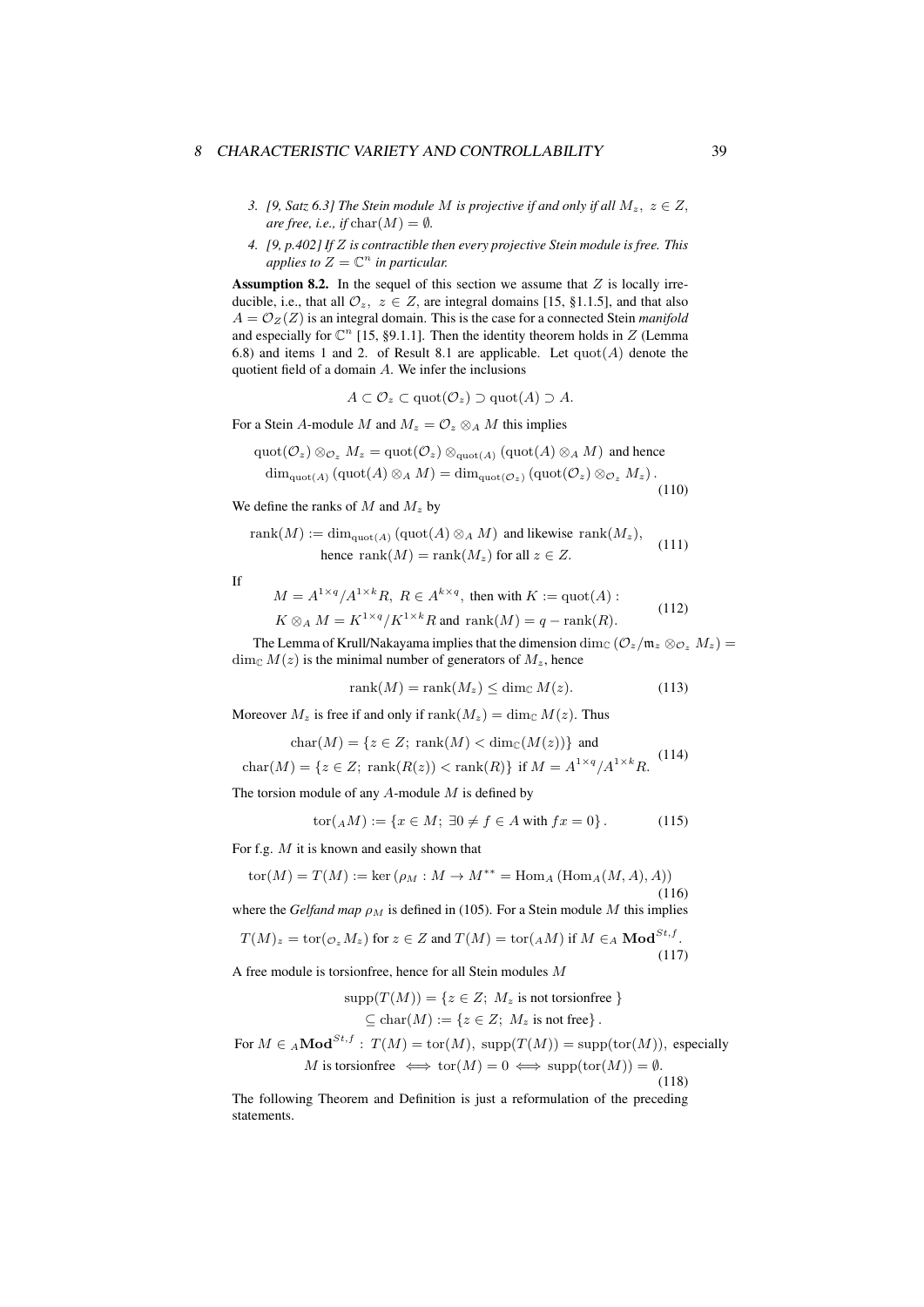Theorem and Definition 8.3. (Controllability) *Let A be a Stein algebra satisfying Assumption 8.2 and let W be the signal module A ′ or an isomorphic one, for* instance  $A = \mathcal{O}(\mathbb{C}_s^n)$  and  $W = \mathcal{O}(\mathbb{C}_x^n; \exp) \cong \mathcal{O}(\mathbb{C}_s^n)'$ . Let  $U \subseteq A^{1 \times q}$  be *closed, for instance f.g., with its generalized behavior*  $_A$ *W-behavior*  $B := U^{\perp}$ *, thus*  $U = \mathcal{B}^{\perp}$ *, and module*  $M := A^{1 \times q}/U \in {}_{A}\textbf{Mod}^{St, f}$ *.* 

- *1. The following statements are equivalent:*
	- *(a) The behavior B is* controllable*, i.e., by definition, its module M is torsionfree or, equivalently, all modules*  $M_z$ ,  $z \in Z$ *, are torsionfree.*
	- *(b) B admits an image representation, i.e., there are*  $r \in \mathbb{N}$  *and a matrix*  $P \in A^{q \times r}$  such that  $P \circ W^r = B$
	- $(c) \text{ supp}(\text{tor}(A M)) = \emptyset.$
- *2. The following statements are equivalent:*
	- *(a) B is* spectrally controllable *i.e., by definition, its characteristic variety*  $char(\mathcal{B}) := char(M)$  *is empty.*
	- *(b) The module M is projective.*
- *3. If Z is contractible, for instance*  $Z = \mathbb{C}^n$  *and*  $A = \mathcal{O}(\mathbb{C}_s^n)$ *, then the following statements are equivalent:*
	- *(a) B is spectrally controllable.*
	- *(b) M is free.*
	- *(c) B admits an injective image representation*  $P \circ : W^r \cong \mathcal{B}$ .
	- *A spectrally controllable generalized behavior is, of course, controllable.*
- *4.* For the one-dimensional Stein algebra  $\mathcal{O}(\mathbb{C}_s)$  and signal module  $\mathcal{O}(\mathbb{C}_x;\exp)$ *generalized behaviors coincide with behaviors and controllability with spectral controllability. In particular, O*(C*s*) *is a Bézout and a Prüfer domain [4, Ex. VII.1.20, Ex. VII.2.12].*

*Proof.* 1. Only the equivalence  $(a) \iff (b)$  has to be shown. But the f.g. module *M* is torsionfree if and only if it admits an embedding into some f.g. free module. Thus

$$
M \hbox{ is torsionfree } \Longleftrightarrow
$$

There is a monomorphism  $({\circ}P)_{\text{ind}} : M = A^{1 \times q}/U \rightarrow A^{1 \times r} = A^{1 \times r}/0$  $\overrightarrow{P}_{\text{Th. 6.2, item 3.}}$  There is an epimorphism  $P \circ : 0^{\perp} = W^r \rightarrow U^{\perp} = \mathcal{B}.$ 

3. The equivalence of 3.(b) and 3.(c) is shown as in the first part 1. of the proof. 4. Each local ring  $\mathcal{O}_z = \mathbb{C} < s - z >$  is a discrete valuation ring, i.e., a principal ideal domain with the unique prime element  $s - z$ , up to association. Any f.g. torsionfree  $\mathcal{O}_z$ -module is free. Hence f.g. torsionfree  $\mathcal{O}(\mathbb{C}_s)$ -modules are free. In particular, f.g. ideals are free and thus principal which, by definition, is the Bézout property.

 $\Box$ 

## 9 Concluding remarks

In three standard cases of systems theoretic significance and various generalizations thereof we have shown that strong elimination and duality properties hold for commutative operator rings *A* of convergent power series and associated signal modules *W* of entire functions. The rings contain the partial derivatives and all translation operators so that linear systems and behaviors governed by partial differential-difference equations can be defined and studied. The prototypical cases are the following: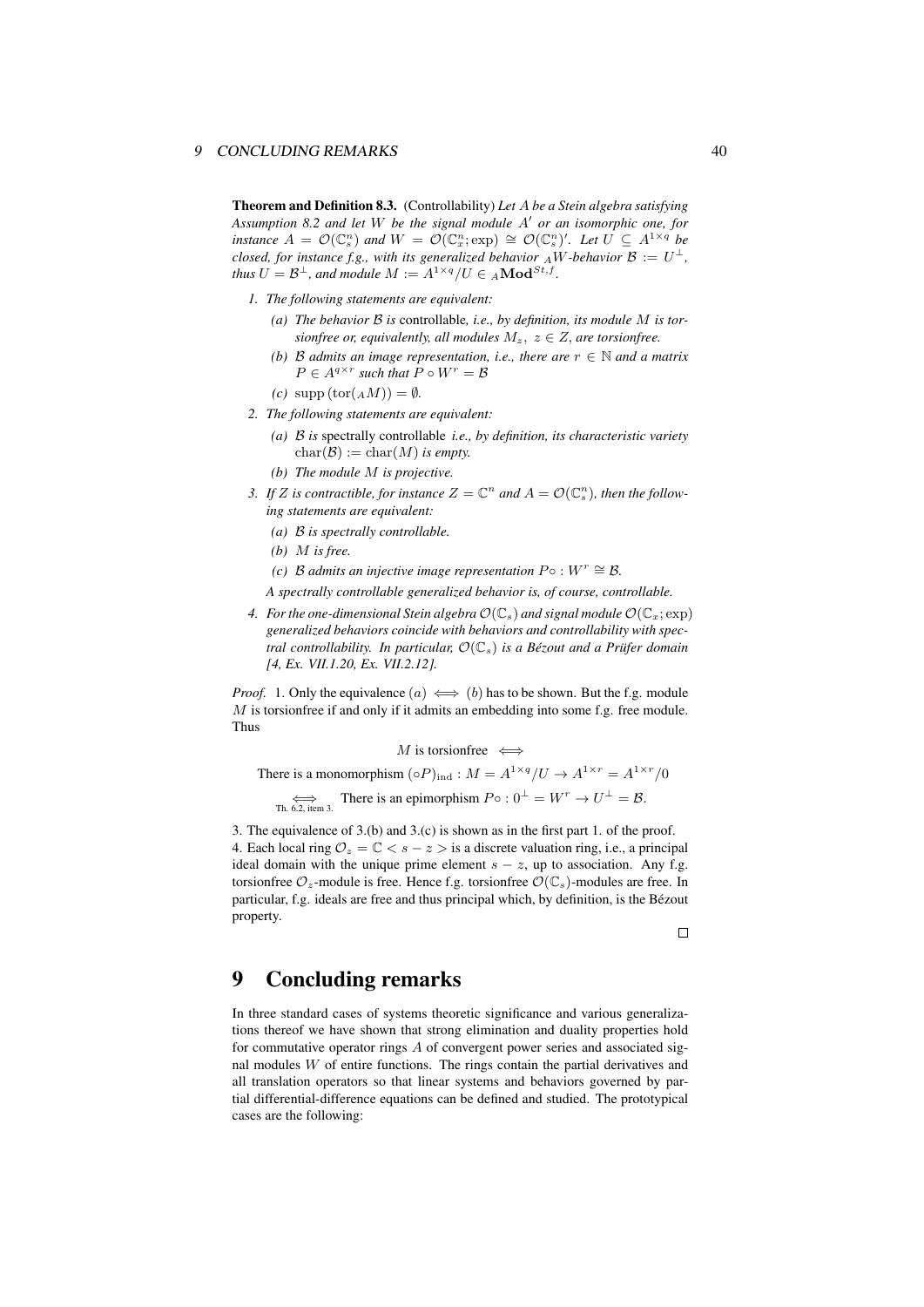- 1. In Th. 6.2  $A = \mathcal{O}(\mathbb{C}_s^n)$  is the ring of entire functions on  $\mathbb{C}^n$  in variables  $s = (s, \dots, s_n)$  and  $W = \mathcal{O}(\mathbb{C}^n_x; \text{exp})$  is the space of entire functions in  $x = (x_1, \dots, x_n)$  of at most exponential growth with the action  $\circ$  of *A* on *W* which extends  $s_i \circ w = \partial w / \partial x_i$  and  $(e^{y \bullet s} \circ w)(x) = w(x + y)$ . The ring *A* is a Stein algebra and *W* is an injective cogenerator for the category of f.g. Stein modules, i.e., Hom*A*(*−, W*) is faithfully exact on this category (compare Th. 6.2,(3)). This implies strong elimination and duality properties for *<sup>A</sup>W*-behaviors. As consequences thereof Th. 6.5 resp. Th. 7.7 prove elimination for periodic signals resp. delay-differential equations with incommensurate delays, Th. 7.7 solving an open problem of Glüsing-Lürssen/Vettori/Zampieri [13] for analytic signals. We also characterize controllable systems in Section 8.
- 2.  $A = \mathbb{C} \le s z > (\supset \mathcal{O}(\mathbb{C}_s^n))$  is the ring of *locally* convergent power series near  $z \in \mathbb{C}^n$  with the signal module  $W_z = W_0 e^{z \cdot x}$  where  $W_0 \subset W$  is the space of infra-exponential functions, i.e., of less than exponential growth.
- 3.  $A = \mathcal{O}(K) \left( \supset \mathcal{O}(\mathbb{C}_s^n) \right)$  is the ring of holomorphic functions on a semianalytic and geometrically convex compact subset  $K$  of  $\mathbb{C}^n$ , for instance on a compact polyhedron or polydisc, and the signal module  $W_K$  is a subspace of *W* of functions with explicitly given growth condition.

Th. 4.3 and 5.7 show that in cases (2) and (3) the ring *A* is noetherian and the signal module is an injective cogenerator which gives rise to the strongest possible elimination and duality properties for the corresponding behaviors. The latter are interpreted as systems whose generalized frequencies of interest lie in the neighborhood of *z* resp. the compact set *K*.

The following short remarks address questions of one of the referees:

- 4. We have not treated constructive and computational aspects of our theorems since such methods, let alone computer software, are widely lacking in the theory of several complex variables, in particular in all used and quoted books. In the simplest case of commensurate DD-equations Glüsing-Lürssen [12, §3.6] discusses computability.
- 5. Non-commutative operator domains appear if one considers linear systems of partial differential-(difference) equations with variable coefficients on  $\mathbb{R}^n$ or with constant coefficients on non-commutative Lie groups, compare [6] and the references given there. The mini-course [2] will also be of interest in this context. If *k* is any field and *A* any *k*-algebra (non-commutative, non-topological) the algebraic dual  $A^* := \text{Hom}_k(A, k)$  is an injective Acogenerator, compare (3), but in general *A ∗* is not an interesting function space. Serre [25] used non-commutative *formal* power series in the proof of the Campbell-Baker-Hausdorff formula for Lie algebras, Fliess [8] gave a systems theoretic application of such series. But to our knowledge deep analytic theorems concerning topological algebras of non-commuting power series with interesting topological duals, realized by the Laplace transform in our paper, have not yet been established.

### **References**

- [1] J. Apel, J. Stückrad, P. Tworzewski, T. Winiarski, *Properties of Entire Functions over Polynomial Rings via Gröbner Bases*, AAECC 14(2003), 1-10
- [2] J.A. Ball, J.W. Helton, D. Kaliuzhnyi-Verbovetskyi, I. Klep, V. Vinnikov, *Noncommutative multidimensional linear systems, analytic function theory*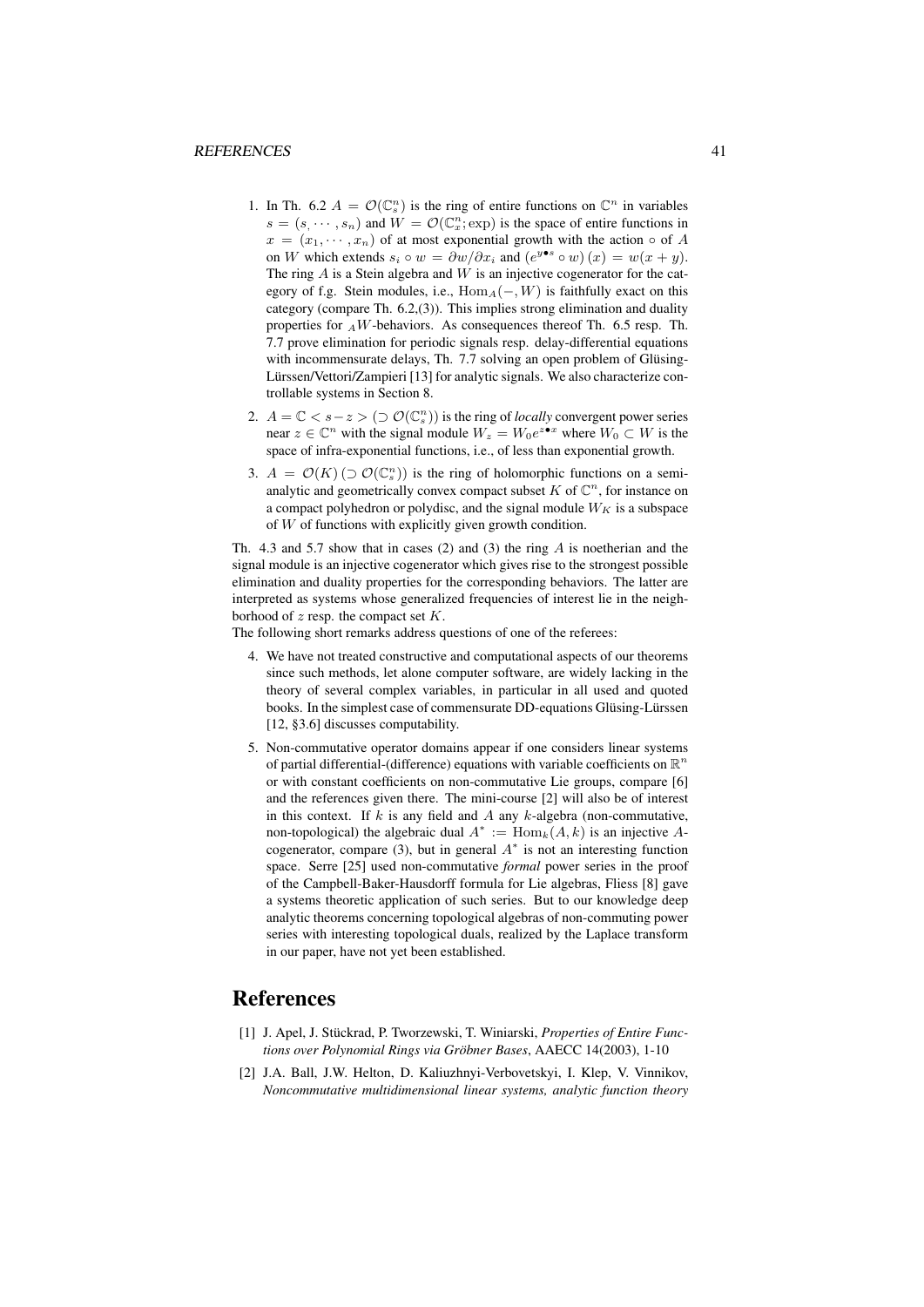*and real algebraic geometry in the noncommutative setting, and overdetermined multidimensional linear systems: a minicourse*, MTNS 2012, Melbourne

- [3] C.A. Berenstein, M.A. Dostal, *The Ritt theorem in several variables*, Arkiv för matematik 12(1974), 267-280
- [4] N. Bourbaki, *Commutative Algebra*, Hermann, Paris, 1972
- [5] N. Bourbaki, *Espaces Vectoriels Topologiques. Chapitres 1 à 5*, Masson, Paris, 1981 (English translation: *Topological Vector Spaces*, Springer, New York, 1987)
- [6] H. Bourlès, U. Oberst, *Duality for Differential-Difference Systems over Lie Groups*, SIAM J. Control Optim. 48(2009), 2051-2084
- [7] H. Bourlès, U. Oberst, *Elimination, fundamental principle and duality for analytic linear systems of partial differential-difference equations with constant coefficients*, Proc. MTNS 2010, Budapest, 1551-1555
- [8] M. Fliess, *Réalisation locale des systèmes non-linéaires, algèbres de Lie filtrées transitives et séries génératrices non commutatives*, Inv. Math. 71(1983), 521-537
- [9] O. Forster, *Zur Theorie der Steinschen Moduln und Algebren*, Math.Z. 97(1967), 376-405
- [10] J. Frisch, *Points de platitude d'un morphisme d'espaces analytiques complexes*, Inv. Math. 4(1967), 118-138
- [11] H. Glüsing-Lürssen, *A behavioral approach to delay-differential systems*, SIAM J. Control Optim. 35(1997), 480-499
- [12] H. Glüsing-Lürssen, *Linear Delay-Differential Systems with Commensurate Delays: An Algebraic Approach*, Lecture Notes in Mathematics 1770, Springer, Berlin, 2002
- [13] H. Glüsing-Lürssen, P. Vettori, S. Zampieri, *The algebraic structure of DD systems: a behavioral perspective*, Kybernetica 37(2001), 397-426
- [14] H. Grauert, R. Remmert, *Analytische Stellenalgebren*, Springer, Heidelberg, 1971
- [15] H. Grauert, R. Remmert, *Coherent Analytic Sheaves*, Springer, Berlin, 1984
- [16] H. Grauert, R. Remmert, *Theorie der Steinschen Räume*, Springer, Heidelberg, 1977 (English translation: *Theory of Stein Spaces*, Springer, New York, 2004)
- [17] R.C. Gunning, *Introduction to Holomorphic Functions of Several Variables, Vol. III*, Wadsworth and Brooks/Cole, Belmont, 1990
- [18] L.C. Habets, *System equivalence for AR-systems over rings-With an application to delay-differential systems*, Math. Contr. Sign. Syst. 12(1999), 219-244
- [19] L. Hörmander, *An Introduction to Complex Analysis in Several Variables*, Third Edition, North Holland, Amsterdam, 1991
- [20] A. Martineau, *Sur les fonctionelles analytiques et la transformation de Fourier-Borel*, J. Ann. Math. (Jerusalem) 9(1963), 1-164
- [21] M. Morimoto, *An Introduction to Sato's Hyperfunctions*, Transl. Math. Monographs 129, AMS, Providence, 1993
- [22] H. Mounier, *Algebraic interpretations of the spectral controllability of a linear delay system*, Forum Math. 10(1998), 39-58
- [23] D. Napp-Avelli, M. van der Put, S. Shankar, *Periodic behaviors*, to appear in SIAM J. Control Optim.